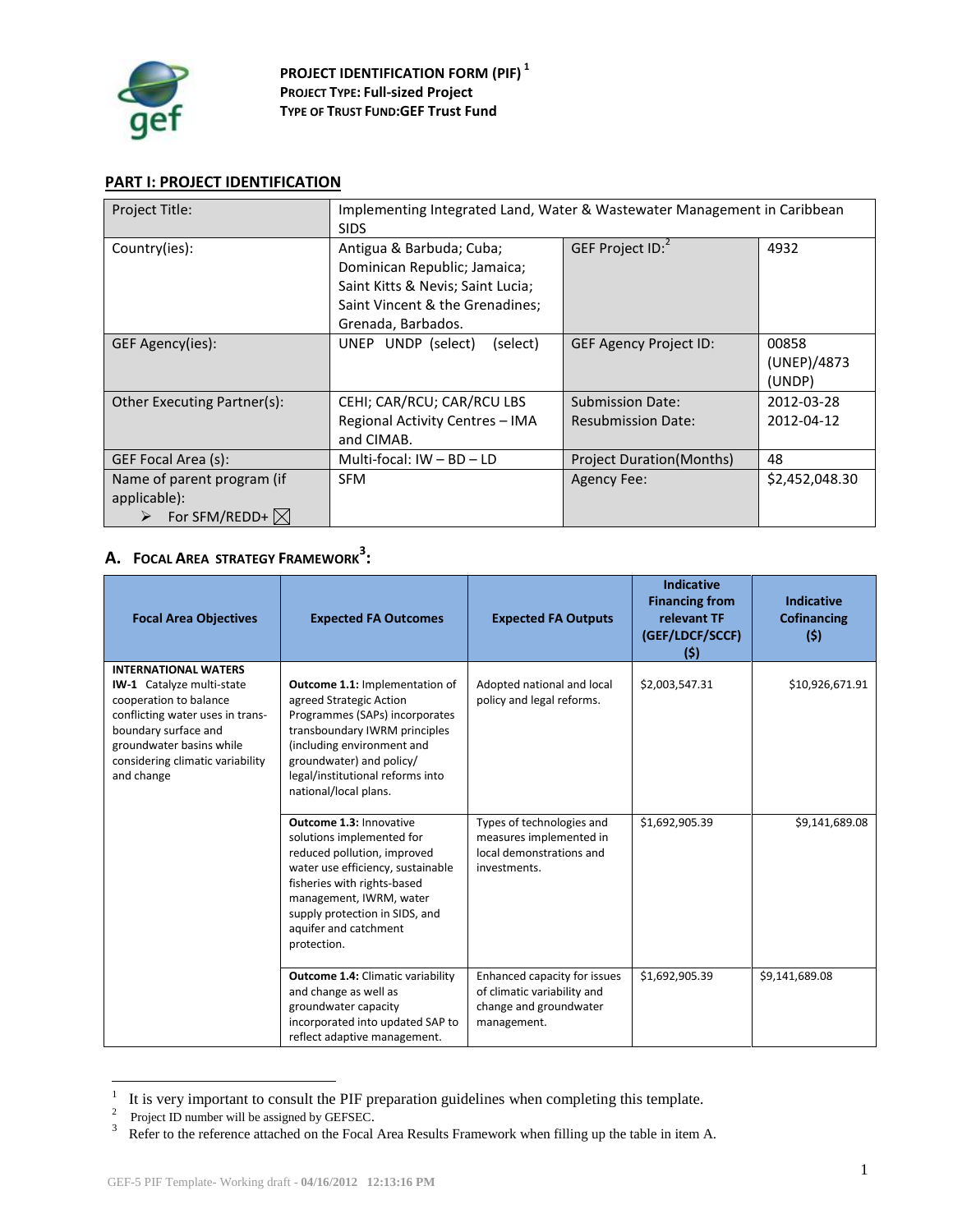| $IW-2$<br>Catalyze multi-state<br>cooperation to rebuild marine<br>fisheries and reduce pollution<br>of coasts and Large Marine<br>Ecosystems (LMEs) while<br>considering climatic variability<br>and change | Outcome 2.1: Implementation of<br>agreed Strategic Action<br>Programmes (SAPs) incorporates<br>ecosystem-based approaches to<br>management of LMEs, ICM<br>principles, and policy/legal/<br>institutional reforms into<br>national/local plans.                            | Agreed commitments to<br>sustainable ICM and LME<br>cooperation frameworks;<br>National and local<br>policy/legal/institutional<br>reforms adopted/<br>implemented. | \$1,692,905.39  | \$9,141,689.08   |
|--------------------------------------------------------------------------------------------------------------------------------------------------------------------------------------------------------------|----------------------------------------------------------------------------------------------------------------------------------------------------------------------------------------------------------------------------------------------------------------------------|---------------------------------------------------------------------------------------------------------------------------------------------------------------------|-----------------|------------------|
|                                                                                                                                                                                                              | Outcome 2.3: Innovative<br>solutions implemented for<br>reduced pollution, rebuilding or<br>protecting fish stocks with rights-<br>based management, ICM, habitat<br>(blue forest)<br>restoration/conservation, and<br>port management and produce<br>measureable results. | Technologies and measures<br>implemented in local<br>demonstrations and<br>investments.                                                                             | \$1,692,905.39  | \$9,141,689.08   |
| <b>LAND DEGRADATION</b><br>LD-3 - Integrated Landscapes:<br>Reduce pressures on natural<br>resources from competing land<br>uses in the wider landscape                                                      | <b>Outcome 3.1: Enhanced cross-</b><br>sector enabling<br>environment for integrated<br>landscape management.                                                                                                                                                              | Output 3.1 Integrated land<br>management plans<br>developed and<br>implemented.                                                                                     | \$1,716,679.04  | \$9,270,066.17   |
|                                                                                                                                                                                                              | Outcome 3.2: Integrated<br>landscape management<br>practices adopted by local<br>communities.                                                                                                                                                                              | Output 3.2 INRM tools and<br>methodologies developed<br>and tested.                                                                                                 | \$1,872,000.00  | \$10,108,800.00  |
|                                                                                                                                                                                                              | Outcome 3.3: Increased<br>investments in integrated<br>landscape management.                                                                                                                                                                                               | Output 3.4 Information on<br>INRM technologies and good<br>practice guidelines<br>disseminated.                                                                     | \$1,872,000.00  | \$10,108,800.00  |
| <b>BIODIVERSITY</b><br>Objective 2:<br>Mainstream Biodiversity<br><b>Conservation and Sustainable</b><br>Use into Production<br>Landscapes,<br>Seascapes and Sectors                                         | <b>Outcome 2.1: Increase in</b><br>sustainably managed landscapes<br>and seascapes that integrate<br>biodiversity<br>conservation.                                                                                                                                         | Output 2. National and<br>sub-national land-use<br>plans (at least 4) that<br>incorporate biodiversity<br>and ecosystem<br>services valuation.                      | \$5,450,640.44  | \$29,433,458.38  |
| <b>SUSTAINABLE FOREST</b><br><b>MANAGEMENT</b><br><b>SFM-1: Reduce pressures</b><br>on forest resources                                                                                                      | Outcome 1.1: Enhanced enabling<br>environment within the forest<br>sector and across sectors.                                                                                                                                                                              | Output 1.1: Effectiveness of<br>policies that integrate SFM<br>principles (score as recorded<br>by tracking tool).                                                  | \$719,159       | \$1,500,000.00   |
| and generate<br>sustainable flows<br>of forest ecosystem<br>services                                                                                                                                         | Outcome 1.2: Good management<br>practices applied in existing<br>forests                                                                                                                                                                                                   | Output 1.2 (b): Enhanced<br>carbon sinks from reduced<br>forest degradation in over<br>4,500 ha.                                                                    | \$1,150,655     | \$2,400,000.00   |
|                                                                                                                                                                                                              | Outcome 1.3: Good management<br>practices adopted by relevant<br>economic actors.                                                                                                                                                                                          | Output 1.3 (b): Services<br>generated in the<br>wider landscape.                                                                                                    | \$1,006,823     | \$2,100,000.00   |
| Project management cost <sup>4</sup>                                                                                                                                                                         |                                                                                                                                                                                                                                                                            | 1,035,473.07                                                                                                                                                        | \$5,591,554.58  |                  |
| <b>Total project costs</b>                                                                                                                                                                                   |                                                                                                                                                                                                                                                                            |                                                                                                                                                                     | \$23,586,098.40 | \$118,006,108.00 |

 4 GEF will finance management cost that is solely linked to GEF financing of the project.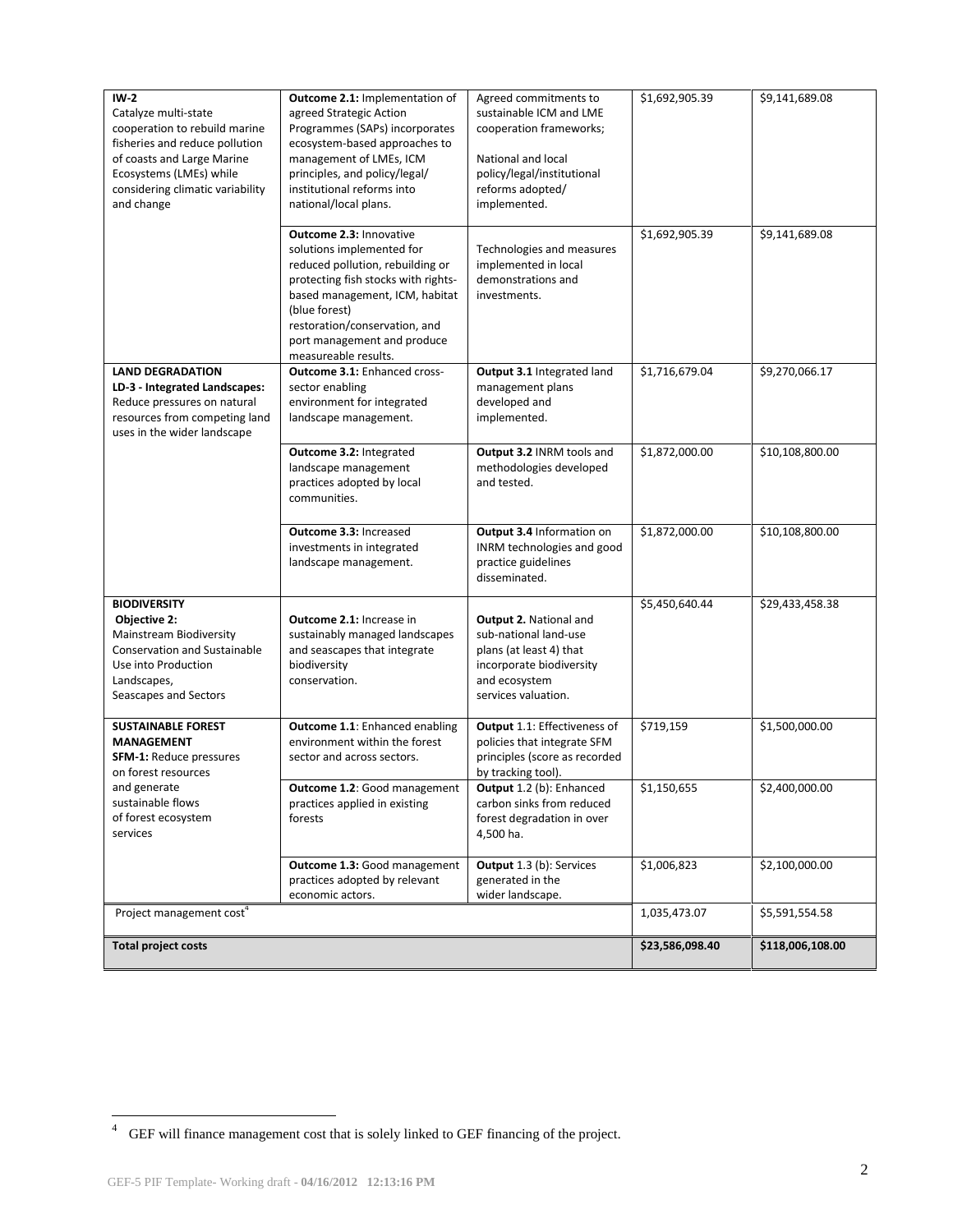#### **B. PROJECT FRAMEWORK**

Project Objective: Implementation of an integrated approach to water, land and ecosystems services management, supported by policy, institutional and legislative reforms, and implementation of effective appropriate technologies to accelerate contribution to global targets on access to safe and reliable water supplies and improved sanitation, and contributing to improved ecosystem functioning in the Caribbean.

| (GEF/LDCF/SCCF)<br>(TA/IN<br>V)<br>(5)<br>(5)<br>\$13,396,144.94<br>\$65,188,802.83<br><b>TA</b><br><b>C1.1</b> Identification and<br>C1 - Development<br>1. A (rapid) water and land-related diagnostic<br>understanding of the<br>analysis (using a community participatory<br>and<br>Implementation<br>approach) for each participating SIDS<br>Breakdown funding at<br>present priority needs in                                                                                                                                                                                                                                                                                                                                                                                                                                                                                                                                                                                                                                                                                                                                                                                                                                                                                                                                                                                                                                                                                                                                                                                                                                                                                                                                                                                                                                                                                                                                                                                                                                                                                                                                                                                |  |
|-------------------------------------------------------------------------------------------------------------------------------------------------------------------------------------------------------------------------------------------------------------------------------------------------------------------------------------------------------------------------------------------------------------------------------------------------------------------------------------------------------------------------------------------------------------------------------------------------------------------------------------------------------------------------------------------------------------------------------------------------------------------------------------------------------------------------------------------------------------------------------------------------------------------------------------------------------------------------------------------------------------------------------------------------------------------------------------------------------------------------------------------------------------------------------------------------------------------------------------------------------------------------------------------------------------------------------------------------------------------------------------------------------------------------------------------------------------------------------------------------------------------------------------------------------------------------------------------------------------------------------------------------------------------------------------------------------------------------------------------------------------------------------------------------------------------------------------------------------------------------------------------------------------------------------------------------------------------------------------------------------------------------------------------------------------------------------------------------------------------------------------------------------------------------------------|--|
|                                                                                                                                                                                                                                                                                                                                                                                                                                                                                                                                                                                                                                                                                                                                                                                                                                                                                                                                                                                                                                                                                                                                                                                                                                                                                                                                                                                                                                                                                                                                                                                                                                                                                                                                                                                                                                                                                                                                                                                                                                                                                                                                                                                     |  |
| of Integrated<br>conducted to inform definition of the<br>participating countries to<br>outcome level:<br><b>Targeted</b><br>inform and guide<br>innovative interventions (based as appropriate<br>Innovative,<br>investments in<br>on the outputs and lesson learnt of the GEF-<br>$C1.1 = $185,942.17$<br>$C1.2 = $9,297,108.71$<br>climate-change<br>sustainable land water<br>IWCAM project and other relevant<br>resilient<br>$C1.3 = $1,859,421.74$<br>interventions).<br>and ecosystem resources<br>approaches in<br>$C1.4 = $247,922.90$<br>management<br>C1.5= Cross-cutting<br>SLM, IWRM<br>C1.2 Country-specific,<br>1. Wastewater management thematic area:<br>(including WUE),<br>C1.6=\$247,922.90<br>SLM, IWRM/WUE, ICZM<br>Innovative solutions for management of<br><b>ICZM</b> and<br>C1.7=\$557,826.52<br>innovative climate-<br>untreated domestic/commercial/industrial<br>C1.8=\$1,000,000.00<br>maintenance of<br>change adaptive,<br>effluent that are impacting receiving<br>ecosystem<br>ecosystem service-<br>freshwater and marine ecosystems.<br>services<br>sensitive solutions as<br>1.1 Investments in innovative domestic and<br>selected and adopted<br>Focal Area<br>during the project<br>commercial/industrial effluent management<br>Breakdown:<br>development phase<br>systems<br>effectively implemented<br>(i) At least 2 investments by Year 4 in small-<br>BD:\$4,764,314.30<br>within the watershed<br>scale lower cost appropriate technology<br>LD:\$4,774,352.90<br>wastewater interventions (e.g. artificial<br>management unit<br>IW:\$1,700,000.00 -<br>framework.<br>wetlands) to address effluent (bacterial and<br>w/ 1M SGP<br>nutrient) loading from intensive settlement<br>areas into the aquatic and marine receiving<br>SFM: \$2,157,477.75<br>environment. Hotspot diagnostic methods will<br>guide selection of projects;<br>1.2 Investments in pollution control within<br>agricultural production systems<br>(i) At least 2 investments by Year 4 in<br>integrated effluent management (incorporating<br>biogas and resource recycling) developed for<br>intensive livestock (swine, poultry) production<br>systems. |  |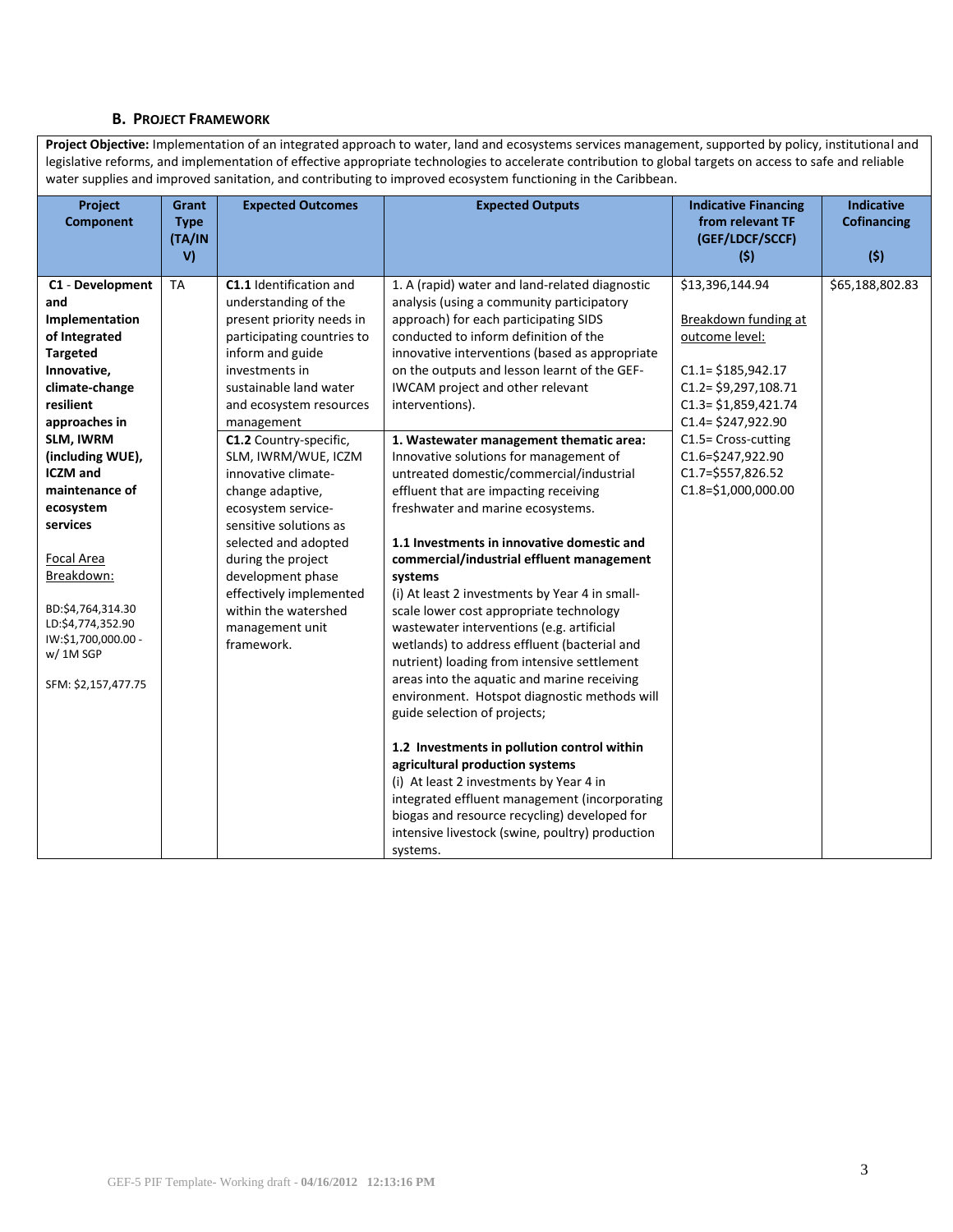|  | 2 Water security and improved sanitation                    |  |
|--|-------------------------------------------------------------|--|
|  | thematic area: Innovative solutions for climate             |  |
|  | change-adaptive water supply augmentation                   |  |
|  | and water use efficiency, water safety and                  |  |
|  | improved sanitation.                                        |  |
|  |                                                             |  |
|  | 2.1 Investments in communal rainwater                       |  |
|  | harvesting systems                                          |  |
|  | (i) At least 2 RWH systems installed by Year 4              |  |
|  | for critically water-stressed communities to                |  |
|  | augment existing water supply systems to                    |  |
|  | improve access to water by 20% over present                 |  |
|  | availability;                                               |  |
|  | (ii) At least 2 investments in water reuse and              |  |
|  | recycling by Year 4 at a high-consumptive user;             |  |
|  | (commercial/industrial entity) for replication              |  |
|  | toward development/strengthening of Code of                 |  |
|  | Practices for water conservation.                           |  |
|  | 2.2 Investments in reducing risks and                       |  |
|  | expanding water availability within water                   |  |
|  | supply systems                                              |  |
|  | (i) At least 1 investment in priority small to              |  |
|  | mid-scale water supply systems to expand                    |  |
|  | water access by at least 20% and reduce health              |  |
|  |                                                             |  |
|  | hazards by Year 4;                                          |  |
|  | 2.3 Investments in improved sanitation                      |  |
|  | (i) At least 2 investments in special projects by           |  |
|  | Year 4 for impacted communities in improved                 |  |
|  | and appropriate sanitation technologies (e.g.               |  |
|  | EcoSan) where human and ecosystem health is                 |  |
|  | being negatively impacted.                                  |  |
|  | 3 Land and watershed restoration and                        |  |
|  | ecosystem resilience thematic area:                         |  |
|  | Innovative solutions for erosion control,                   |  |
|  | agricultural non-point source pollution                     |  |
|  | mitigation, land stabilization and runoff/flood             |  |
|  | control                                                     |  |
|  |                                                             |  |
|  | 3.1 Investments in upland, riparian, coastal                |  |
|  | ecosystem restoration and rehabilitation                    |  |
|  | through reforestation and agro-forestry                     |  |
|  | systems                                                     |  |
|  | (i) At least 2 investments by Year 4 in upland              |  |
|  | watershed protection and restoration                        |  |
|  | measures, incorporating soil fertility                      |  |
|  | amelioration, runoff control in agricultural                |  |
|  |                                                             |  |
|  | production systems.                                         |  |
|  | (ii) At least 1 investment by Year 4 in riparian            |  |
|  | restoration, particularly along critical reaches            |  |
|  | of river systems upstream of surface water                  |  |
|  | sources and recharge zones for aquifers and                 |  |
|  | within ecologically degraded areas                          |  |
|  | (iii) At least 1 investment by Year 4 in estuarine          |  |
|  | and coastal forest/mangrove restoration                     |  |
|  | particularly along vulnerable and high risk                 |  |
|  | areas for storm inundation                                  |  |
|  | (iv) SFM resources will augment core                        |  |
|  | interventions within STAR countries i.e. carbon             |  |
|  | sequestration over 2,200 ha for a total of                  |  |
|  | 150,300 tCO <sub>2</sub> eq/annum - avoided carbon          |  |
|  | emissions over 2,300ha for total of 64,500 tCO <sub>2</sub> |  |
|  | eq/annum.                                                   |  |
|  |                                                             |  |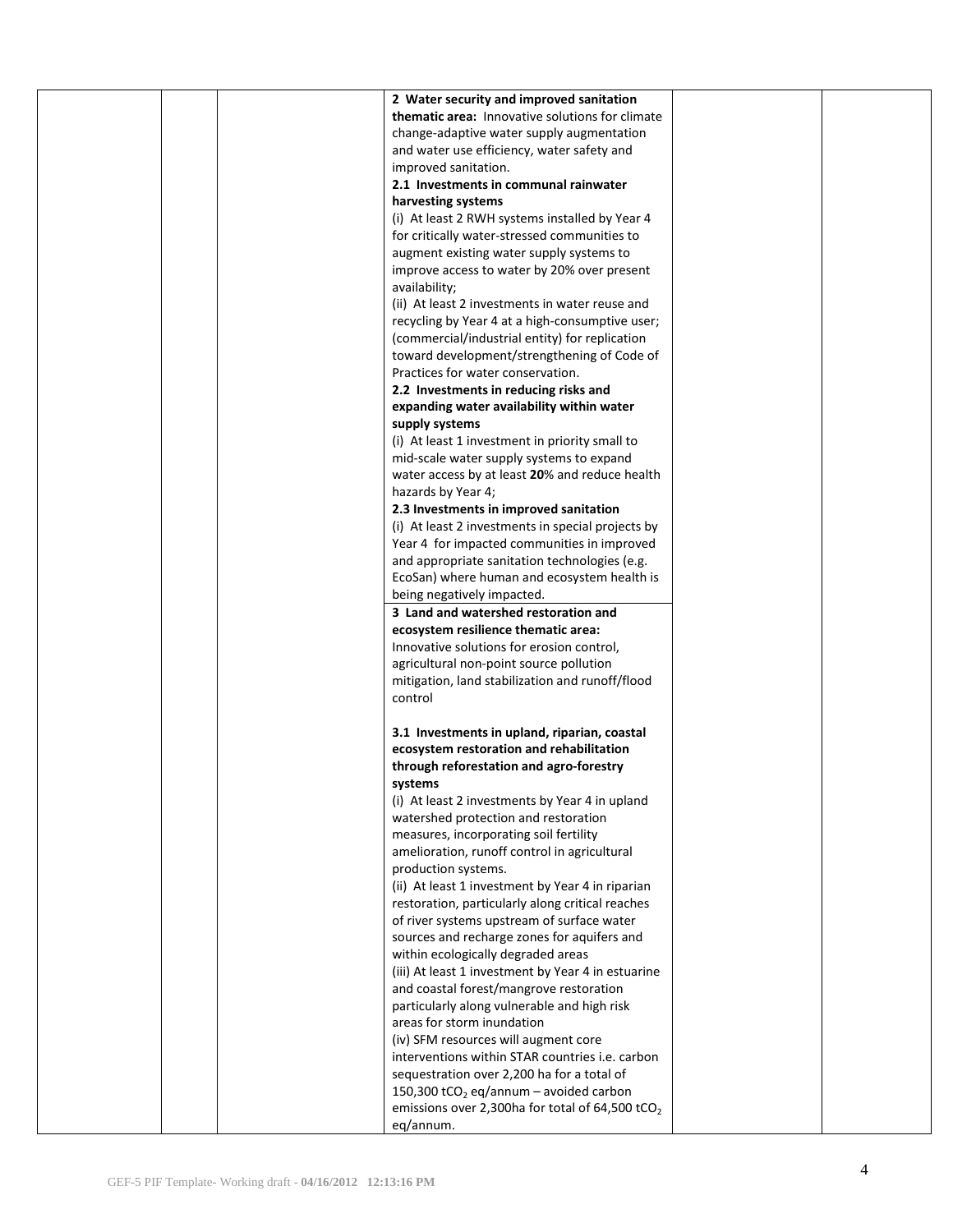| C1.3 National and/or<br>local capacities necessary<br>to implement SLM,<br>IWRM/WUE, ICZM<br>practices and meet water<br>and sanitation MDGs and<br>climate change<br>adaptation requirements<br>strengthened at each                                                                                                                                                                                                                  | 3.2 Watershed management plan<br>development - watershed unit-based<br>elements of the National Plan of Action to<br>address LBS of pollution<br>(i) At least 4 watershed basin master plans<br>developed for 4 of the participating countries<br>by Year 4. The watershed master plan is the<br>operational template for land use<br>planning/zoning for climate-resilient land and<br>water resource conservation and minimization<br>of LBS pollution from point and non-point<br>sources. NOTE: the interventions outlined<br>above (points 1 to 3) will be implemented in<br>the context of the watershed management<br>plan.<br>1. At least 60% of professionals in lead<br>agencies and primary CSO stakeholders trained<br>by Year 4 in core technical areas related to<br>development and implementation the<br>interventions toward future replication and<br>mainstreaming within national frameworks. |  |
|----------------------------------------------------------------------------------------------------------------------------------------------------------------------------------------------------------------------------------------------------------------------------------------------------------------------------------------------------------------------------------------------------------------------------------------|-------------------------------------------------------------------------------------------------------------------------------------------------------------------------------------------------------------------------------------------------------------------------------------------------------------------------------------------------------------------------------------------------------------------------------------------------------------------------------------------------------------------------------------------------------------------------------------------------------------------------------------------------------------------------------------------------------------------------------------------------------------------------------------------------------------------------------------------------------------------------------------------------------------------|--|
| participating SIDS<br><b>C1.4</b> Measurable stress<br>reduction achieved at the<br>project sites, including<br>increased availability<br>and/or access to potable<br>water and/or sustainable<br>sanitation services,<br>increased water use<br>efficiency, reduced<br>surface and groundwater<br>contamination, reduced<br>deforestation and<br>watershed erosion, and<br>reduced coastal pollution<br>and ecosystem<br>degradation. | 1. Suite of project-specific IW, LD and BD-<br>related indicators of process, stress reduction,<br>and environmental and socioeconomic status<br>indicators to assist objective assessment and<br>monitoring of impacts of the projects at the<br>site/community level to the national level in<br>the management of land/ecosystems, water<br>resources and wastewater.<br>2. A monitoring protocol for periodic<br>assessment of identified environmental<br>indicators (ground and surface water quality in<br>particular) at intervention sites with<br>participatory engagement of stakeholders.                                                                                                                                                                                                                                                                                                             |  |
| C1.5 Social and economic<br>welfare of selected island<br>communities improved<br>through improved water<br>and wastewater<br>management and<br>improved ecosystem<br>services functioning.<br>C1.6 Best practices<br>captured and lessons                                                                                                                                                                                             | 1. Reduced adverse health reports from use of<br>unsafe drinking and ambient waters<br>(freshwater and coastal waters);<br>2. Reduction in risk posed by land degradation<br>to communities (flood and landslide) and<br>farmlands (soil loss and pollution);<br>3. Increase in revenue generation within target<br>communities through consumptive use of near-<br>shore marine fisheries;<br>4. Enhancement in economic activity within<br>target communities from eco-touristic activity<br>through ecological restoration;<br>5. Change in population species abundance<br>and diversity toward prior natural condition of<br>ecosystem.<br>Best practice guidelines / code of practices for<br>adoption in national regulations for (inter-                                                                                                                                                                  |  |
| learned documented<br>from each innovative<br>interventions/solutions                                                                                                                                                                                                                                                                                                                                                                  | alia):<br>$\triangleright$ Guidelines for small-footprint wastewater                                                                                                                                                                                                                                                                                                                                                                                                                                                                                                                                                                                                                                                                                                                                                                                                                                              |  |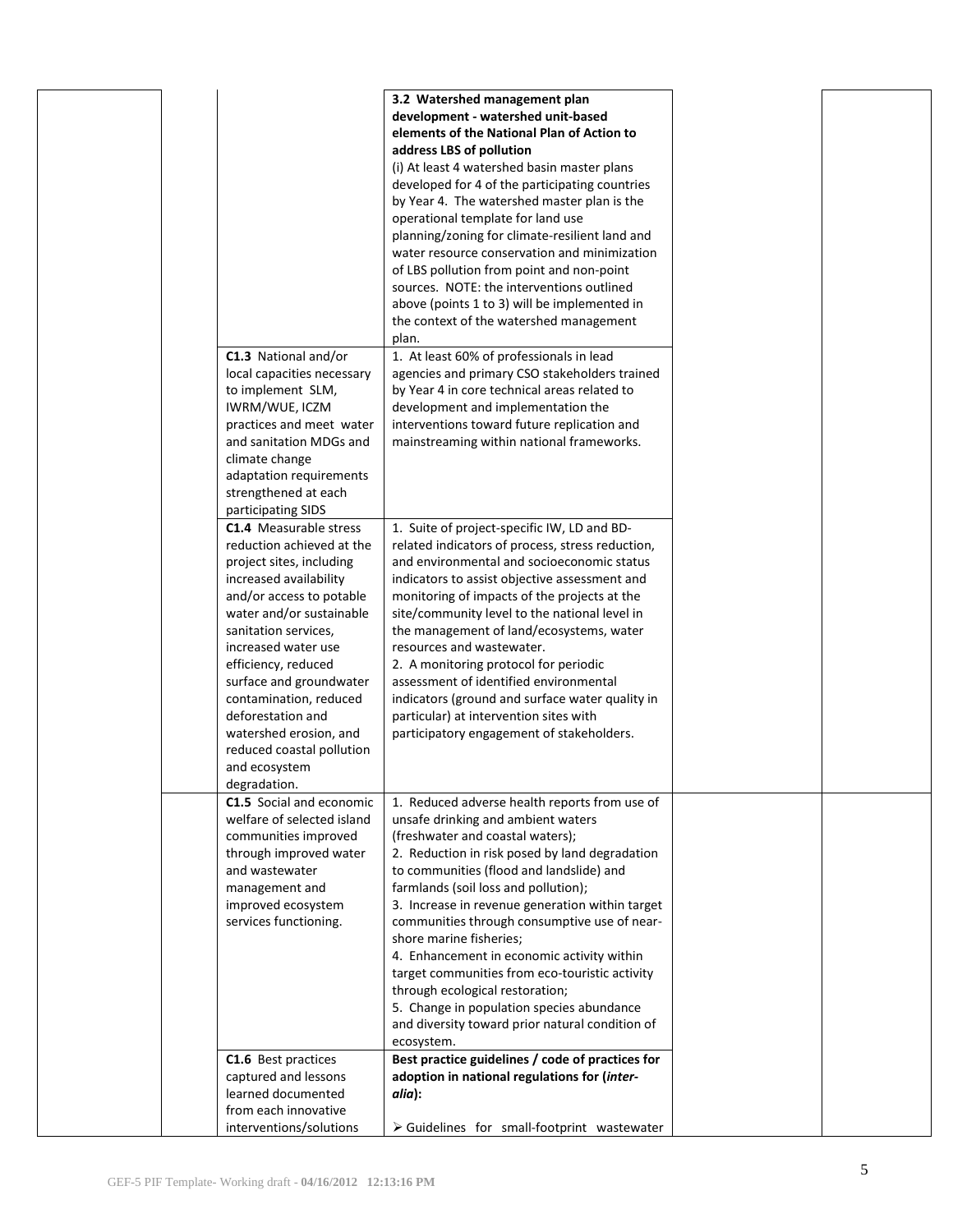|                                                                        |    | project site for<br>dissemination at national,<br>regional and global level<br>(through C4).                                                                                                                                                                                             | treatment systems and artificial wetland<br>wastewater filtration systems;<br>> Livestock effluent control protocols;<br>> RWH systems installation and management;<br>> Water Safety Plans for small community<br>water supply systems;<br>$\triangleright$ Appropriate sanitation solutions for small<br>coastal communities;<br>$\triangleright$ Watershed management planning for LBS<br>reduction;<br>$\triangleright$ Bioengineering application guidelines for<br>slope stabilization, runoff control and<br>managed aquifer recharge;<br>$\triangleright$ Coastal bio-engineering and reforestation<br>methods. |                                                          |                |
|------------------------------------------------------------------------|----|------------------------------------------------------------------------------------------------------------------------------------------------------------------------------------------------------------------------------------------------------------------------------------------|-------------------------------------------------------------------------------------------------------------------------------------------------------------------------------------------------------------------------------------------------------------------------------------------------------------------------------------------------------------------------------------------------------------------------------------------------------------------------------------------------------------------------------------------------------------------------------------------------------------------------|----------------------------------------------------------|----------------|
|                                                                        |    | C1.7 Replication of<br>strategies developed<br>from each innovative<br>interventions/solutions                                                                                                                                                                                           | 1. Technical exchange visits between<br>professionals, civil society organizations to<br>share knowledge directly over the duration of<br>the project;                                                                                                                                                                                                                                                                                                                                                                                                                                                                  |                                                          |                |
|                                                                        |    | project and, where<br>support and finances<br>available, implemented                                                                                                                                                                                                                     | 2. At least 2 major technical conferences and<br>symposia convened to showcase the innovative<br>solutions;<br>3. Research articles, books, other awareness                                                                                                                                                                                                                                                                                                                                                                                                                                                             |                                                          |                |
|                                                                        |    | C1.8 Through the GEF-<br>SGP, communities<br>undertaking small-scale<br>local level interventions<br>to address issues<br>associated with land,<br>water and biodiversity<br>degradation to enhance<br>livelihood opportunities<br>and benefit from<br>improved ecosystem<br>services.   | materials through various media.<br>At least 5 small-scale initiatives implemented<br>across the participating countries addressing<br>local challenges associated with water<br>resources, sustainable land management<br>including coastal zone management and<br>ecosystem impairment through the GEF Small<br>Grants Programme.                                                                                                                                                                                                                                                                                     |                                                          |                |
| C2. Strengthening<br>of the SLM, IWRM<br>(and WUE) and<br>ecosystems   | TA | C2.1 Regional/ national<br>SLM, IWRM/WUE, ICZM<br>and relevant BD<br>indicators and long-term                                                                                                                                                                                            | 1. Adoption into national accounts by Year 4 of<br>IW and LD, and BD-related indicators of<br>process, stress reduction, and environmental<br>and socioeconomic status to monitor                                                                                                                                                                                                                                                                                                                                                                                                                                       | \$1,968,192.68<br>Breakdown funding at<br>outcome level: | \$9,509,929.58 |
| Monitoring, and<br><b>Indicators</b><br>framework<br><b>Focal Area</b> |    | monitoring plan based on<br>the Cartagena<br>Convention-LBS Protocol<br>requirements that are<br>developed and agreed on                                                                                                                                                                 | improvements in the management of land and<br>water resources and wastewater. These would<br>incorporate indicators to track SLM and IWRM<br>implementation and to assess the short-term<br>and long-term effectiveness of SLM,                                                                                                                                                                                                                                                                                                                                                                                         | $C2.1 = $1,180,915.61$<br>C2.2=\$787,277.07              |                |
| Breakdown:<br>LD:\$228,775.04<br>BD:\$228,775.04<br>IW:\$1,510,641.92  |    | regional level in close<br>cooperation with other<br>regional SIDS<br>programmes, innovative<br>solutions projects, and<br>supporting global<br>monitoring (i.e. MDGs),<br>gender mainstreaming<br>and nationally linked to<br>national planning and<br>monitoring.<br>C2.2 Strengthened | IWRM/WUE, ICZM and BD strategies in the<br>participating SIDS.<br>1. Integrative (across sectors/users)                                                                                                                                                                                                                                                                                                                                                                                                                                                                                                                 |                                                          |                |
|                                                                        |    | national & regional<br>capacity for IWRM and<br>land resources (including<br>ecosystems services)                                                                                                                                                                                        | appropriate decision support tools (water<br>information systems, spatial [GIS] databases)<br>by Year 3 to support the policy development<br>and legislative reform processes as well as to                                                                                                                                                                                                                                                                                                                                                                                                                             |                                                          |                |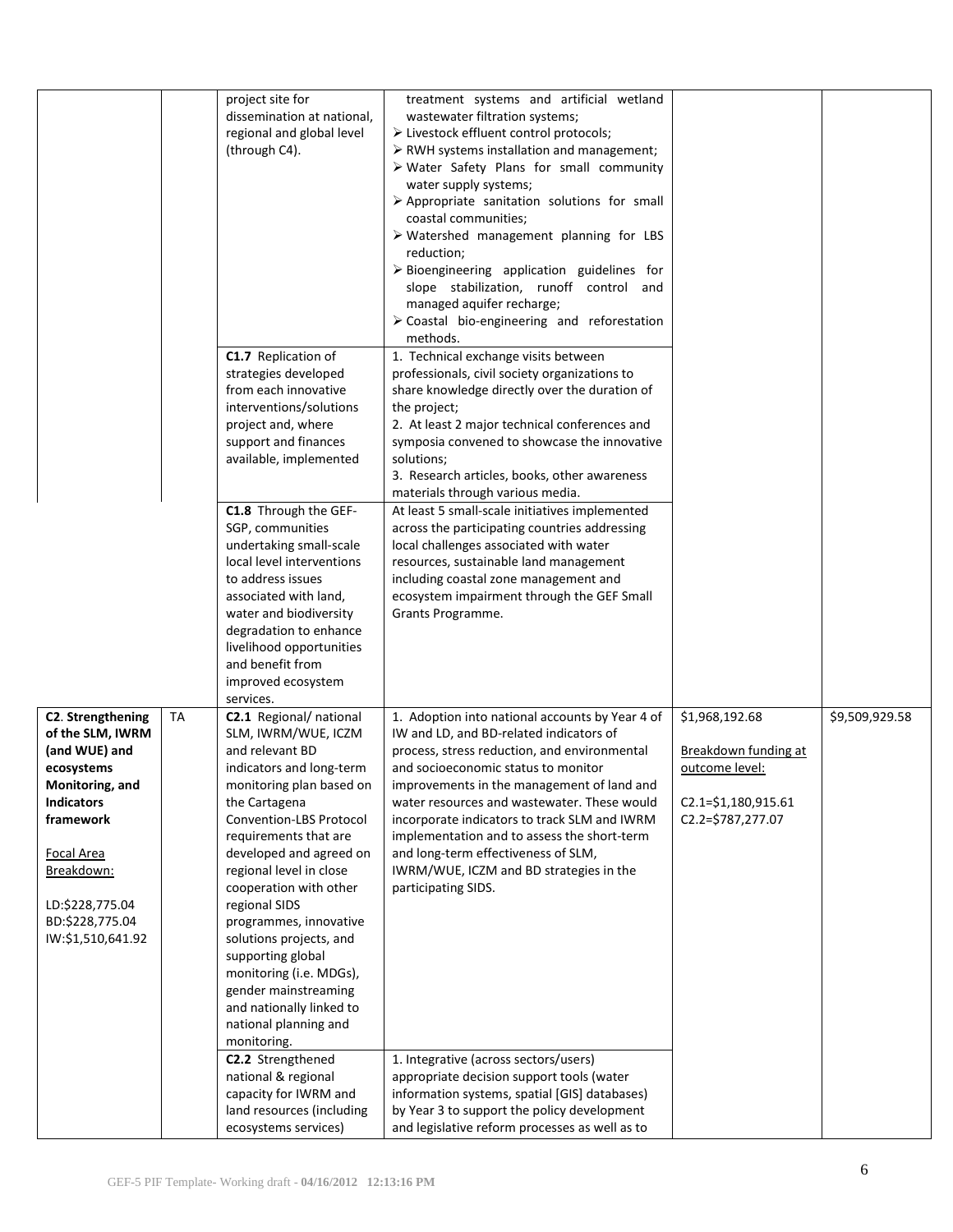|                     |           | monitoring.                     | provide a measure of success in addressing       |                       |                 |
|---------------------|-----------|---------------------------------|--------------------------------------------------|-----------------------|-----------------|
|                     |           |                                 | water quality and water use problems;            |                       |                 |
|                     |           |                                 | 2. GEF tracking tool as part of annual project   |                       |                 |
|                     |           |                                 | implementation review process as well as at      |                       |                 |
|                     |           |                                 | inception, midterm and terminal stage.           |                       |                 |
| C3. Strengthening   | <b>TA</b> | C3.1 Enhanced                   | 1. Strengthened National Inter-sectoral          | \$5,441,236.94        | \$27,558,375.00 |
| of the Policy,      |           | coordination among              | Committees (or complementary existing bodies     |                       |                 |
| legislative and     |           | relevant sectors for            | based on the NICs established during the GEF-    | Breakdown funding at  |                 |
| institutional       |           | implementation of               | IWCAM Project) in each participating country     | outcome level:        |                 |
| reforms and         |           | IWRM/WUE (inclusive of          | (to ensure broad multi-sectoral participation in |                       |                 |
| capacity building   |           | ICZM) plans, the UNCCD          | SLM, IWRM/WUE and ecosystem management           | $C3.1 = $544, 123.69$ |                 |
| for SLM,            |           | <b>Framework National Plans</b> | planning processes (taking into account          | C3.2=\$1,904,432.93   |                 |
| <b>IWRM/WUE and</b> |           | of Action (NAPs) and            | institutional and capacity constraints, and the  | C3.3=\$1,904,432.93   |                 |
| ecosystem           |           | <b>National Biodiversity</b>    | obvious economy of using existing multi-         | C3.4=\$1,088,247.39   |                 |
| services            |           | Strategy, Action Plans          | sectoral committees already established under    |                       |                 |
| management          |           | (NBSAPs) and national           | other related national/regional initiatives);    |                       |                 |
| taking into         |           | climate change                  |                                                  |                       |                 |
| consideration       |           | adaptation strategies.          | 2. National reviews of water, wastewater, and    |                       |                 |
| climate change      |           |                                 | land use policy, legislation and institutional   |                       |                 |
| resilience          |           |                                 | arrangements followed by recommendations         |                       |                 |
| building.           |           |                                 | of necessary reforms and support with drafting   |                       |                 |
|                     |           |                                 | legislation.                                     |                       |                 |
| <b>Focal Area</b>   |           | C3.2 Strengthened policy        | 1. New and/or revised policies and regulations   |                       |                 |
| Breakdown:          |           | and legislation for the         | on water supply and sanitation based on the      |                       |                 |
|                     |           | effective management of         | IWRM Roadmaps (and IWRM/WUE strategies           |                       |                 |
| LD:\$228,775.04     |           | land and water resources        | where they may exist), National Plans of Action  |                       |                 |
| BD:\$228,775.04     |           | and wastewater in               | for SLM and ecosystem conservation in all        |                       |                 |
| IW:\$4,264,526.93   |           | Caribbean SIDS that are         | participating countries by Year 4.               |                       |                 |
|                     |           | responsive to the               |                                                  |                       |                 |
| SFM: \$719,159.25   |           | challenges of climate           |                                                  |                       |                 |
|                     |           | change                          |                                                  |                       |                 |
|                     |           | C3.3 Harmonization of           | 1. National Integrated Water Resource            |                       |                 |
|                     |           | National IWRM/WUE               | Management/ Water Use Efficiency                 |                       |                 |
|                     |           | process inclusive of SLM        | strategies/plans inclusive of ICZM and BD        |                       |                 |
|                     |           | and ICZM, and ecosystem         | conservation for at least 2 participating        |                       |                 |
|                     |           | services maintenance            | countries by Year 4. These strategies or plans   |                       |                 |
|                     |           | within relevant national        | would include the identification of long-term    |                       |                 |
|                     |           | development plans               | sustainability measures for sustainable land     |                       |                 |
|                     |           | drawing on experiences          | and water resource and wastewater use and        |                       |                 |
|                     |           | from other regional SIDS        | management, and protection of ecosystem          |                       |                 |
|                     |           | and IWRM partnerships           | functions and environmental flow (e.g. tariffs,  |                       |                 |
|                     |           | supported by a long-term        | 'beneficiary-pays' and 'polluter-pays' policies, |                       |                 |
|                     |           | sustainable                     | incentives and penalties). They would also       |                       |                 |
|                     |           | implementation plan.            | address awareness of, and access to, cost-       |                       |                 |
|                     |           |                                 | effective and appropriate technologies.          |                       |                 |
|                     |           | C3.4 Strengthened               | 1. Programmes for of cross-sectoral              |                       |                 |
|                     |           | national and regional           | sensitization and awareness-raising for all      |                       |                 |
|                     |           | institutions and other          | relevant stakeholders on SLM and ecosystem       |                       |                 |
|                     |           | regional, national and          | management, IWRM/WUE and ICZM                    |                       |                 |
|                     |           | local stakeholders for the      | management issues to support mainstreaming       |                       |                 |
|                     |           | protection of                   | and implementation by Year 4 for all             |                       |                 |
|                     |           | land/ecosystem                  | participating countries.                         |                       |                 |
|                     |           | resources, groundwater          |                                                  |                       |                 |
|                     |           | and surface water               | 2. Programmes for training and capacity          |                       |                 |
|                     |           | resources, the                  | building to support the implementation of SLM,   |                       |                 |
|                     |           | management of                   | ecosystems management, IWRM/WUE and              |                       |                 |
|                     |           | acceptable sanitation           | ICZM plans throughout the relevant               |                       |                 |
|                     |           | standards, and                  | government, private sector agencies and civil    |                       |                 |
|                     |           | wastewater reduction as         | society organizations by Year 2 for all          |                       |                 |
|                     |           | part of the                     | participating countries.                         |                       |                 |
|                     |           | implementation of               |                                                  |                       |                 |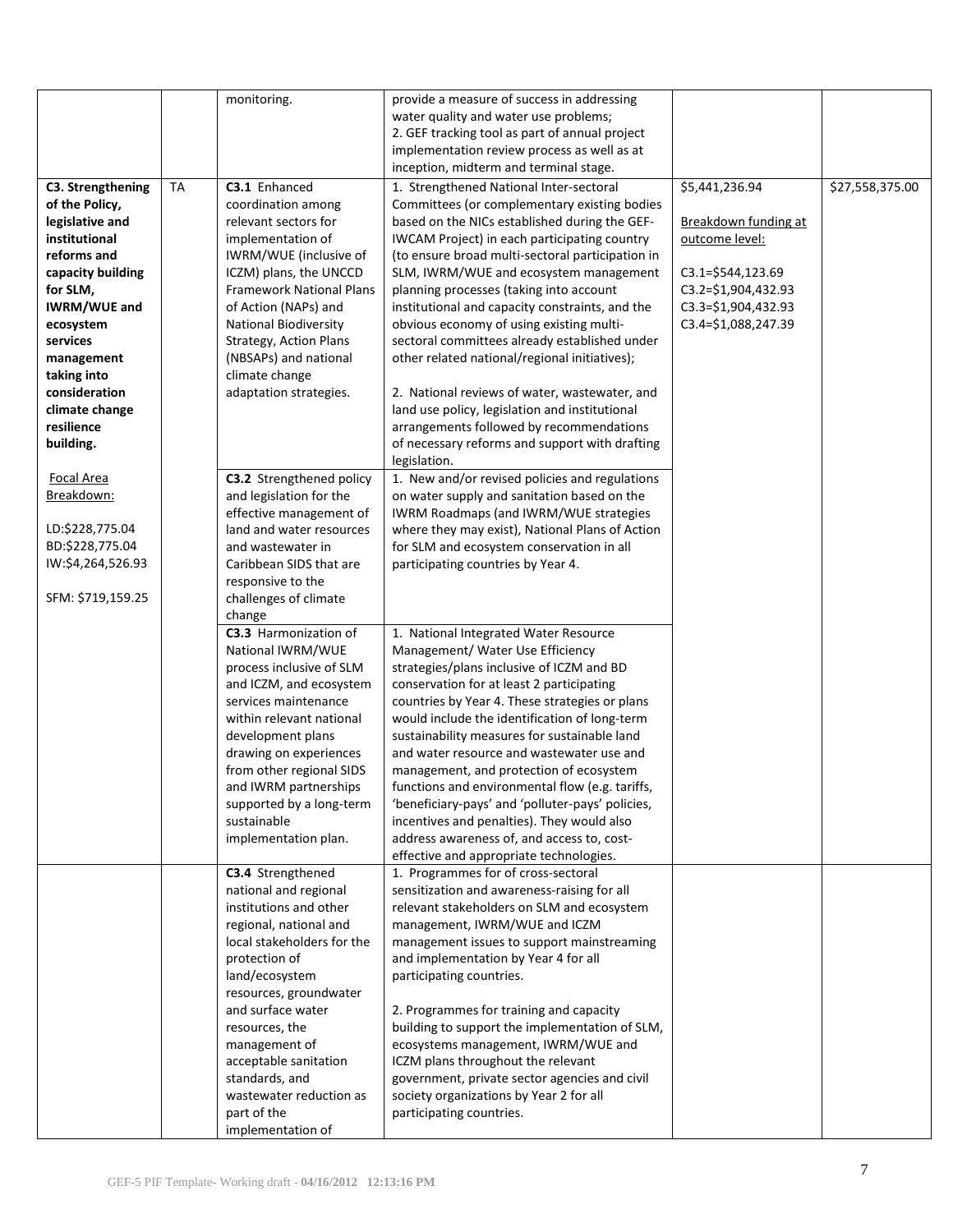|                                                                                                                                                                                                                   |           | IWRM/WUE and<br>associated SLM, ICZM<br>and biodiversity<br>management plans.                                                                                                                                                                                                                                                                                                                                                                                                                                                                                                                                                                                                                                                |                                                                                                                                                                                                                                                                                                                                                                                                                                                                                                                                                                                                                                                                                                                                                                                                                                                                                                                                                                                                                                                                                                                                                                                                                                                                                                                                                                                                                                                                                                                                                                                                              |                                                                                                                                              |                 |
|-------------------------------------------------------------------------------------------------------------------------------------------------------------------------------------------------------------------|-----------|------------------------------------------------------------------------------------------------------------------------------------------------------------------------------------------------------------------------------------------------------------------------------------------------------------------------------------------------------------------------------------------------------------------------------------------------------------------------------------------------------------------------------------------------------------------------------------------------------------------------------------------------------------------------------------------------------------------------------|--------------------------------------------------------------------------------------------------------------------------------------------------------------------------------------------------------------------------------------------------------------------------------------------------------------------------------------------------------------------------------------------------------------------------------------------------------------------------------------------------------------------------------------------------------------------------------------------------------------------------------------------------------------------------------------------------------------------------------------------------------------------------------------------------------------------------------------------------------------------------------------------------------------------------------------------------------------------------------------------------------------------------------------------------------------------------------------------------------------------------------------------------------------------------------------------------------------------------------------------------------------------------------------------------------------------------------------------------------------------------------------------------------------------------------------------------------------------------------------------------------------------------------------------------------------------------------------------------------------|----------------------------------------------------------------------------------------------------------------------------------------------|-----------------|
| <b>C4. Enhancing</b><br>knowledge<br>exchange, best-<br>practices,<br>replication and<br>stakeholder<br>involvement<br><b>Focal Area</b><br>Breakdown:<br>LD:\$228,775.04<br>BD:\$228,775.04<br>IW:\$1,300,000.00 | <b>TA</b> | C4.1. Strengthened<br>network for collaboration<br>and exchange of best<br>practices and lessons<br>learned between other<br>SIDS projects (Pacific and<br>African regions)<br>particularly related to<br>improved technologies<br>and methods in land and<br>water resources<br>management<br>C4.2 Empowered<br>stakeholder engagement<br>in land and water<br>resources governance<br>through educational<br>initiatives developed and<br>implemented in the<br>region via the application<br>of Community of<br>Practices (COP) and other<br>appropriate mechanisms<br>and tools.<br>C4.3 Enhanced<br>networking for<br>information sharing,<br>enhanced inter- and intra-<br>regional knowledge<br>sharing and learning; | 1. Suite of best practices and lessons from<br>other SIDS in SLM/ecosystems management,<br>IWRM/WUE/ICZM (i.e. Pacific and African), and<br>other projects, particularly in relation to the<br>selection of more suitable and applicable<br>technologies and land and water resource<br>management/use methodologies, including the<br>adoption of strategies to improve agro-<br>forestry, deal with extreme and chronic climate<br>change induced pressures (drought and floods)<br>and the adoption of more appropriate resource<br>valuation and pricing policies.<br>1. Inter-regional SLM and<br>IWRM/WUE/ICZM/BD dialogue process in<br>partnership with the Alliance of Small Island<br>States (AOSIS).<br>2. A Community of Practice (COP) per SIDS<br>region for vertical as well as horizontal (multi-<br>sectoral) information exchanges as well as<br>debates on the needs and aspirations of<br>people, project deliverables and environmental<br>realities.<br>1. Innovative ICT application and web portal to<br>provide access to training and to increase the<br>flow of information between experts,<br>institutions and networks and coastal players in<br>particular communities, as well as a common<br>pool of knowledge is created and maintained;<br>2. Project participates in IW Learn activities,<br>such as Biennial conferences, preparation of at<br>least 3 experience notes and a website<br>compatible with IW:LEARN Stantdards;<br>3. Hosting of the IWC7;<br>4. SIDS learning exchange at regional and<br>global; meetings (Global Oceans Forum, GPA,<br>CWWA, CEF etc). | \$1,757,550.76<br>Breakdown funding at<br>outcome level:<br>C4.1=\$439,387.69<br>C4.2=\$351,510.15<br>C4.3=\$615,142.77<br>C4.4=\$351,510.15 | \$10,157,446.02 |
|                                                                                                                                                                                                                   |           | C4.4 Achieved gender<br>mainstreaming in<br>development/<br>implementation of<br>SLM/ecosystems<br>management and<br>IWRM/WUE and ICZM,<br>ensuring women's and<br>men's equitable access to<br>and management of safe<br>and adequate water, for<br>domestic supply,<br>sanitation, food security<br>and environmental<br>sustainability.                                                                                                                                                                                                                                                                                                                                                                                   | 1. Gender audits and analysis and training.                                                                                                                                                                                                                                                                                                                                                                                                                                                                                                                                                                                                                                                                                                                                                                                                                                                                                                                                                                                                                                                                                                                                                                                                                                                                                                                                                                                                                                                                                                                                                                  |                                                                                                                                              |                 |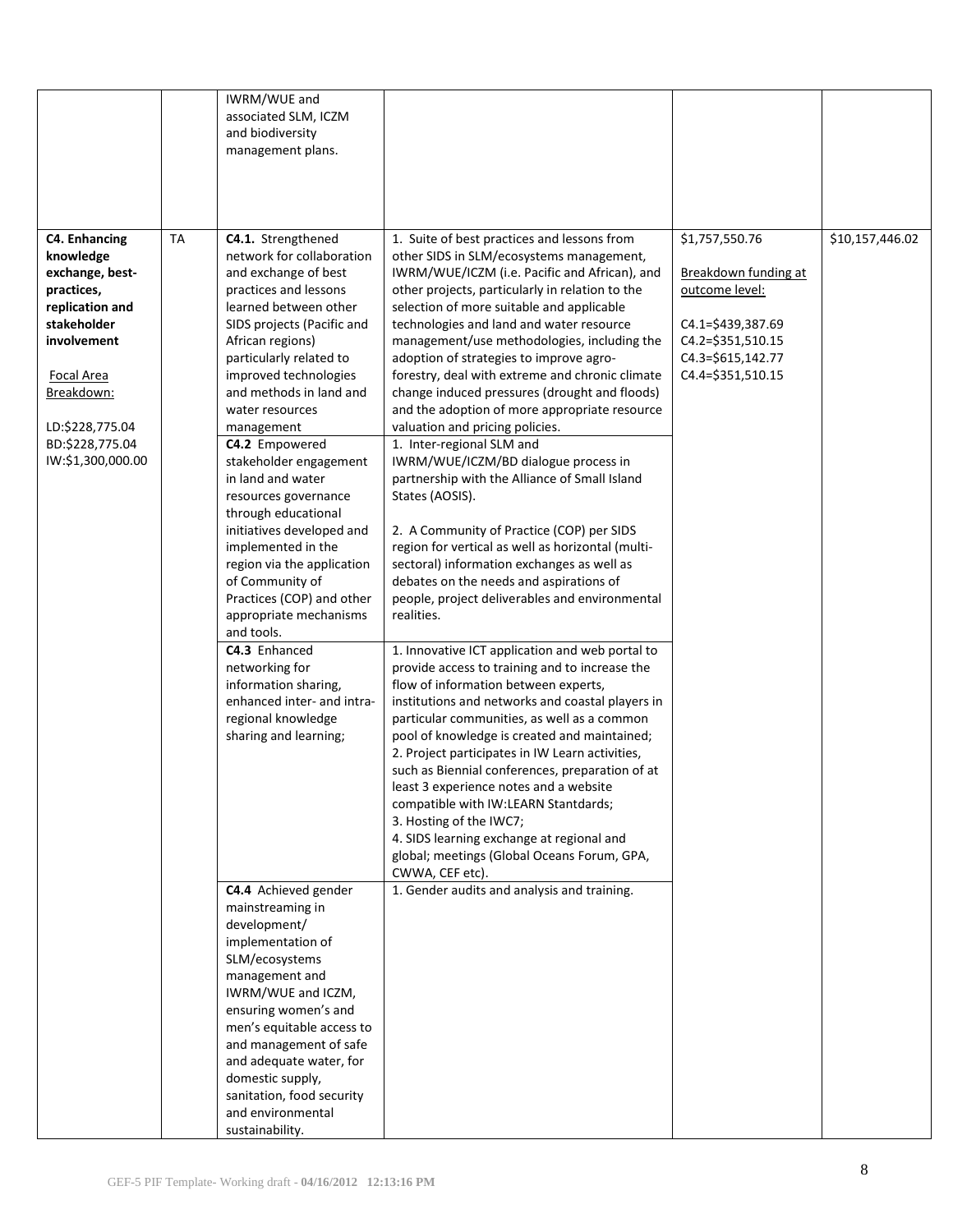| <b>Project management Cost</b> | 1,035,473.07  | 5,591,554.58   |
|--------------------------------|---------------|----------------|
| Total project costs            | 23,598,598.40 | 118,006,108.00 |

# **C. INDICATIVE CO-[FINANCING](http://gefweb.org/Documents/Council_Documents/GEF_C21/C.20.6.Rev.1.pdf) FOR THE PROJECT BY SOURCE AND BY NAME IF AVAILABLE, (\$)**

| <b>Sources of Co-financing for</b><br>baseline project | Name of Co-<br>financier                    | <b>Type of Co-financing</b> | Amount (\$)   |
|--------------------------------------------------------|---------------------------------------------|-----------------------------|---------------|
| <b>GEF Agency</b>                                      | <b>UNEP</b>                                 | Grant                       | \$3,000,000   |
| <b>GEF Agency</b>                                      | <b>UNEP</b>                                 | In-kind                     | \$6,000,000   |
| <b>GEF Agency</b>                                      | <b>UNDP</b>                                 | Grant                       | \$1,000,000   |
| Other Multilateral Ageny (ies)                         | CEHI (including GIZ<br>funded programs)     | In-kind                     | \$17,100,000  |
| Other Multilateral Ageny (ies)                         | <b>OECS-ESDU - USAID</b>                    | In-kind                     | \$6,300,000   |
| Other Multilateral Ageny (ies)                         | Climate<br><b>Investments Funds</b>         | Grant                       | \$2,580,000   |
| Other Multilateral Ageny (ies)                         | CARICOM-IDRC-Mc<br>Gill                     | In-kind                     | \$464,150     |
| Other Multilateral Ageny (ies)                         | <b>CDB</b>                                  | In-kind                     | \$250,000     |
| <b>National Government</b>                             | <b>NOAA</b>                                 | In-kind                     | \$1,500,000   |
| <b>National Governments</b>                            | National<br>governments of<br>the Caribbean | In-kind                     | \$72,369,958  |
| <b>Private Sector</b>                                  | Coca Cola                                   | Grant                       | \$50,000      |
| <b>Private Sector</b>                                  | Sandals                                     | Grant                       | \$50,000      |
| Other - University                                     | <b>UWI</b>                                  | In-kind                     | \$4,072,000   |
| Other-network                                          | GWP-Caribbean                               | In-kind                     | \$700,000     |
| <b>CSO</b>                                             | <b>TNC</b>                                  | In-kind                     | \$500,000     |
| CSO                                                    | <b>CANARI</b>                               | Grant                       | \$2,070,000   |
| <b>Total co-financing</b>                              |                                             |                             | \$118,006,108 |

 $5$  Same as footnote #3.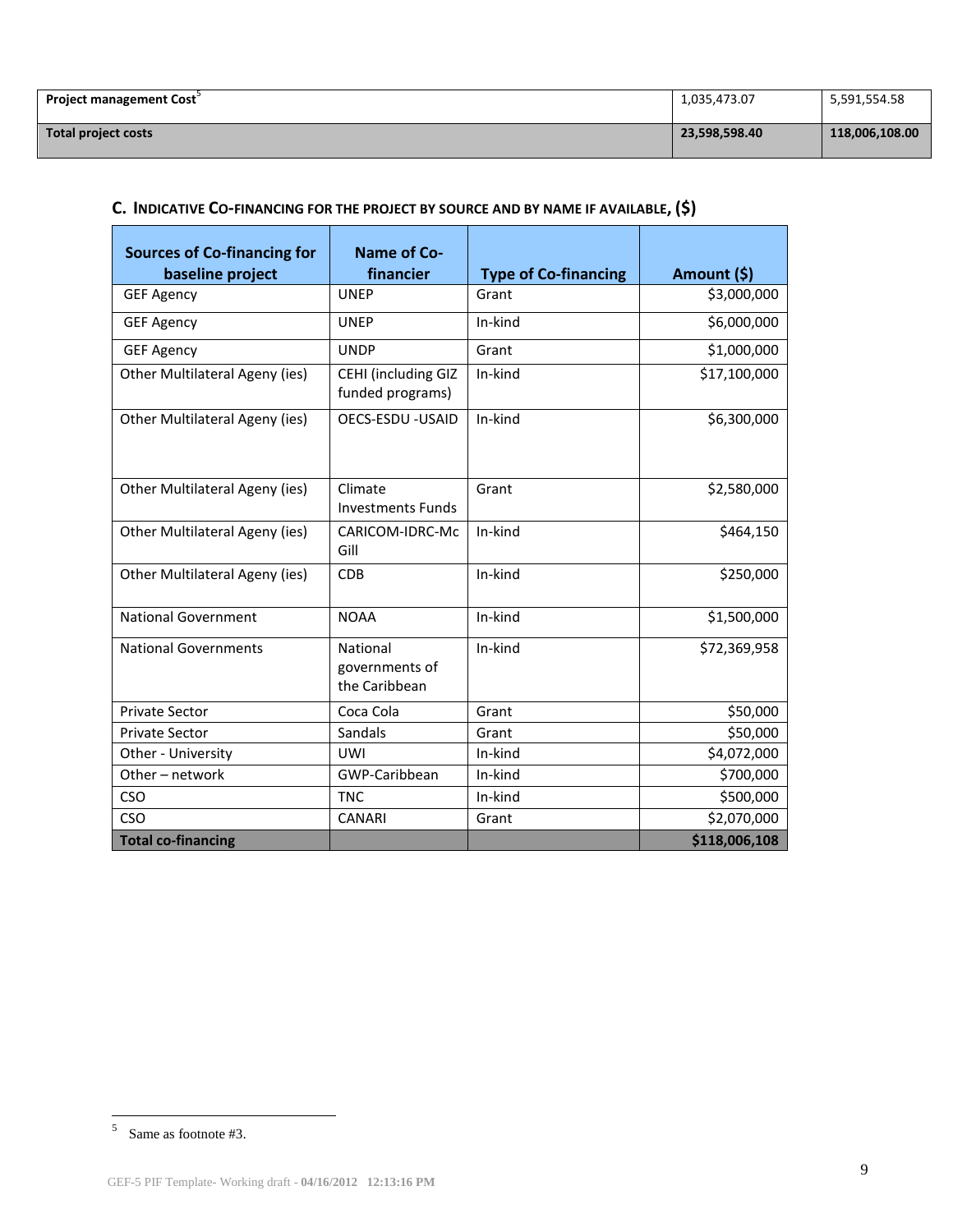|  |  | D. GEF/LDCF/SCCF RESOURCES REQUESTED BY AGENCY, FOCAL AREA AND COUNTRY <sup>1</sup> |
|--|--|-------------------------------------------------------------------------------------|
|--|--|-------------------------------------------------------------------------------------|

|                              | <b>Type</b><br><b>of</b> |                            |                                     |                |                   |                   |
|------------------------------|--------------------------|----------------------------|-------------------------------------|----------------|-------------------|-------------------|
| <b>GEF</b>                   | <b>Trust</b>             |                            | <b>Country</b>                      | Project        | <b>Agency Fee</b> |                   |
| <b>Agency</b>                | <b>Fund</b>              | <b>Focal area</b>          | name/Global                         | amount (a)     | $(b)^2$           | Total c=a+b       |
| <b>UNEP</b>                  | <b>GEF TF</b>            | Climate<br>Change          | Antigua &<br>Barbuda                | \$1,800,000.00 | \$200,000.00      | \$2,000,000.00    |
| <b>UNEP</b>                  | <b>GEF TF</b>            | Biodiversity               | Antigua &<br>Barbuda                | \$1,350,000.00 | \$150,000.00      | \$1,500,000.00    |
| <b>UNEP</b>                  | <b>GEF TF</b>            | Land<br>degradation        | Antigua &<br>Barbuda                | \$846,000.00   | \$94,000.00       | \$940,000.00      |
| <b>UNEP</b>                  | <b>GEF TF</b>            | Biodiversity               | Cuba                                | \$1,800,000.00 | \$180,000.00      | \$1,980,000.00    |
| <b>UNEP</b>                  | <b>GEF TF</b>            | Biodiversity               | Dominican<br>Republic               | \$1,060,961.40 | \$117,884.60      | \$1,178,846.00    |
| <b>UNEP</b>                  | <b>GEF TF</b>            | Biodiversity               | Jamaica                             | \$2,745,000.00 | \$292,500.00      | $$3,037,500.00^6$ |
| <b>UNDP</b>                  | <b>GEF TF</b>            | Land<br>degradation        | St. Kitts and<br><b>Nevis</b>       | \$630,000.00   | \$70,000.00       | \$700,000.00      |
| <b>UNEP</b>                  | <b>GEF TF</b>            | Land<br>degradation        | St. Lucia                           | \$360,000.00   | \$40,000.00       | \$400,000.00      |
| <b>UNEP</b>                  | <b>GEF TF</b>            | Land<br>degradation        | St Vincent &<br>the<br>Grenadines   | \$630,000.00   | \$70,000.00       | \$700,000.00      |
| <b>UNEP</b>                  | <b>GEF TF</b>            | International<br>Waters    | All<br>participating<br><b>SIDS</b> | \$6,710,000.00 | \$671,000.00      | \$7,381,000.00    |
| <b>UNDP</b>                  | <b>GEF TF</b>            | International<br>Waters    | All<br>participating<br><b>SIDS</b> | \$2,790,000.00 | \$279,000.00      | \$3,069,000.00    |
| <b>UNEP</b>                  | <b>GEF TF</b>            | Multi-focal<br>Areas (SFM) | Global                              | \$2,876,637.00 | \$287,663.70      | \$3,164,300.70    |
| <b>Total Grant Resources</b> |                          |                            | \$23,598,598.40                     | \$2,452,048.30 | \$26,050,646.70   |                   |

 $1$  In case of a single focal area, single country, single GEF Agency project, and single trust fund project, no need to provide information for this table please indicate fees related to this project.

 6 The total amount (USD3,175,000 ) reflected on the LoE includes USD125K of PPG.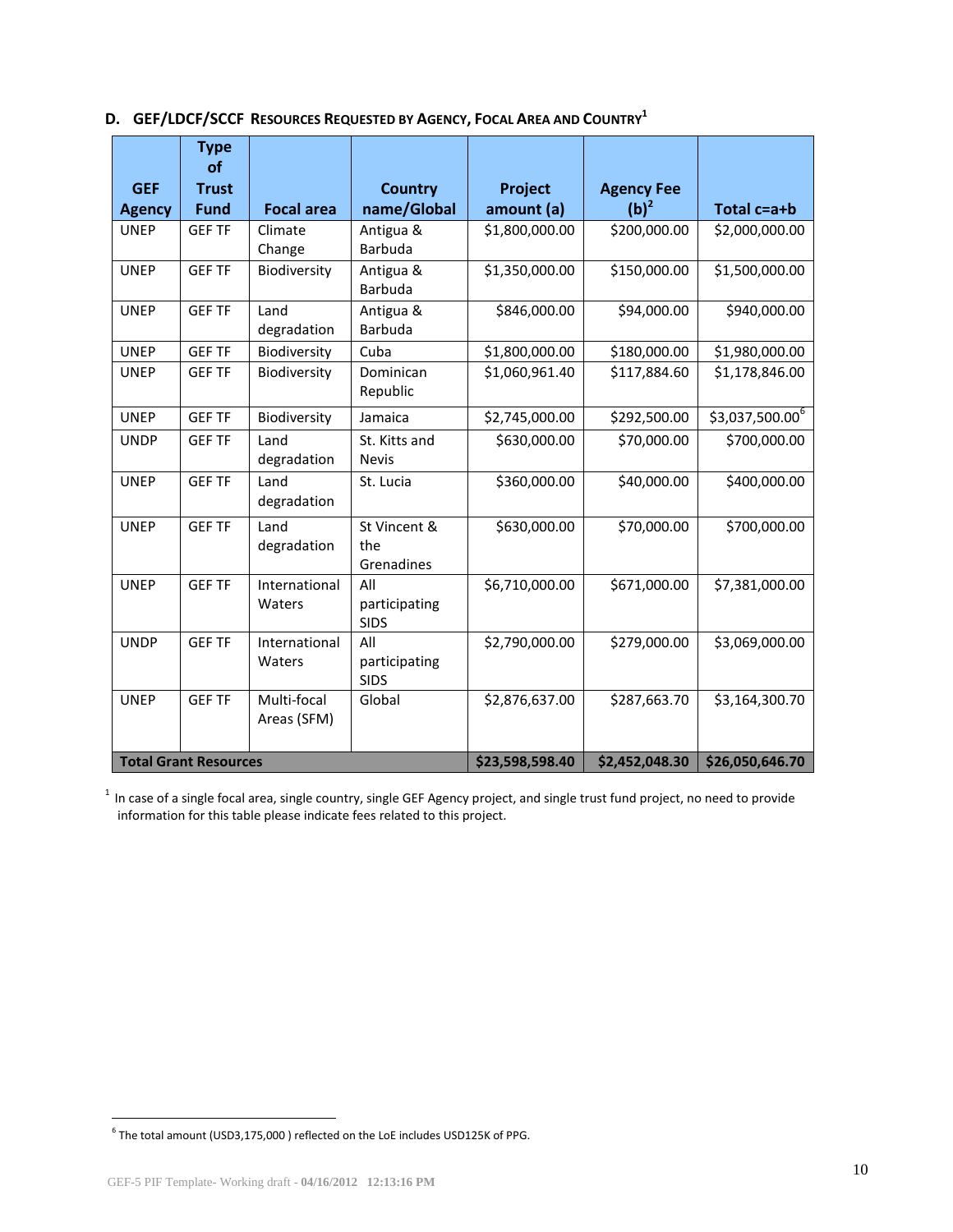#### **PART II: PROJECT JUSTIFICATION**

#### **A. DESCRIPTION OF THE CONSISTENCY OF THE PROJECT WITH:**

### **A.1.1 THE GEF [FOCAL AREA](http://www.thegef.org/gef/sites/thegef.org/files/documents/GEF.R.5.19.Rev_.1.2009.pdf)/[LDCF/SCCF](http://www.thegef.org/gef/sites/thegef.org/files/documents/Program%20strategy%20V.2.pdf) STRATEGIES:**

The project is consistent with the GEF Focal Area Strategies for International Waters (IW), Land Degradation (LD) and Biodiversity (BD) including Sustainable Forest Management (SFM) with each focal area actions complementing one another as to promote a truly integrated approach to the management of natural resources. The project seeks to focus on innovation, catalyzing implementation of cutting-edge technologies and policy reforms with the objective of enabling replication and scaling-up, and enhancing engagement of beneficiary community stakeholders and the private sector. The project will contribute to the removal of barriers that hinder the implementation of sustainable solutions that intend to address the interrelated problems of land degradation and loss of biodiversity and ecosystem services in consideration of the urgent need to accelerate climate change resilience. This will be achieved within the SIDS approach for improved land and water (freshwater and coastal waters) resources management including ecosystems governance; that is, the 'ridge to reef' or the integrating watershed and coastal areas management ("IWCAM") approach.

**International Waters (IW) Strategy:** The project seeks to enhance the management of watershed areas, groundwater aquifers, and coastal and marine ecosystems within the Caribbean Sea basin and will address **Strategic Objective 1,** *to catalyze multi-state cooperation to balance conflicting water uses in transboundary surface and groundwater basins while considering climatic variability and change* and **Strategic Objective 2,** *to catalyze multi-state cooperation to rebuild marine fisheries and reduce pollution of coasts and Large Marine Ecosystems (LMEs) while considering climatic variability and change*. **At the strategic outcome level** the project will contribute to regional advancements in management and protection of the Caribbean Sea terrestrial and marine resources consistent with the Cartagena Convention framework, and build on mainstreaming of IWRM and ecosystems management principles advanced under the GEF-IWCAM Project into national development frameworks. The project will implement innovative solutions for reduced pollution, improved fresh and coastal water resources management in consideration of the challenges imposed by climate change and climate variability (Components 1 to 4).

A critical element in the strategy that will be addressed is strengthening the capacity and effectiveness of state agencies, community and civil society stakeholders in management of national waters and executing harmonized actions as it pertains to transboundary waters, specifically the Caribbean Sea, which is regarded as a shared resource within the definition of trans-boundary waters.

**Land Degradation (LD) Strategy:** The project seeks to contribute towards arresting and reversing current trends in land degradation which in the Caribbean, is aggravated by deforestation and unsustainable land management particularly in the more mountainous areas and other landscapes with fragile soils that are vulnerable to degradation. The project will address **Strategic Objective 3** *to reduce pressures on natural resources from competing land uses in the wider landscape*. At **the strategic outcome level,** the project will enhance the cross-sectoral enabling environment for integrated landscape management. This aspect continues to present a significant barrier in Caribbean SIDS where unsustainable land management and land use conflicts impact on ecosystem functioning, and the integrity of water resources in particular. The project will foster the promotion of integrated landscape management practices adopted by local communities within the framework of the Small Grants Programme and build on lessons learned from community-based interventions from the GEF-IWCAM Project demonstration initiatives in the Caribbean. The project will target investments in integrated watershed management through forest rehabilitation and conservation of degraded upland areas, riparian corridors and coastal/mangrove ecosystems (Component 1 predominantly but also components 2 to 4). It should be noted that the approaches advanced under the project will be consistent with the **Sustainable Forest management/REDD-Plus Strategy** where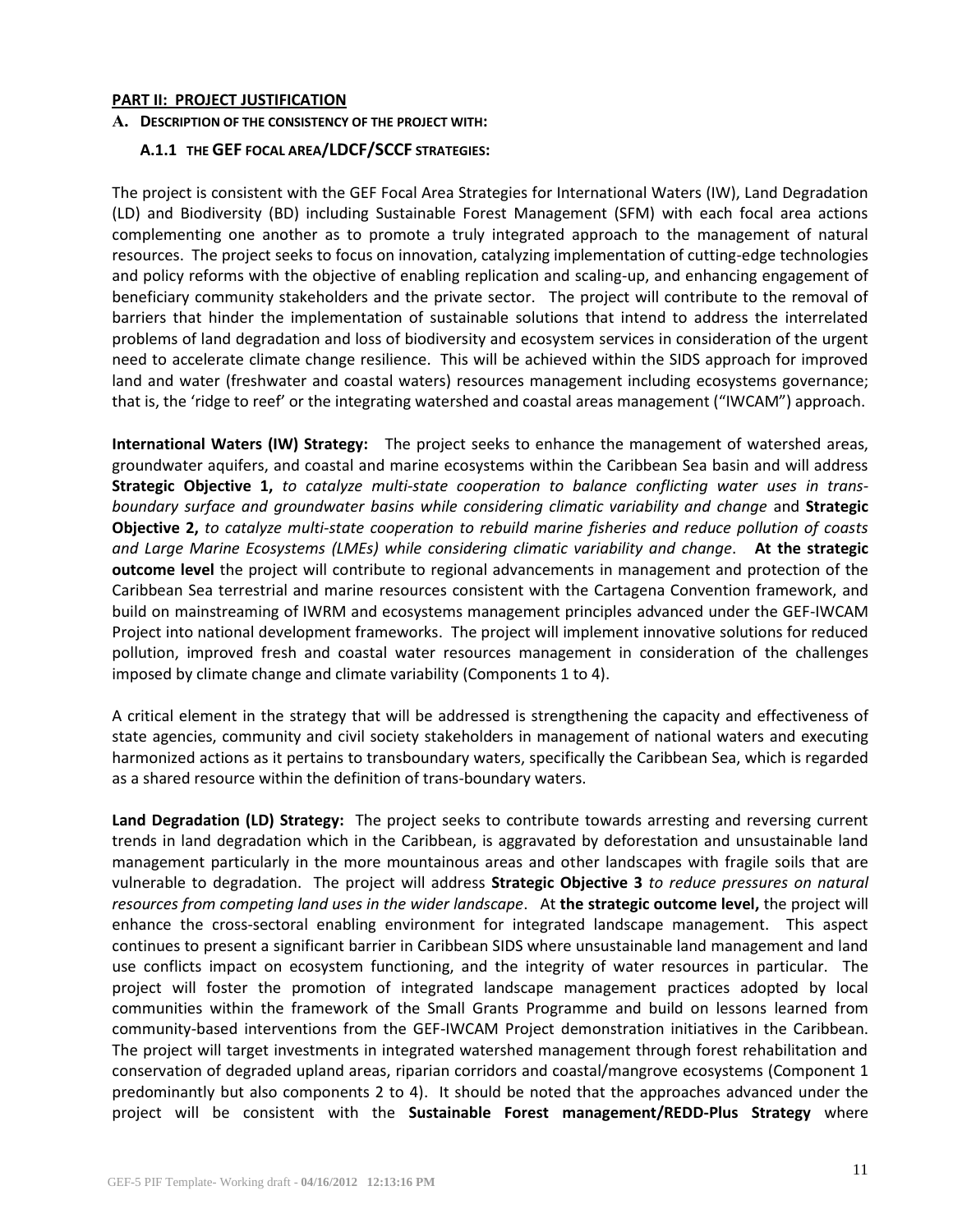management regimes that strengthen conservation, sustainable management of forests and enhancement of forest carbon stocks will be supported. The project has been designed to secure multiple environmental benefits and to strengthen the spatial planning framework, including the development of regulatory and institutional framework and the necessary tools to promote SFM and SLM in the Caribbean island of Antigua & Barbuda, Cuba, the Dominican Republic, Jamaica, St Kitts and Nevis, St Lucia and St Vincent and the Grenadines (Components 1 & 3) The project will support the sustainable land management interventions articulated under the UNCCD National Plans of Action (NAPs) of the participating Caribbean SIDS.

**Biodiversity (BD) Strategy:** The project will promote the conservation and sustainable use of biodiversity and the maintenance of ecosystem goods and services through the improved management of ecologically sensitive areas of interest (particularly those outside protected area systems) towards long-term positive impacts in representation of terrestrial and marine ecosystems, and threatened species. The project will address **Strategic Objective 2** *to mainstream biodiversity conservation and sustainable use into production landscapes, seascapes and sectors*. At **the strategic outcome level** the project will seek to increase and expand sustainably managed landscapes and seascapes that integrate biodiversity conservation (Component 1 predominantly but also components 2 to 4). In the project a significant underpinning will be maintaining economic livelihoods that are closely tied to maintenance of healthy ecosystems through improved pollution control measures. In the Caribbean the fisheries and the tourism sectors are heavily reliant on the integrity of healthy terrestrial and marine ecosystems. Watershed protection and sustainable forest management for water-related ecosystem services will translate seamlessly to biodiversity conservation.

# **A.1.2. FOR PROJECTS FUNDED FROM LDCF/SCCF: THE LDCF/SCCF ELIGIBILITY CRITERIA AND PRIORITIES:** N/A

# **A.2. NATIONAL STRATEGIES AND PLANS OR REPORTS AND ASSESSMENTS UNDER RELEVANT CONVENTIONS, IF**  APPLICABLE, I.E. NAPAS, NAPs, NBSAPs, NATIONAL COMMUNICATIONS, TNAS, NIPS, PRSPS, NPFE, ETC.:

**UN Convention to Combat Desertification and Land Degradation (UNCCD) - National actions:** Cuba (2003), Dominica Republic (2007), Grenada (2006), Jamaica (2002) and Saint Kitts and Nevis (2007) have completed their National Plans of Action (date of submission in brackets); the remaining countries have prepared draft NAPs and are in the process of finalizing. In the main, the majority of the countries cite similar issues in their NAPs with respect to land degradation with noted concerns associated with historical land denudation for agriculture, timber and fuel wood and the more recent challenges associated with encroachment of other types of land use activities in previously forested areas with the influx of point and non-point source pollution. The pattern of land degradation and the impacts, particularly in terms of alteration of the hydrologic functioning of watersheds with uncontrolled runoff and heightened flood risks is a common theme. Actions under the NAPs all address these main concerns, including issues such as overgrazing and combating the spread of alien invasive species and particularly in the drier islands, degradation associated with forest fires. Most countries in the Caribbean have submitted their  $4<sup>th</sup>$  Reporting and review cycle under the Performance Review and Assessment of Implementation System (PRAIS). The profile of the countries are available the UNCCD Convention site at

[http://www.unccd.int/Lists/SiteDocumentLibrary/Regions/LAC/CountryProfilesLACRegion\\_29-11-2011.doc](http://www.unccd.int/Lists/SiteDocumentLibrary/Regions/LAC/CountryProfilesLACRegion_29-11-2011.doc)

The NAPs are generally consistent with national development frameworks, strategies and policies pertaining to land management where formal pronouncements or policies exist. In most of the countries policies relating to land management and sustainable forestry management are only enshrined in laws and regulations that tend not to allow for integrative resource management across sectors. Most countries have town and country planning legislation which tends to be applied to control building infrastructure development rather than integrated land planning inclusive of agricultural and forestry development. Cuba however, has developed several policy instruments related to land management. Grenada has an approved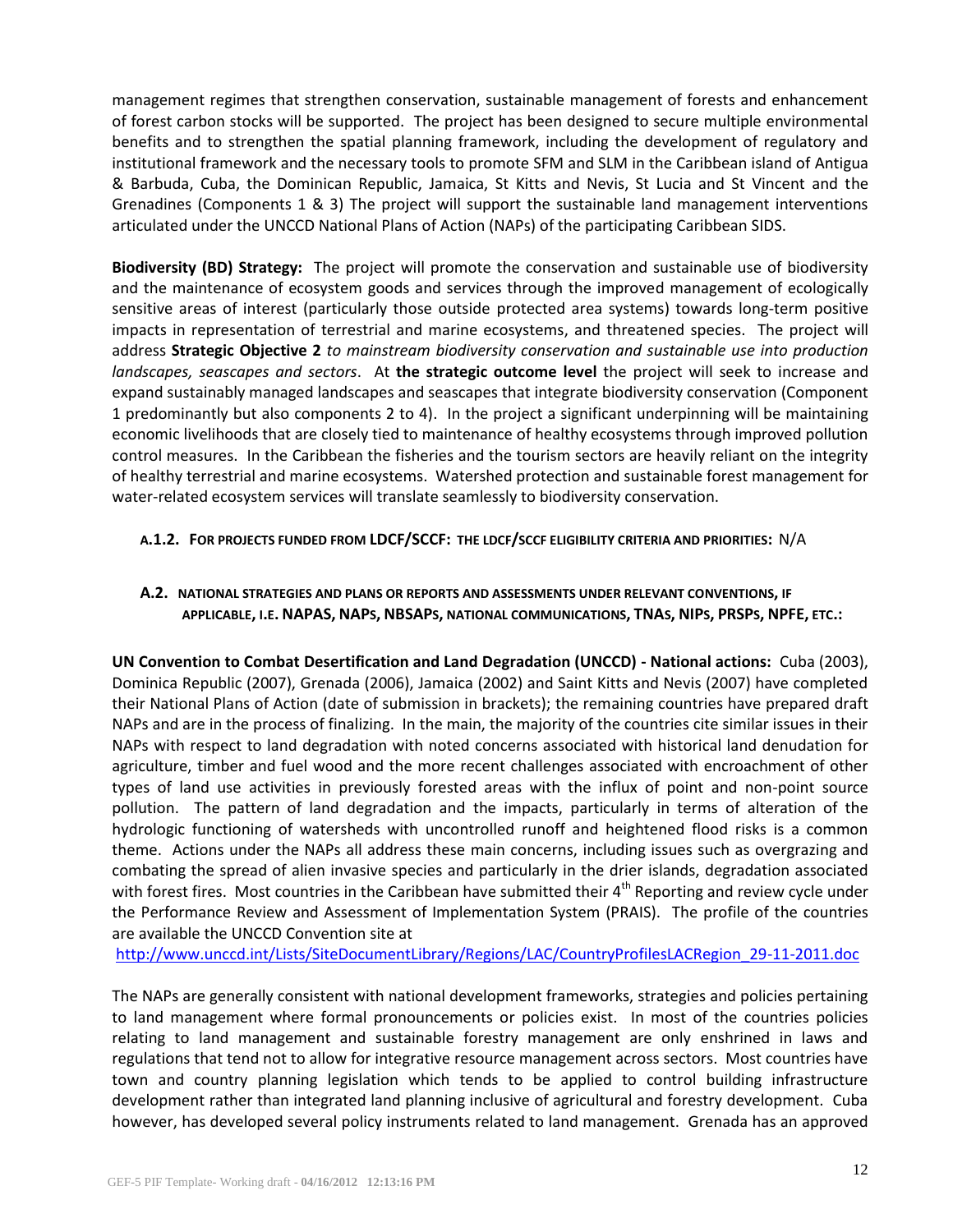forest management policy while that of Jamaica remains as a draft. Countries are at varying stages in stakeholder discussions toward eventual formulation of integrative land management including (forest management and water resource management policies) that will give sustained effect to their NAPs.

The project will contribute to achievement of the key objectives of the NAPs and their mainstreaming and will advance the institutional and policy reforms to support SLM and SFM in close consideration of IWRM.

**UN Convention on Biological Diversity (CBD) – National Actions:** The majority of Caribbean countries have developed National Biodiversity Strategies and Action Plans (NBSAPs) and are at various stages of implementation. Cuba is the only country in the region to have revised its NBSAP (2006). Saint Lucia's NBSAP is under revision. Other countries with completed NBSAPs (pending revision) include Barbados, Grenada, Jamaica, Saint Kitts and Nevis and Saint Vincent and the Grenadines. The Dominican Republic is developing its first NBSAP. A draft NBSAP for Antigua and Barbuda is available. The NBSAPs all speak to conservation of national biological resources with key actions that include capacity building and appropriate institutional and legislative reforms, expansion and protection of terrestrial and marine protected areas, institution of self-financing mechanisms for biodiversity conservation and ensuring equitable sharing of benefits. Management of alien invasive species is also featured in many of the NBSAPs. The majority of the countries have completed their 4th National Communications. Full details of the country profiles and the NBSAPs are available at the convention website at <http://www.cbd.int/countries/>

The NBSAPs are generally congruent with the national forestry, wildlife and where applicable, fisheries legislation; where these legislative instruments tend to speak to the main elements in the NBSAPs, many of these laws are outdated relative to the challenges that are currently faced in terms of threats to biodiversity. National biodiversity polices on their own tend to be lacking for most of the Caribbean countries. Cuba has an overarching policy framework that covers environmental management in general and includes biodiversity considerations. The Barbados Fisheries Management Plan and the Integrated Coastal Management Plan have elements of the NBSAP integrated within these instruments. Countries are at varying stages in stakeholder discussions toward eventual formulation of integrative natural resources management policies that will include critical elements of biodiversity conservation, which tend to be closely linked to sustainable resource use through fisheries and forestry management plans.

The project will contribute to achievement of the key objectives of the NBSAPs within the frameworks of sustainable water (including pollution control in sensitive ecosystems), land and forest management.

#### **UN Framework Convention on Climate Change (UNFCCC) – National actions:**

Although this project will not be funded through the Climate Change focal area, it is worth noting that all of the Caribbean countries have submitted their  $1^{st}$  and/or  $2^{nd}$  National Communication (NC) and that these NCs generally all speak to the challenges associated with the smallness of the island landmasses and vulnerability to sea level rise, the threat of more severe hurricanes and more intense drought episodes. The impacts on water resources occupy a central theme in the context of rainfall patterns and drought events, in terms of the effects on the agricultural sector, domestic water supply and biodiversity. With more intense hurricanes and rainfall events, the issues of flooding and land degradation through accelerated soil erosion is of concern. In the context of climate and land/water resources management, urgent interventions are needed to make ecosystems and the services they provide more resilient through on-ground investments, changes in policy and institutional frameworks, adjustments in the incentives regimes and capacity building.

**The Convention for the Protection and Development of the Marine Environment in the Wider Caribbean Region – Cartagena Convention:** This Convention, adopted in 1983 and entered into force in 1986 is an umbrella agreement for the protection and development of the marine environment of the Caribbean Sea, and provides the legal framework for cooperative regional and national actions within in the wider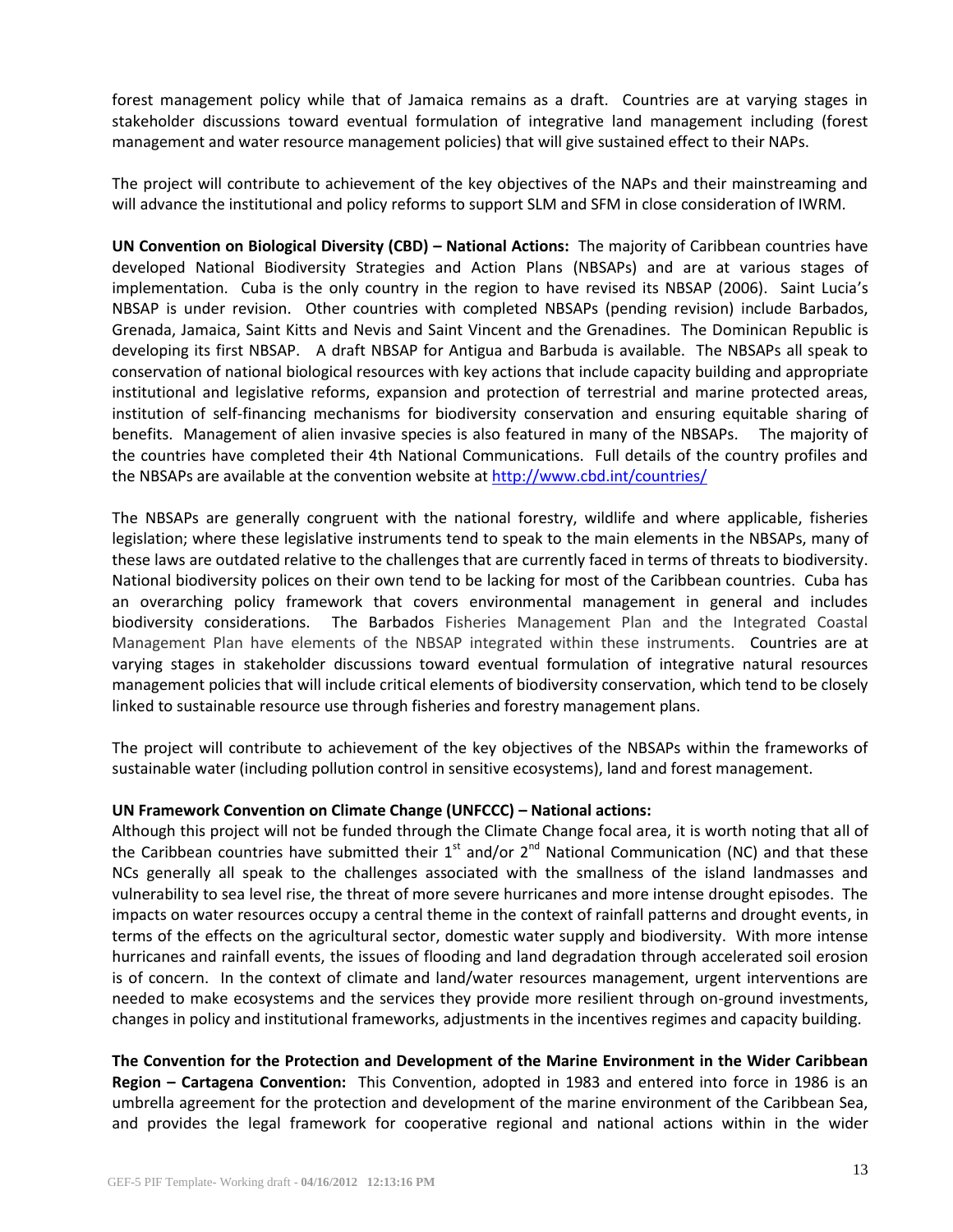Caribbean region. The Convention is supplemented by three Protocols now in force; (1) the Protocol Concerning Co-operation in Combating Oil Spills in the Wider Caribbean Region, (2) the Protocol Concerning Specially Protected Areas and Wildlife (SPAW) in the Wider Caribbean Region and (3) the Protocol Concerning Pollution from Land-Based Sources and Activities (LBS Protocol). All three protocols which are highly complementary with the Rio Conventions, will contribute to achievement of the project objectives.

It should be noted however, in the majority of the countries, effective implementation of the strategies and plans outlined under the frameworks of the conventions require realignment and reform of the national policy, legislative and institutional arrangements. In short, these strategies and plans need to be mainstreamed into national development frameworks. These frameworks typically include national development strategies, land use and land development policies, plans and associated regulations, water supply/management laws, forestry and wildlife laws and laws concerning pollution, public and environmental health. In the majority of the countries the enabling environment does not facilitate integrated management approaches as advocated under the convention obligations. These are important barriers that persist, that the project will seek to address.

## **B. PROJECT OVERVIEW:**

## **B.1. DESCRIBE THE BASELINE PROJECT AND THE PROBLEM THAT IT SEEKS TO ADDRESS:**

#### **Background**

**Overview:** The Caribbean Region lies between the North and South American sub-continents between 10 $^{\circ}$  and 23 $^{\circ}$  north latitude and 59 $^{\circ}$  and 80 $^{\circ}$  west longitude with countries within the region bordering the Caribbean Sea. Cuba has the largest area of 110,900 square kilometers, followed by Hispaniola  $<sup>7</sup>$  with an</sup> area of 76,480 km<sup>2</sup> and Jamaica with a land area of 10,831 km<sup>2</sup>. The islands of the Eastern Caribbean are substantially smaller, the largest of these (not including the French overseas Departments of Martinique and Guadeloupe) being Dominica at 750  $km^2$  while St. Kitts and Nevis is the smallest independent state with a land area of 269  $km^2$ . The Caribbean islands have varying geological and topographical characteristics ranging from predominantly low-lying coral limestone formations (e.g. Barbados) to mixed volcanic and sedimentary limestone formations (e.g. the larger islands such as Jamaica and Cuba), to rugged volcanic formations where the elevations exceed 900 metres. The interior landscapes of Jamaica and Hispaniola are also very rugged with high mountain ranges of over 2,000 metres in elevation.

The populations of the Caribbean countries vary mainly in relation to size<sup>8</sup>; Cuba - 11.3 million, Dominican Republic – 9.5 million; Jamaica – 2.7 million; Barbados – 273,000; Saint Lucia – 160,000; Saint Kitts & Nevis - 49,300. The larger islands of the Greater Antilles have relatively higher population densities with more diversified economies with a high proportion dedicated to farming and other agricultural practices. The smaller eastern Caribbean (Lesser Antilles) islands are characterized by relatively lower population densities and agriculture and other small-scale industries confined to the narrow coastal zones. Caribbean economies have been gradually transitioning away from agriculture, which was the traditional mainstay, to manufacturing, tourism and financial services. The tourism sector, contributes approximately 20% of overall foreign exchange earnings, and about 12% of total employment<sup>9</sup> although in several of the smaller countries, tourism contributions by far exceeds that of other sectors. It should be noted that however the tourism sector is just as vulnerable as the agricultural sector to external shocks; heightening this vulnerability is the threat posed by climate

 $\overline{a}$ 

 $^7$  Made up of the Dominican Republic which has a total area of 48,700 square kilometers, and Haiti with an area of 27,800 square kilometers

<sup>&</sup>lt;sup>8</sup> 2005 data sourced from databases from the Caribbean Development Bank the World Bank and the United Nations Development Programme;

referenced in the Caribbean Position Paper to the 5<sup>th</sup> World Water Forum

<sup>&</sup>lt;sup>9</sup> World Travel and Tourism Council. 2007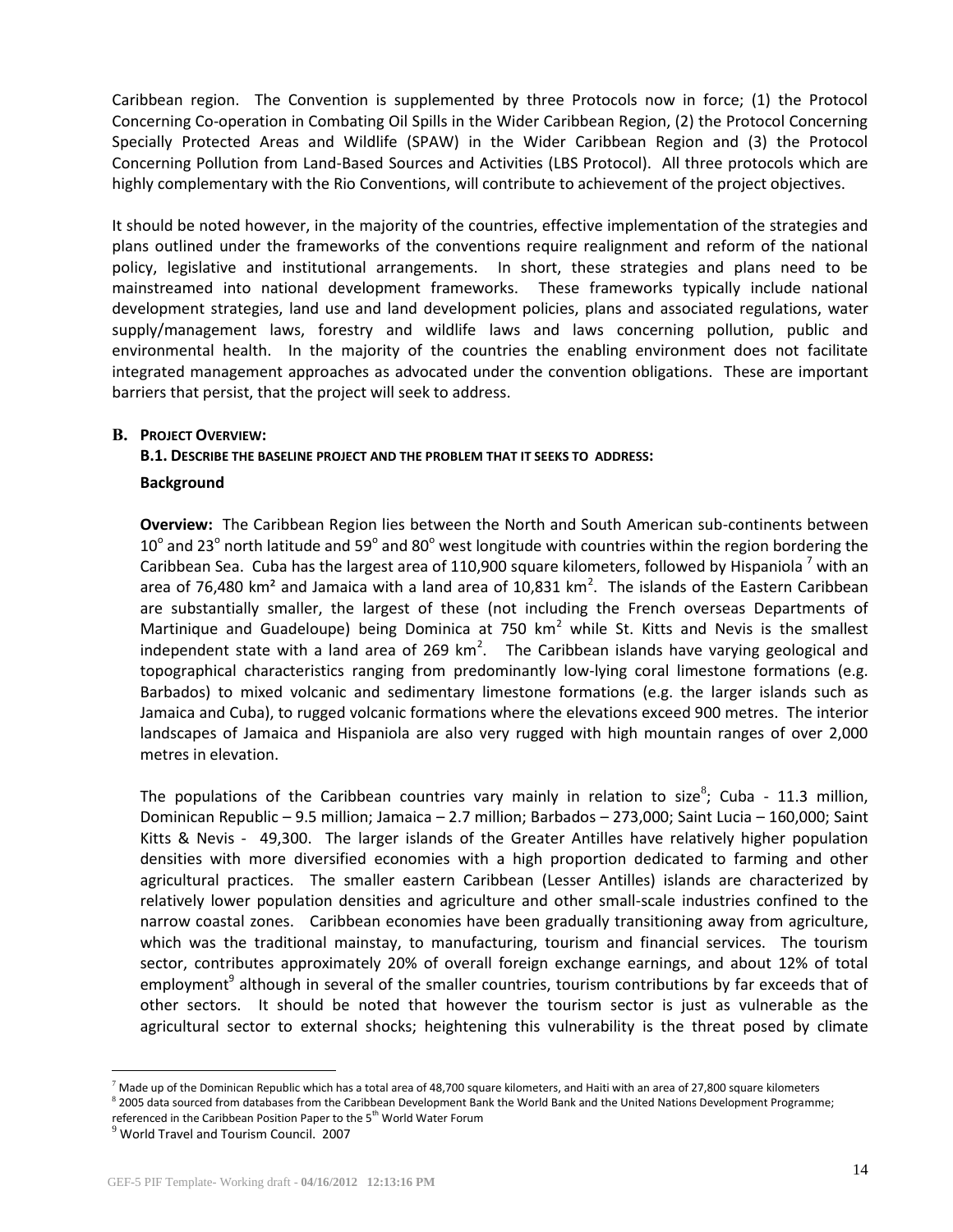change and associated sea level rise, compounded by increased hurricane occurrence and damaging storm surges.

The following provides a brief account of the status of water, land, forest and biodiversity resources of the region.

**Fresh and coastal water resources:** Rainfall across the Caribbean varies where annual averages range from less than 1,000mm for the smallest low-lying islands to in excess of 3,000mm in high interior elevations of some countries. Based on precipitation inputs and population the Internal Renewable Water Resources (IRWR) varies widely between countries. The FAO estimates IWRWs of 301, 846 and 3,649 m<sup>3</sup>/capita/annum for Barbados, Antigua & Barbuda and Jamaica respectively. A country is considered as water scarce at water availabilities of less than 1,000 m<sup>3</sup>/capita/annum. In consideration **of the foregoing many of the Caribbean islands rank among the most water scarce SIDS in the world.** Countries heavily reliant on groundwater resources include Antigua & Barbuda and Barbados. The larger countries including Cuba, The Dominican Republic and Jamaica rely on a mix of ground and surface water sources, depending on the geology of local water supply regions. In the majority of the smaller islands surface water abstractions (rivers and reservoirs) dominate. Rain water harvesting is practiced in some of the smaller islands and in islands where topographic constraints limit access to the public distribution system in some locations. Desalination technologies although expensive in terms of production costs are seeing increased application in the more water-stressed Caribbean countries. In the larger countries significant volumes of water are used in irrigation while in the smaller countries the larger proportion of water abstracted is allocated to drinking water supply. Although in many countries access to potable water supplies have reached the MDG targets, there are serious challenges in the quantity and distribution of water in many communities over the course of the year. Access to improved sanitation remains a challenge for lower-income communities.

The Caribbean Sea constitutes the coastal waters of the region and is the economic basis for the tourism and fisheries sectors in the region. The importance of protection of marine ecosystems of the Caribbean, particularly coral reefs cannot be understated. The World Resources Institute (WRI) recently estimated that coral reefs currently provide upwards of US\$100 million per year in benefits associated with tourism, US\$18 to 33 million in shoreline protection, and another US\$1million in benefits to fisheries. The Caribbean Sea Ecosystem (CARSEA) Assessment (UWI and the Cropper Foundation, 2006) noted that relative to its size, the Caribbean's population is more dependent on income from tourism than that of any other part of the world, in 2004 contributing US\$28.4 billion to GDP.

**Land, forest and biodiversity (terrestrial and marine) resources:** The small-size of Caribbean island land masses mean that relatively large percentages of landscapes are under some type of humanaltered land use pattern. The coastal zones are most intensively developed for urban, commercial and industrial uses with loss of native ecosystems most notably as mangroves that once occupied these areas. Agriculture generally dominates the lower to mid-elevation watershed reaches with significant alternation of natural forest ecosystems with consequent soil erosion and excessive sedimentation of watercourses. In recent years there has been a contraction in the agricultural sectors in many of the Caribbean countries, triggered by the dismantling of preferential trade agreements in the European Union for traditional commodities, namely bananas and sugar. This has led in many countries, to dramatic changes in land use from agriculture to urban land use types, further hastening the fragmentation of forest and agro-forest ecosystems with implications for maintenance of biodiversity resources.

The majority of countries in the region possess residual forest cover that is now mainly confined to the more inaccessible interior regions of the countries. According to the FAO the average extent of forest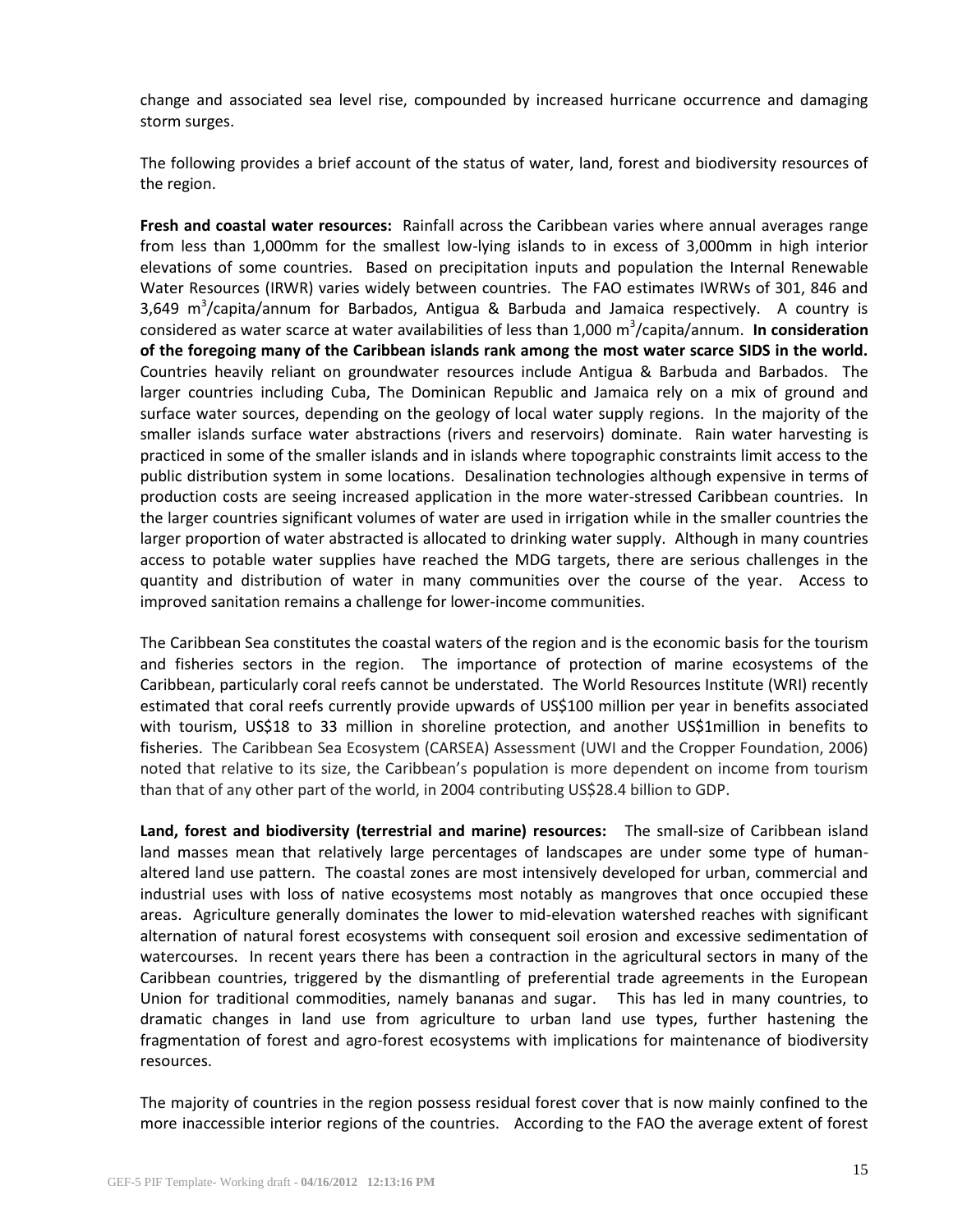cover approximates 25% (based 2000 data) of total land mass area; although on a country basis this varies widely. Forest cover ranges from 30% in the case of Jamaica to 21% for Cuba to less than 15% for the islands of Saint Kitts and Nevis, Saint Lucia and Saint Vincent and the Grenadines. Recent empirical evidence suggests that the rates of deforestation associated with agriculture are slowing down although land use conversions are seeing more intensive impacts associated with other uses (e.g. mining and quarrying). In most countries residual forest are often fragmented or oriented along narrow ridgelines depending on the pattern of historic land development that has taken place around the margins of forests.

According to the Conservation International (CI), the Caribbean Islands 'hotspot' support exceptionally diverse ecosystems. The Hotspot has dozens of highly threatened species, and also remarkable for the diminutive nature of much of its fauna, boasting the world's smallest bird (the tiny bee hummingbird, endemic to Cuba) and smallest snake found on St. Lucia. The contains some 6,550 endemic plant and just over 200 threatened endemic bird, reptile and amphibian species. BirdLife International (2010) notes that of 11,000 plant species, 72% are endemic; 95% of the reptile and 100% of the amphibian species are endemic to the Caribbean. According to CI, of the original extent of hotspot vegetation of 229,549 km<sup>2</sup>, only some 22,955 km<sup>2</sup> remains. Birdlife International (2010) adds that roughly 8 to 35% of species within the major marine taxa found globally are endemic to the Caribbean hotspot.

In consideration of the foregoing, the following is an account of the challenges faced by Caribbean countries in respect of water, land and biodiversity resources management that are of relevance to the project.

# **Water, land, forest and biodiversity challenges**

Caribbean Small Island Developing States (SIDS) are facing multiple threats of land and water resource degradation, depletion of biological resources and compromised ecosystem functioning due to intensive developmental pressures on very fragile environments. The concept of "Ridge to Reef" management or the integrating watershed and coastal areas management (IWCAM) approach for natural resources in small islands provides an underpinning for addressing the multiple challenges of sustainable water, land (including forests) and biodiversity management and conservation.

Given the spatial and temporal scarcity of water resources in many countries of the Caribbean, in terms of supply reliability, numerous communities suffer from inadequate availability of clean drinking water and are faced with associated health problems due to unsanitary drinking water, lack of access to sustainable sanitation services, and poor wastewater treatment. Investments by water utilities are hampered by issues of under-capitalization and there is a lack of appropriate governance arrangements to facilitate coordinated management of the water resource along with service provision. IWRM approaches, while becoming better appreciated in the Caribbean have not seen the level of evolution required to make significant changes in mainstreamed inter-sectoral governance for water and sanitation. Water source availability in terms of quality and quantity of the resource has been negatively impacted by poor land management practices.

Expanding development pressures have seen the dramatic increase in the generation of land-based sources of marine pollution from a wide range of point and non-point sources. UNEP (TR-52 report,  $2010^{10}$ ) estimates that as much as 60 % of wastewater entering the Caribbean Sea is currently untreated. The Pan American Health Organization (PAHO) estimated in 2001 that 51.5 % of households in the Caribbean Region lacked sewer connections of any kind (many rely on on-site septic/soak away

 $\overline{a}$ 

<sup>&</sup>lt;sup>10</sup> See report online at:<http://www.cep.unep.org/publications-and-resources/technical-reports/technical-reports>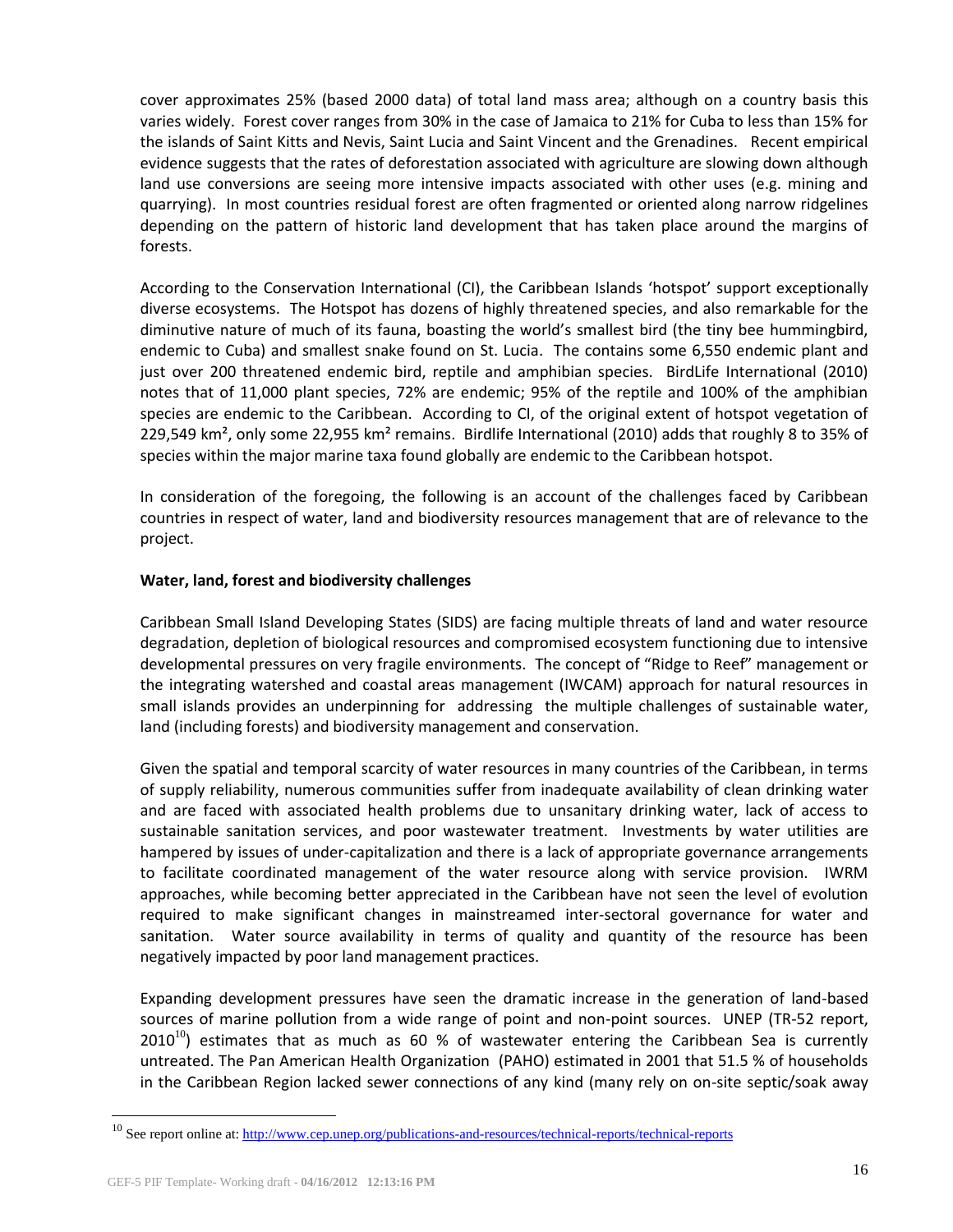systems); only 17 % of households were connected to acceptable collection and treatment systems. Anecdotal evidence suggests that these figures have improved somewhat since 2001 but the overall situation remains inadequate. Effluents from heavy industries, manufacturing, oil and gas and minerals exploitation are also having marked impacts within the land and near-shore marine environments. The receiving coastal environments off most industrial/commercial centres and commercial ports in many countries have become anoxic. Pollution and land degradation impacts are being manifested in the near-shore coastal environment resulting in loss of productivity of near-shore fisheries with an increase in catch effort from having to exploit deeper water resources, degraded beaches and recreational areas with adverse health risks and compromised quality of touristic investments.

The conversion of lands from forest to non-forest land cover types and unsustainable land management practices is the main trigger for accelerated erosion. The World Resources Institute (WRI) project Reefs at Risk noted that sediment loading presented a very significant risk to the health and productivity of reefs across the Caribbean region. UNEP/GPA (2006) noted that for the Wider Caribbean (countries surrounding the Caribbean Sea) annual sediment loads are estimated at 1 gigatonne, or approximately 12% of global sediment input from rivers. In the UNEP TR-52 report on pollution in the Caribbean, estimates of total suspended solids (TSS) from the Eastern Caribbean region stood at 2,600 t/yr of (with most contributed from Trinidad and Tobago) to 7 million tons per year for the North Eastern region that included Cuba, Jamaica and the Dominican Republic. TR-52 cites nutriment load rates as follows; for the Eastern Caribbean region the annual estimated discharge of total nitrogen of 200 t.yr<sup>-1</sup> and total phosphorous of 40 t.yr<sup>-1</sup>. For the North Eastern region that includes the large islands, total annual nitrogen discharges were estimated at 16,500 t.yr<sup>-1</sup> with total phosphorus loads at 5,600 t.yr<sup>-1</sup>.

Conversions of forest and coastal/aquatic ecosystems have triggered loss of species richness and diversity in all the countries of the Caribbean. Species with high specialization within niche habitats such as those in high-elevation forest ecosystems have been severely impacted in terms of population numbers and distribution. Parrots of the *Amazona* genus, which are endemic to individual islands are of note, along with particular species of amphibians and reptiles. The West Indian Manatee, once widespread across the Caribbean has greatly diminished in range due to loss of coastal mangrove habitat. CI notes that based on reliable records, at least 38 Caribbean species have been declared extinct. This underscores the global importance of Caribbean ecosystems and the need for critical conservation interventions.

Climate change is a significant driver which may accelerate the significant rate of degradation that is being imposed on the sensitive ecosystems in Caribbean SIDS. Under increased sea surface temperatures (SSTs), the frequency of high intensity hurricanes and rainfall events is a likely outcome that will worsen land degradation and ecosystem impairment, and further accelerate the deterioration of marine ecosystems through pollutant and sediment mobilization. With higher rainfall intensities the risk of flooding will be increased along with risk of loss of life and property. Climate change experts estimate that annual rainfall accumulations across much of the Caribbean could be potentially reduced by as much as one third, presenting serious challenges for surface and ground water aquifer recharge threatening water security in many in areas where the water supply infrastructure is already compromised on account of operational challenges, or where demand simply outstrips supply.

#### **Capacity and mainstreaming challenges**

Efforts to reduce the negative environmental impacts, protect watersheds, and conserve endangered biodiversity while supporting traditional livelihoods have been frustrated by generally weak policy, regulatory and institutional environments. Human and financial resources availability within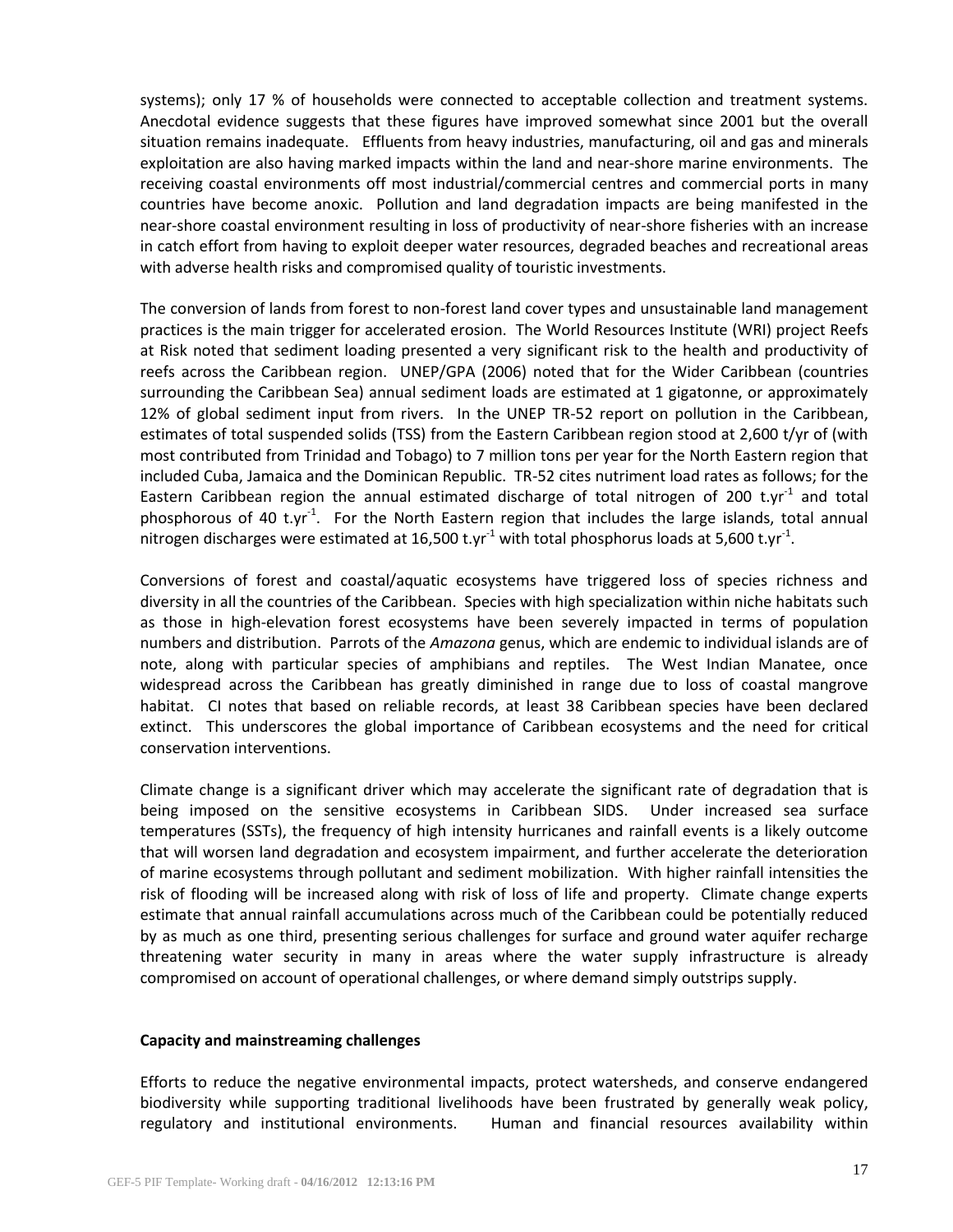responsible state agencies remain constrained and compounded by limited economic incentives that will support private sector engagement to invest in greener, cleaner production processes.

Although there have been many regional and national-level relevant project-driven interventions that target land and water resources degradation and biodiversity conservation, long-term sustainability has been hampered due to inadequacies within the wider policy and institutional environments that do not adequately allow for mainstreaming of these interventions beyond the realm of "project-driven, sitespecific" actions. By extension, development of new mechanisms for sustainable financing of sustainable land and water management and biodiversity conservation interventions outside of traditional government budgets remains limited. The UNDP Portfolio Project for Capacity Building and Mainstreaming for SLM in SIDS and LDCs which is wrapping up implementation in most of the Caribbean countries (having commenced in 2007), has advanced the SLM agenda (with water resource and biodiversity considerations) but additional support is required.

Pursuant to the UNCCD and CBD conventions most Caribbean countries have developed National Action Plans (NAPs) and National Biodiversity Strategy and Action Plans (NBSAPs) that lay out strategic actions in the management of land (in the context of land degradation) and biodiversity resources respectively. Strategic plans for water resources remain poorly defined however, although under the GEF-IWCAM Project, governments were assisted in undertaking the initial steps in formulation of Integrated Water Resources Management policies and plans. Jamaica is the only country that has a national overarching plan for management of its water resources. **It needs to be underscored that the majority of countries have laws, albeit outdated in many cases, related to protection of forests and wildlife, use of water and discharge of harmful effluents into the environment (mainly associated with public health legislation) but the incorporation of these laws within integrated policies and strategic plans is for the most part lacking. Few countries have mainstreamed action plans as obligated under the UN conventions within national development frameworks, and the present legislative instruments have not been appropriately aligned to give effect to implementation of the national action plans.** Notwithstanding, in all countries there is some level of intervention typically by state forestry agencies, agricultural and environmental management ministries in assisting farmers and forest users in practicing improved land, water and biodiversity management.

#### **BASELINE: Country profiles:**

In the response to the challenges outlined above, the following are policy and institutional responses and priority interventions by the lead national agencies in water, land, forest and biodiversity management that have been deemed of priority in the various countries.

**Antigua and Barbuda:** The lead agency is the Ministry of Agriculture, Lands, Housing and the Environment. The Water Division of the Antigua Public Utilities Authority (APUA) has statutory responsibility for water resource management although this role is limited largely to water abstraction. The main areas of focus include raising public awareness, strengthening drought management capabilities, improving land, coastal zone and watershed management through effective land use policy. Fire-cycle land degradation within the Body Ponds watershed in particular, remains a priority issue along with pollution of surface water bodies that have been encroached by development. The problem of aggravated land degradation and pollution (solid waste and various liquid waste and nutrients) of water bodies has been identified as a significant issue in water supply security and maintenance of the quality of coastal ecosystems on Antigua. The estimated annual value of government contributions to land and water resource management through the lead Ministry is US\$500,000. This is being complemented by externally and internally financed programmes and activities.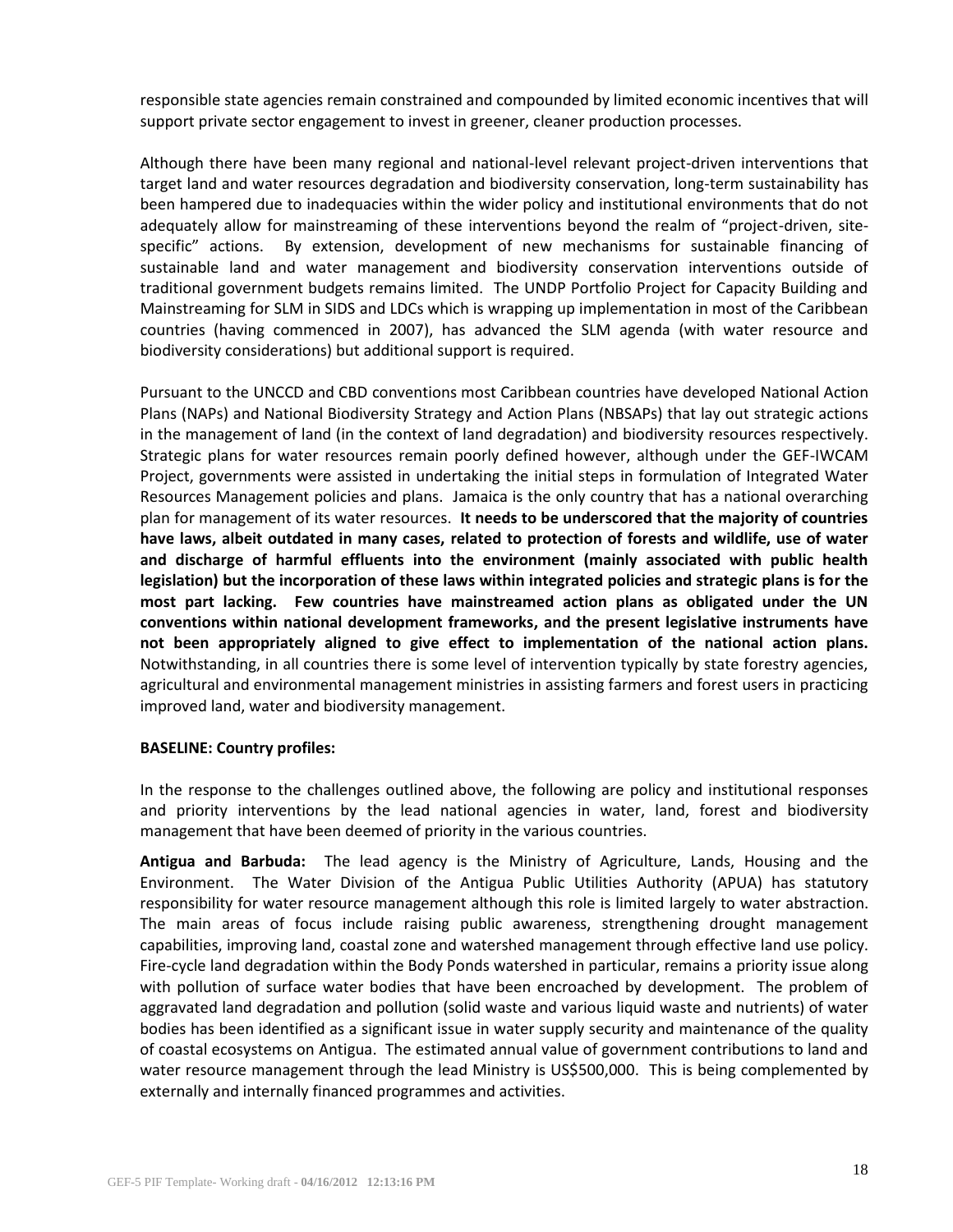**Barbados:** The lead agency is the Ministry of Environment, water Resources and Drainage. The Barbados Water Authority has statutory responsibility for management of water resources although this role is more related to water supply and sewerage services provision. The main national focus is on management of land use activities in reduction of the aquifer contamination and nutrient loading to the coastal zone marine environment. The Scotland District continues to be an area of focus for land degradation abatement, although land resource conservation measures have been expanded over other areas of the country. Groundwater contamination remains a very critical concern given the expanding land uses over the vulnerable and highly transmissible water supply aquifers. Land-based contamination of marine environments and coastal ecosystems along the heavily urbanized western coast is of concern. The Environmental Protection Department and the Coastal Zone Management Unit contribute significantly to regulation, policy development and monitoring of the status of the environment. Financial support for these programmes is from a mix of national and externally-financed sources.

**Cuba:** The lead agencies include the Ministry of Science, Technology and the Environment (CITMA), the Ministry of Planning and the Ministry of Agriculture. Areas of priority focus include mainstreaming of land degradation strategies into policies and legal instruments and the strengthening of institutions to promote sustainable resource use. There are interventions to increase of soil productivity and arresting degradation of ecosystems with transfer of appropriate technologies in affected or sensitive areas. The country is also investing in watershed and ecosystems resilience to climate change supported through the strengthening of early warning systems and research. Coastal zone and coastal biodiversity resources management remains of high priority. Several national plans of action have been or are being formulated that include the National Reforestation Program, the National Program for Land Conservation and Improvement, and the National System of Protected Areas. Financial support for these programmes is from a mix of national and externally-financed sources.

**Dominican Republic:** The lead agency is the Ministry of Environment and Natural Resources. Priority management interventions are oriented around reduction of land degradation and pollution of coastal ecosystems and improvements in water supply availability. Among the major initiatives is the national Quisqeya Verde Program within the Ministry of Environment's "Green Border" initiative to promote conservation initiatives along the border zone with Haiti. The shared Artibonito Watershed with Haiti has been the focus of management interventions. Priority has also been accorded to the development of the cconceptual framework for integrative land water and biodiversity management through mainstreaming into national strategies, with the development of supportive plans and programs including a national program of action, the appropriate institutional framework and an effective monitoring mechanism. Financial support for these programmes is from a mix of national and externally-financed sources.

**Grenada:** The lead agencies are the Ministry of Agriculture through the Land Use Division and the Forestry Department. The National Water and Sewerage Authority has statutory responsibility for water resources management although a recent water resources policy is recommending that responsibility be placed under the purview of a dedicated water resources agency. Main issues of concern in the country include unsustainable land management associated with agricultural development and degradation of lowland coastal forests. Intensive grazing is of concern in the sister islands of Carriacou and Petit Martinique. Hurricane Ivan of 2004 severely impacted agriculture and forests within upper watershed areas and recovery has been of major focus in the years since then. Financial support for these programmes is from a mix of national and externally-financed sources.

**Jamaica:** The lead agency is the National Environment and Planning Agency (NEPA) with integrative responsibility, supported by the Forestry Department and the Water Resources Agency in areas of biodiversity and water resources management respectively. Areas of management focus continue to be on abatement of land degradation in cultivated areas and pollution control particularly from urban and industrialized environments that pose threats to surface and ground waters and the off-shore marine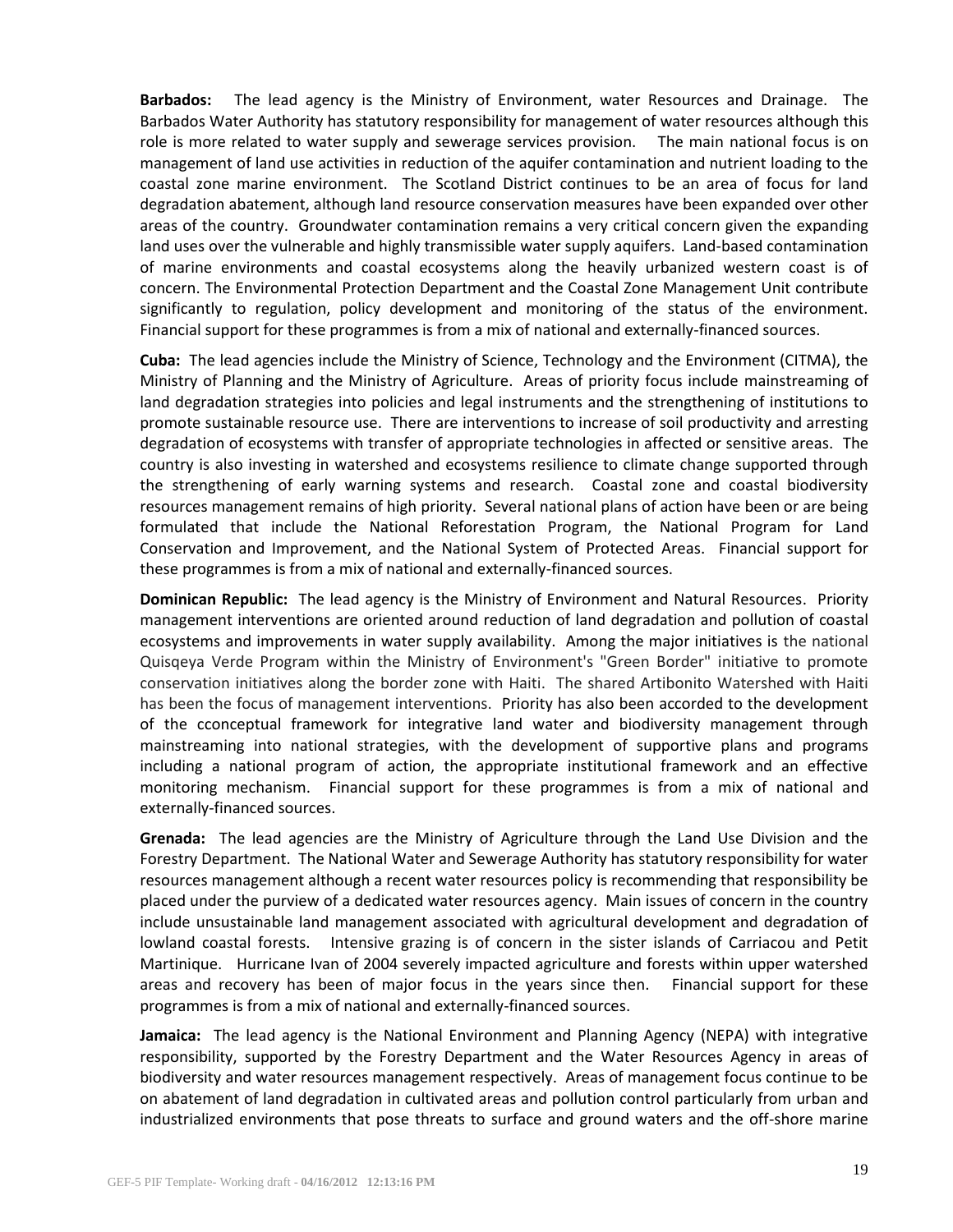environment. Priorities include the development of early warning systems for drought, and formulation of strategies to lessen or to mitigate its negative consequences in terms of land degradation. The national forest policy and drought policy remain in draft, pending adoption. The water resources master plan for the country is under review. The estimated annual state contributions in related programme areas amount to US\$800,000, including additional resources from national and externally financed programmes and initiatives of up to US\$5 million per annum.

**Saint Kitts and Nevis:** The lead agencies are the Ministry of Environment and Ministry of Agriculture on Saint Kitts. On Nevis lead responsibility falls to the Nevis Island Administration. Current management focus is on solid conservation on former sugar production lands that are being converted into alternative uses, both agricultural and non-agricultural. Other priorities include the fostering of sustainable agricultural practices, consideration of use of biofuels (from sugar) for energy applications, the strengthening of the institutional and legal frameworks and capabilities for assessment and monitoring of water, land and biodiversity resources. The estimated annual recurrent investment for related programmes is just over US\$107,000. This is being complemented by externally and internally financed programmes and activities.

**Saint Lucia:** The lead agencies are the Ministry of Agriculture, The Forestry Department and the Water Resources Management Agency. Management focus remains on land degradation rehabilitation within agricultural peripheral areas around the forest reserve, particularly within water catchment areas that are sources for drinking water supply. Pollution and sedimentation of coastal ecosystems is of concern. Post-Hurricane Tomas (2010) rehabilitation efforts continue to address the significant watershed degradation associated with landslides and heavy siltation of rivers. The annual recurrent investments in terms of direct costs for forestry management inclusive of watershed interventions approximate US\$74,000. This is being complemented by externally and internally financed programmes and activities.

**Saint Vincent and the Grenadines:** The lead agencies are the Ministry of Agriculture and the Forestry Department. The St. Vincent Electricity Services Ltd was at one time mandated to contribute to forestry conservation efforts related to the watershed services associated with hydropower generation. The Central Water and Sewerage Authority has statutory responsibility for water resources management although role is limited to water abstraction. Management interventions are focused on land stabilization within steep agricultural zones. Of concern are the land degradation from illicit cultivations on the slopes of the La Soufriere. Approximate annual costs for investments are just over US\$220,000. This is being complemented by externally and internally financed programmes and activities.

# **BASELINE: Regional actions**

The following is the actions at the regional level that are of relevance to this project. It should be noted that this account is not exhaustive. Section B6 should be referenced for further information.

**Caribbean regional coordination:** Caribbean SIDS, at governmental agency and professional levels have been engaged in various regional water resources management initiatives facilitated by entities such as the Global Water Partnership–Caribbean, the Caribbean Water and Wastewater Association, the Caribbean Water & Sewerage Association, the Caribbean Environmental Health Institute and the University of the West Indies. While these interventions brought some level of donor support to advancement of the IWRM framework inclusive of land and ecosystem services considerations to the region, the GEF-IWCAM project brought significant resources to augment these efforts. After the closure of the GEF-IWCAM project, participating SIDS likely benefit from further donor support in water, land and ecosystem resources management many of which have climate change resiliency underpinnings. Some of these interventions are elaborated in Section B6. At the Caribbean Community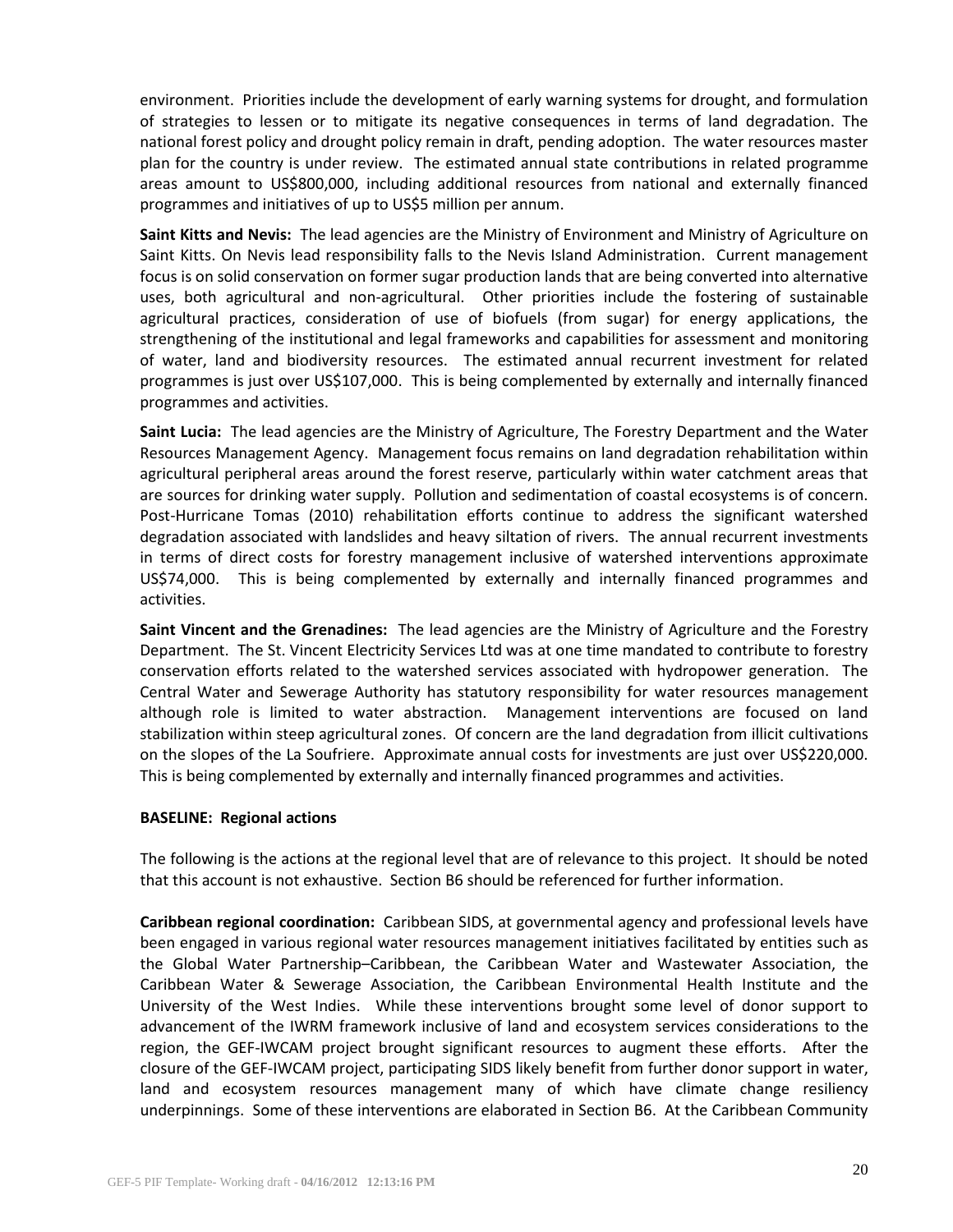(CARICOM) level efforts being made to activate a CARICOM Consortium on Water, designed to coordinate the activities of regional organizations working IWRM and related areas.

**The Cartagena Convention – a framework for pollution control and protection of the Caribbean Sea ecosystem:** The Convention for the Protection and Development of the Marine Environment in the Wider Caribbean Region (Cartagena Convention) focuses on land-based sources of pollution, dumping of wastes at sea, pollution from ships, biodiversity protection, and airborne pollution among other things. To deal comprehensively with these issues, three protocols have been developed: the Oil Spills Protocol; the Specially Protected Areas & Wildlife (SPAW) Protocol; and the Protocol Concerning Pollution from Land-Based Sources and Activities (or LBS Protocol). The Cartagena Convention is the only legally binding agreement for the protection of the Caribbean Sea and entered into force in 1986. The LBS Protocol is of particular significance to this project as it will establish the basis for countries setting and working toward realizing harmonized targets for effluent emissions in protection of freshwater and coastal ecosystems services. The LBS Protocol augments the provisions of the SPAW Protocol in protection of biodiversity.

**Contributions from the regional GEF-IWCAM Project:** The Project focused on the strengthening of participating country capacity to implement the integrated approach to the management of watersheds and coastal areas (IWCAM) or "ridge to reef" through regional activities, enhancing country capacity to plan and manage their aquatic resources and ecosystems on a sustainable basis, equipping them with a series of tools to support reforms in policy, legislation and institutional arrangements in support of the IWCAM approach, but also through a series of discrete demonstration projects to test cost and feasibility of reducing the impacts of land based sources of pollution on freshwater and coastal environments. The project however only catalysed the beginning of a policy and institutional reform process. A number of new IWCAM policies and plans have been or are being drafted and adopted by countries such as to name a few; the Land and Sea Use Plan in Andros, the IWCAM-WWAM policy adopted country-wide in Jamaica, the new Water Act in Saint Kitts, an NGO created for the management of the Fond d'Or basin in Saint Lucia, the private – public partnership that will continue remediation efforts in the Haina Basin in the Dominica Republic, and the IWRM Road Maps adopted by various countries (Antigua, Barbados, Grenada, St. Lucia). These achievements represent signals of emerging change processes but require follow-up for long term impact.

**Land and sustainable forestry management:** Although the UNCCD Convention advocates the development of sub-regional action plans (SRAPs) to facilitate technical exchange and advancement of harmonized regional-level interventions for sustainable forest management and land degradation, these efforts remain in the planning stages.

In summary, notwithstanding the various interventions both at the regional and national levels there still is need to address the shortcomings faced by countries in the development and realization of effective integrated approaches to water, land, forestry and biodiversity resource management.

In response to the challenges and priorities identified both at the national and regional levels the following are the main features under each focal area to be addressed by this project**:**

**1) International Waters:** The project will seek to build on the efforts under the GEF-IWCAM project in strengthening and mainstreaming water resources management in national development frameworks through IWRM planning capacity building. Access to water and adequate sanitation remain among pressing needs in some of the more disadvantaged communities particularly in consideration of stressed state of water resources in some of the countries and continued support is needed in investments and upscaling appropriate water security and sanitation solutions.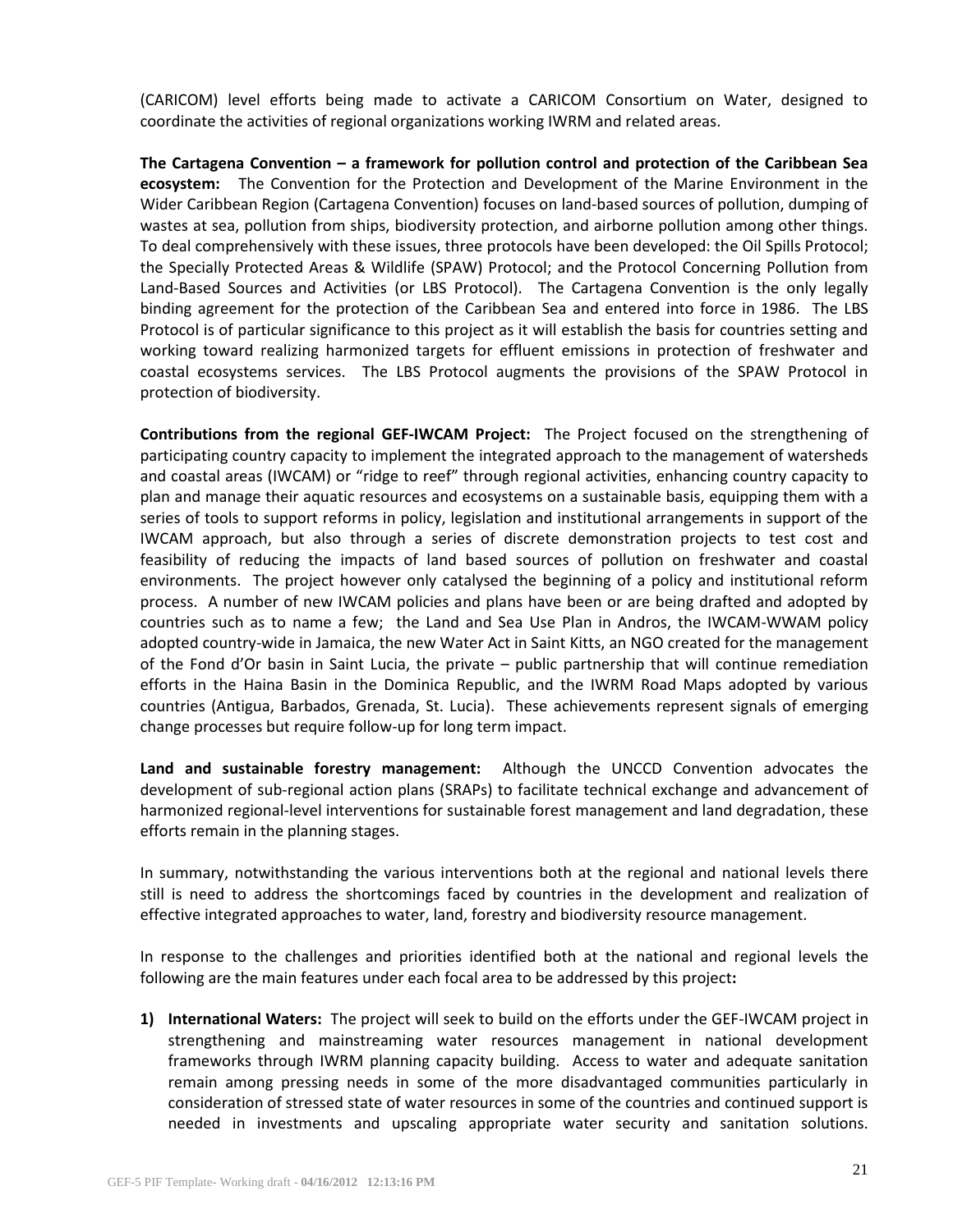Innovative solutions for wastewater management will be implemented in participating countries. The project will also advance the capacity of the countries in meeting the obligations under the LBS Protocol which provides a harmonized Caribbean regional framework for addressing pollution based on national and regional needs and priorities and promotes the establishment of pollution standards and schedules for implementation. Within the LBS Protocol framework, national plans of actions (NPAs) for minimization of land-based pollution are promoted, where in the spatial context, translate to watershed management plans that consider water resources protection, along with the protection of land, forest and biodiversity and other ecosystem services. Watershed master plans inclusive of sustainable forestry management, land degradation abatement and biodiversity conservation will be prepared in participating countries that will provide the basis for replication. As applicable, elements of integrated coastal zone management will also be incorporated. Indicators for monitoring and assessment for water resources will be further elaborated and mainstreamed into national accounts.

- **2) Land Degradation and Sustainable Forest Management (REDD+):** The project will advance the strategic actions specified in the country National Action Plans under the UNCCD Convention. These will include landscape management interventions particularly related to reforestation and forest resources conservation within degraded upland watershed areas, along riparian corridors and select areas along the coastal zone, particularly in coastal forests and mangroves. Of priority are watershed units and river segments that present significant risk in terms of erosion and sediment loading with increased landslide and flooding, impairment of surface waters for drinking water abstraction and excessive siltation of marine environments. In some countries land degradation has resulted in the encroachment of grasses with high fire risk that leads to accelerated soil erosion and impacts to adjacent ecosystems. On-ground interventions will all incorporate the principles of SFM with the realization of global benefits of avoided carbon emissions in consideration of Land Use, Land-Use Change and Forestry (LULUCF). The interventions will be contributed as best practices in the formulation of management plans as outlined in IW focal area above. Indicators for monitoring and assessment for land degradation will be further elaborated and mainstreamed into national accounts.
- **3) Biodiversity:** The project will realize the conservation and protection of biodiversity resources through investments within select priority watershed and coastal areas in the participating countries. Project interventions will build on those efforts under the IW and LD focal areas using the watershed and adjacent coastal area as the management unit of intervention. Actions will include rehabilitation of degraded forest ecosystems and landscapes of significant biodiversity importance including measures to support management regimes to protect existing terrestrial and marine biodiversity reserves that are under threat with focus on management and minimization of user conflicts. The interventions will be contributed as best practices in the formulation of watershed and coastal area management master plans as outlined in IW focal area above. Indicators for monitoring and assessment for biodiversity will be further elaborated and mainstreamed into national accounts.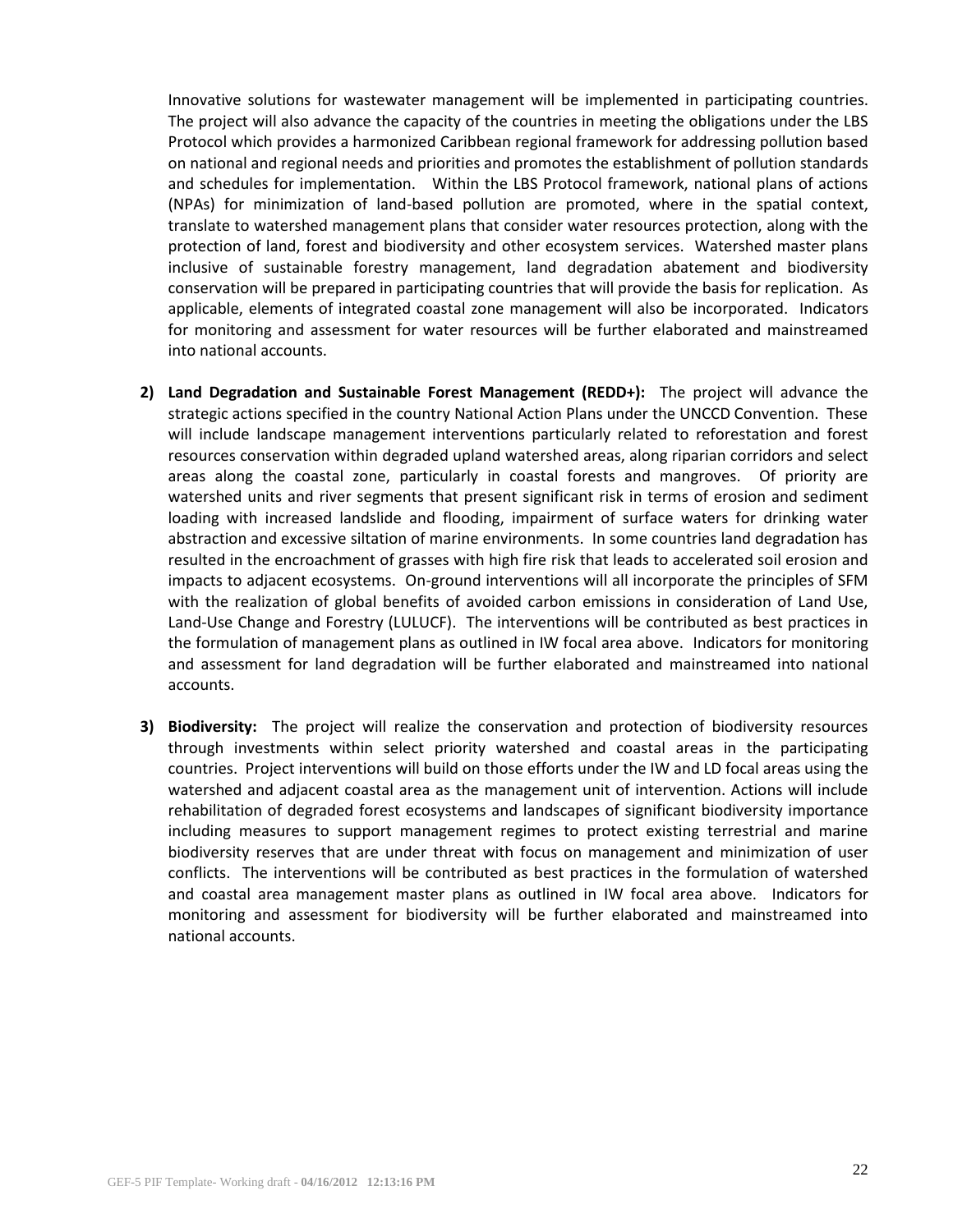**B. 2. INCREMENTAL /A[DDITIONAL COST REASONING](file:///C:/Users/ivanderbeck.UNEP/Documents/My%20Dropbox/Emails/IWCAM/Users/wb12456/Documents/C.31.12%20Executive%20Summary.pdf): DESCRIBE THE INCREMENTAL (GEF TRUST FUND) OR ADDITIONAL (LDCF/SCCF) ACTIVITIES REQUESTED FOR GEF/LDCF/SCCF FINANCING AND THE ASSOCIATED [GLOBAL ENVIRONMENTAL](http://www.thegef.org/gef/sites/thegef.org/files/documents/CPE-Global_Environmental_Benefits_Assessment_Outline.pdf) [BENEFITS](http://www.thegef.org/gef/sites/thegef.org/files/documents/CPE-Global_Environmental_Benefits_Assessment_Outline.pdf) (GEF TRUST FUND) OR ASSOCIATED ADAPTATION BENEFITS (LDCF/SCCF) TO BE DELIVERED BY THE PROJECT:** 

The project's objective is to realize the implementation of an integrated approach to water, land and ecosystems services management, supported by policy, institutional and legislative reforms, and implementation of effective appropriate technologies to accelerate contribution to global targets on access to safe and reliable water supplies and improved sanitation, and contributing to improved ecosystem functioning in the Caribbean.

The GEF investment will contribute to removal of the barriers that continue to persist in many of the countries of the Caribbean in implementing sustainable solutions to realize multiple global environmental benefits through arresting water, land and biodiversity resources degradation. These solutions will be supported by the contributions of the project to accelerate and strengthen the needed policy, regulatory and institutional reforms along with empowered community engagement and private sector involvement. Tangible outcomes will include increased reliability of safe water and sanitation particularly to disadvantaged communities, reduction in nutrient and other pollutant loads into fresh and coastal waters, reduction in the volume of soil lost and sediment fluxes into rivers and marine environments, positive changes in the state of ecosystems in terms of species richness and abundance and contributions to global carbon sequestration.

It should be noted that the GEF-IWCAM Project, not only, initiated a process of capacity building to implement an integrated approach to the management of watersheds and coastal areas (IWCAM) through regional activities to plan and manage aquatic resources and ecosystems on a sustainable basis, developing toolkits to support IWCAM reforms in policy, legislation and institutional arrangements, but also implemented pilot demonstration interventions aimed at improving the quality of fresh and coastal water resource for up-scaling and replication. These interventions included:

- **wastewater management and pollution control** in Elizabeth Harbour, Exuma, the Bahamas; McKinnons Pond, Antigua and Barbuda; the AuLeon community (Fond d'Or watershed), St. Lucia;
- **integrative land use (good agricultural practices and sustainable land management), waste management and pollution control** in the Cienfuegos Watershed and coastal area, Cuba; in the Drivers River Watershed in East-Central Portland in Jamaica; and in the Courland Watershed and Buccoo Reef, Tobago;
- **industrial pollution control** in the lower Haina River basin, Dominican Republic;
- **water security:** within the Basseterre Valley aquifer (and eventual designation as a national park), St. Kitts and Nevis; on Union Island, St. Vincent and the Grenadines; Carriacou, Grenada, and within Fond d'Or watershed communities, St. Lucia.

In spite of these recent useful contributions, additional support is needed to drive toward reforms and wider implementation/replication of these solutions through joint programming with the International Waters, Land Degradation and Biodiversity Focal Areas, within the integrated watershed and coastal area management (IWCAM), or "ridge to reef" framework. Joint programming will also be sought to increase forest and tree cover and implement landscape approaches for terrestrial and marine protected area management. This effort will also take into account opportunities to develop countrylevel or regional programmatic approaches for NRM where they are likely to trigger transformational changes in the agriculture and forest sectors.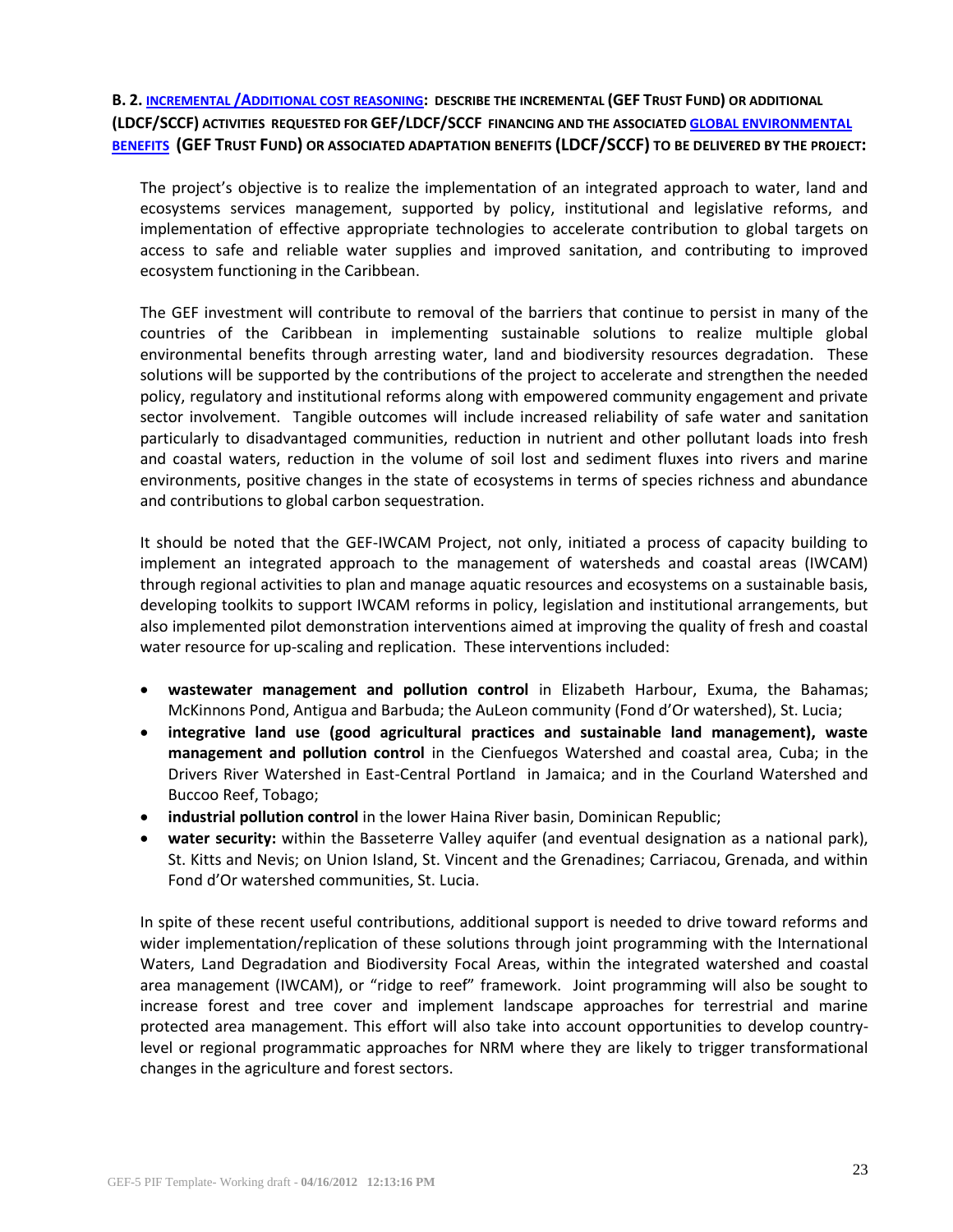**Component 1. Development of targeted innovative solutions in SLM (and sustainable forest management) and ecosystem services conservation, IWRM/WUE and ICZM** will implement and/or build upon a series of IWRM/WUE/ICZM and BD baseline activities within each of the SIDS that will provide real, on-the-ground solutions to common problems. The interventions under this component are expected to catalyze follow-up interventions following project completion in to the long term in other parts of the countries based on replicable approaches and technologies supported by strong stakeholder buy-in. The expectation is that these experiences will be transferred to other parts of the Caribbean and ideally throughout other SIDS regions on a global basis, as appropriate. Expected outputs listed in the Project Framework will individually and collectively address surface, groundwater resource and coastal waters protection, land/ecosystem and watershed management including sustainable forestry management, wastewater management and its impacts on the coastal zone, and water supply, water use efficiency and sanitation. Some of **the indicative interventions** will include:

- 1. Installation of constructed wetlands and natural system enhancement/augmentation for maintenance of ecosystems services (e.g. mangrove protection and enhancement)
- 2. Expansion of managed aquifer recharge through rainwater runoff diversion for groundwater recharge (enhancement of aquifer storage and protection) and landscape conservation (erosion mitigation);
- 3. Interventions in integrated watershed management, sustainable forestry management and coastal zone management (incl. land use and coastal area protection benefits and reduction in soil erosion);
- 4. Interventions in agro-forestry in support of soil conservation and watershed protection within agricultural areas;
- 5. Investments in coastal reforestation and protection to minimize land degradation in the coastal zone and assist with shoreline armoring against erosion;
- 6. Investment in appropriate sanitation and effluent (including from livestock operations)
- 7. management systems (e.g. use of Ecosan, effluent diversion to wetland treatment, bio-digestion for biogas, on-site waste treatment with reuse of composted materials as fertilizer);
- 8. Expansion of water security and promotion of water safety particularly for vulnerable communities through application of rainwater harvesting and improved storage;
- 9. Investments in water use efficiency improvements in partnerships with the private sector (e.g. hotel industry; manufacturing industry) utilizing both technological & economic instruments;

Subject to a fully participatory project development process in consultation with the participating countries and other stakeholders during the PPG, elements of the indicative actions listed above will be incorporated into the preliminary/provisional national project interventions described below.

**Antigua and Barbuda:** The project will include multi-focal area watershed management interventions that address land degradation over approximately 120 hectares that are important for water supply and conservation of important biodiversity. Areas identified for management interventions will include the **Body Ponds watershed** that is located within the central region of Antigua and which faces continual degradation due to the dominance of lemon grass within the watershed which burns frequently. The area has been the focus of prior management interventions but more support is required particularly in restorative sustainable forestry management interventions that will serve to arrest land degradation and enhance biodiversity within the area. The project will assist in development of management frameworks toward the establishment of riparian buffer zones and water protection areas to curb encroachment of non-compatible land uses within water gathering grounds and vulnerable aquifers. Control of land degradation will positively impact coastal ecosystems through reduced sedimentation and pollutant influx into the coastal zone. Estimated potential carbon sequestration through SFM (over the project duration) is 21,200 tCO2 eq.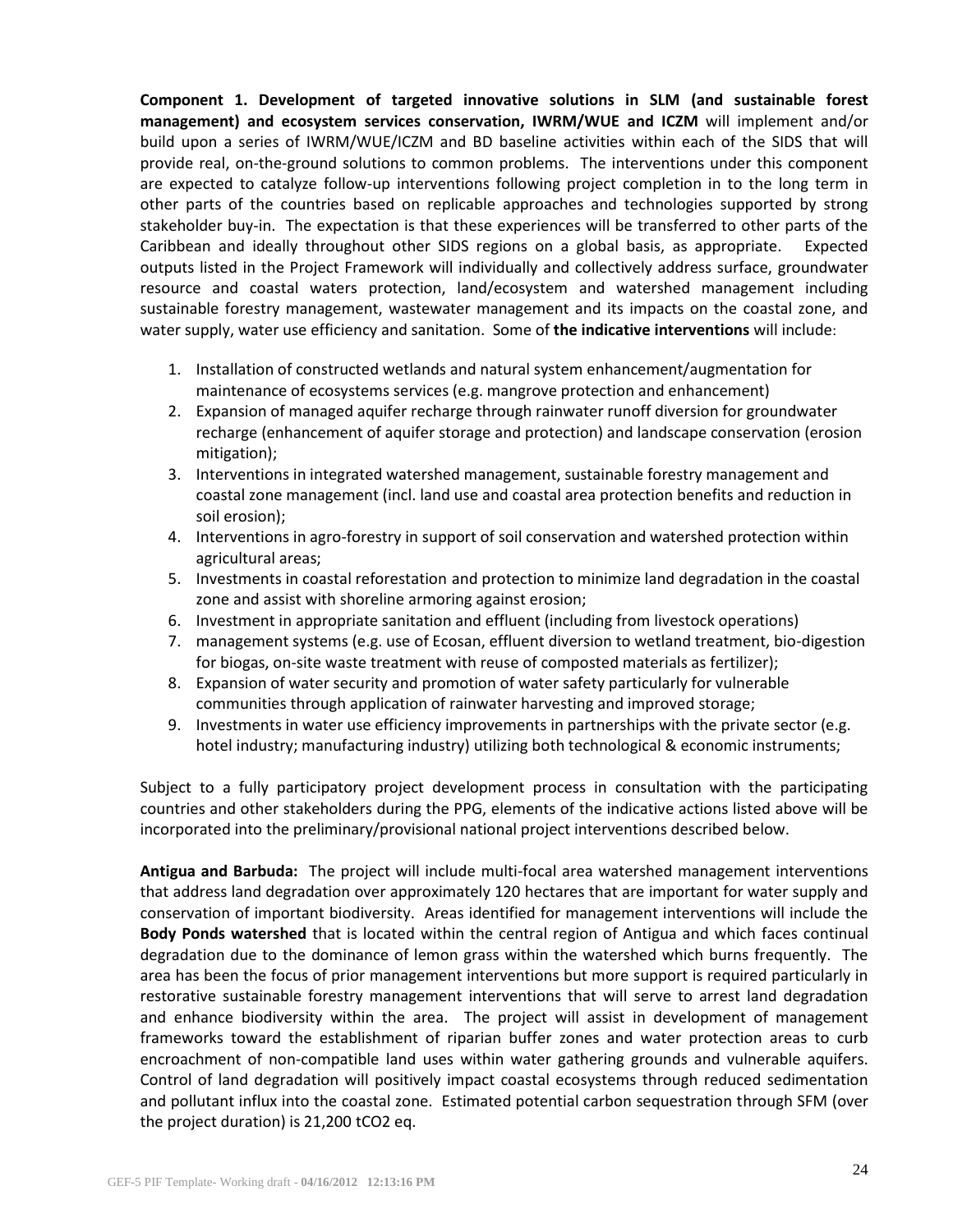**Cuba:** The proposed project interventions mainly within the biodiversity focal area, which will focus on two areas of the country, in the **area east of Havana and Santiago de Cuba** in the eastern part of the country will continue to strengthen the national legal frameworks, institutional capacities and technical cooperation between agencies including capacity building in improved management and conservation of ecosystems (particularly marine) considering climate variability and climate change. This will be done in the context of the national work plan under the CBD. The project will seek to quantify nutrient loading contributed by the rivers in the coastal area east of Havana and Santiago de Cuba, including the conduct of inventories to determine the main land-based sources of pollution in these areas. The project will target innovative solutions for reducing pollution, improving water efficiency and water supply protection in the priority areas of the country. These solutions will also include land and sustainable forestry interventions over approximately 1,500 hectares aimed at reducing land degradation and result in improvement in ecosystems functioning. Estimated potential carbon sequestration through SFM (over the project duration) is 198,400 tCO<sub>2</sub> eq.

The expected results will include the identification of institutional gaps and priorities for research and conservation of marine ecosystems, the implementation of practical actions with community participation to reduce the levels of contamination and the updating of inventories of major land-based sources of pollution within critical watersheds.

**Dominican Republic:** The **Rio Higuamo** and associated watershed is a major drainage basin, draining an area in the eastern part of the country upstream of the city of San Pedro de Macorís. The project interventions as currently recommended by the country, mainly under the biodiversity focal area, will seek to identify and implement mechanisms to reduce pollution sources that are negatively impacting ecosystems within the Higuamo River basin and within its coastal area. Specific components to be undertaken include the identification of pollution sources, followed by survey assessments to determine the types of existing practices for effluent discharge, disposal of solid waste and release of air emissions. Long-term solutions for reducing point sources of pollution will oriented around implementation of cleaner production mechanisms by industries in particular those that directly impact the Rio Higuamo basin. Measures for abatement of land degradation will also be implemented over approximately 1,000 hectares. As part of the project characterization of groundwater within the Rio Haina is being proposed. Estimated potential carbon sequestration through SFM (over the project duration) is 154,300 tCO<sub>2</sub> eq.

The project outputs include sustainable mechanisms for monitoring industrial discharges and emissions, linked to the process of developing policies and legislation, heightened public awareness among the public and private sector on watershed management issues, a sustainable funding mechanism to aid the monitoring of environmental quality, and a mechanism for the identification and management of critical species in the river basin.

**Jamaica:** The **Negril Great Morass** which is located in the Negril Environmental Protection Area (EPA) covers an area which spans the Lucea River, South-Negril/Orange and part New Savannah River WMUs. The EPA represents one of the largest natural coastal wetland eco-systems in the Caribbean region that supports internationally significant species and high species endemism. Biodiversity within the EPA is under threat due to historical disruption of the hydrodynamics of the area, increased coastal developments and unsustainable agricultural practices. Increasingly observed are low water levels, loss of plant and animal communities, more frequent bush fires, an abundance of alien invasive species, peat subsidence, sedimentation, and nutrient enrichment. These operate as pressure sources on native biodiversity species and ecosystem services. More recently, impacts from bush fires threaten to erode the tourism economy and degrade human health. The project, mainly within the biodiversity focal area,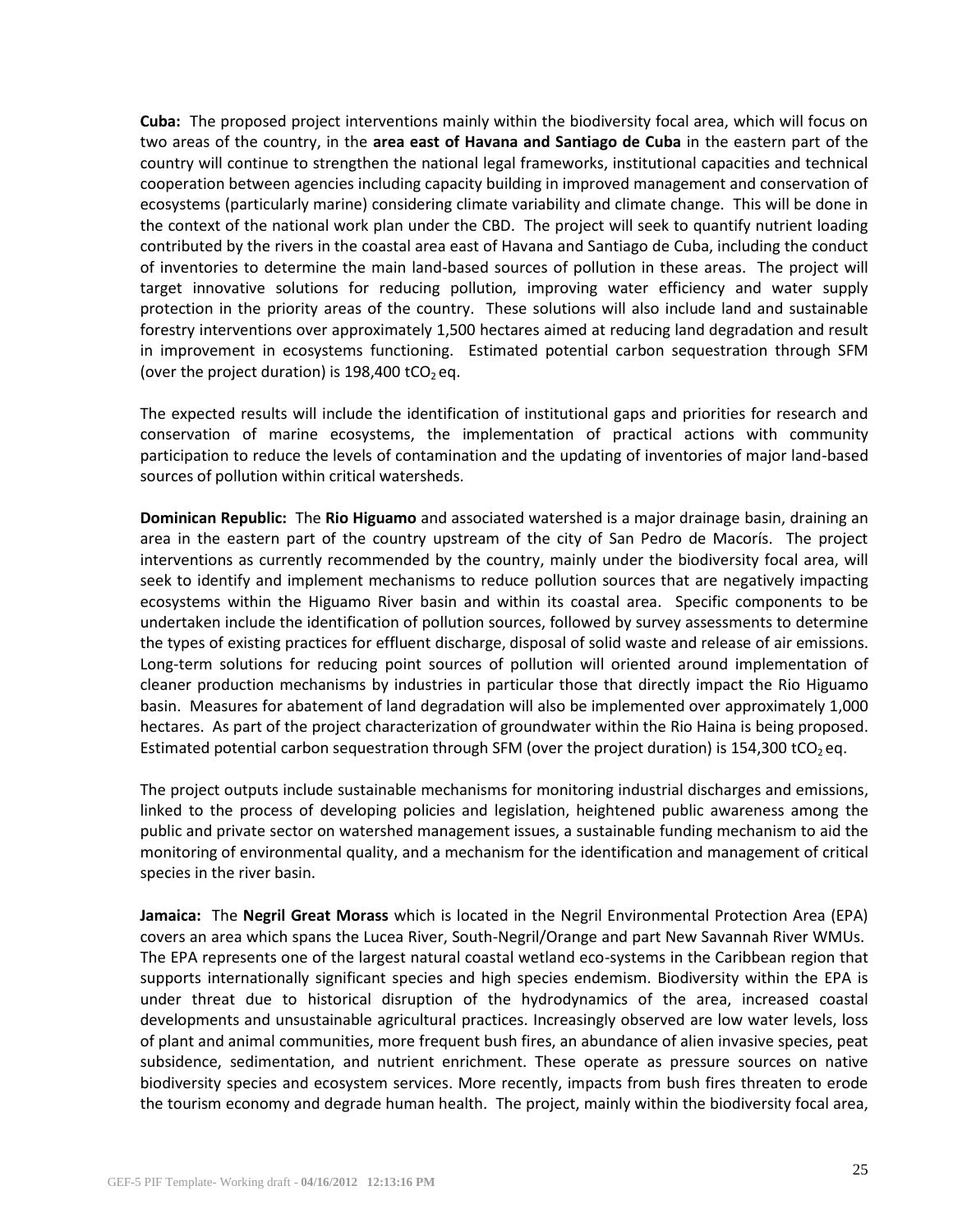aims to promote conservation of wetland biodiversity, restoration of wetland ecosystem services, and sustainable use of watershed and wetland biological resources over approximately 1,500 hectares.

The project goals will be achieved through: 1) addressing and restoring the hydrological regime of the WMUs; 2) enhancing and re-establishing natural ecosystem (watershed and coastal wetland) habitats to conserve biodiversity; 3) implementing aspects of the Watersheds Area Management Mechanism to address conflicts that degrade ecosystem functions and to promote sustainable use; 4) implementing and strengthening institutional arrangements to ensure the long term sustainability of wetland biological resources; and 5) capacity building to address monitoring and enforcement issues within the Negril EPA. Estimated potential carbon sequestration through SFM (over the project duration) is 380,200  $tCO<sub>2</sub>$ eq.

**Saint Kitts and Nevis:** On **St. Kitts,** the project interventions which will be mainly aligned along the land degradation focal area, will be distributed over approximately 40 hectares across **various locations** on the island that were formally under intensive sugarcane cultivation by the state-run St. Kitts Sugar Manufacturing Corporation. With the closure of the sugar industry in 2005 under declining revenues that made it no longer economically viable to produce sugar for export, the government is now exploring alternative development options for these lands that include alternative agriculture cropping and development for settlement and commercial purposes. The soils of mainland Saint Kitts are highly friable and prone to rapid erosion if not managed sustainably. The Basseterre Aquifer, the principle water source for the city of Basseterre and environs and subject of study under the GEF-IWCAM Project culminating in the its declaration as a National Park, requires continued management interventions to reduce the potential influx from domestic, commercial and industrial entities that discharge wastewater into the ambient environment. On **Nevis** issues related to land management are associated with overgrazing and the influx of quarrying operations that are leading to land and ecosystem degradation.

The interventions under the project will seek to install land, forest and water conservation measures within critical locations that have been identified as potential degradation hotspots. Wastewater management controls will be installed for pollutant hotspots to reduce potential for contamination of surface and groundwater. Estimated potential carbon sequestration through SFM (over the project duration) is 9,300 tCO<sub>2</sub> eq.

**Saint Lucia:** The area for project focus will be the **Soufriere Watershed** (mainly under the land degradation focal area). This watershed lies within the western portion of the island and drains into the Soufriere Bay. The watershed includes part of the Pitons World Heritage Site and the town of Soufriere and its surroundings which are considered the tourism epicenter of the country. Land degradation has been particularly acute in this part of the country especially in the upper reaches of the watershed that had been cleared of forest vegetation and replaced with temporary crops that have resulted in destabilization of slopes and large scale landslides that have resulted in loss of lives. The watershed area has seen dramatic increases in the level of urbanization in the lower watershed reaches and with it the increase in the influx of pollutants (sediment and nutrients) into the near shore marine environment. Rearing of livestock and direct wastewater discharge is a significant problem. Observational measurements and sampling of the sediment deposits on the offshore reefs have shown steady increases over time with loss in the potential for revenue receipts from dive tourism with impacts to near-shore coastal fisheries as a result of changes in the marine biodiversity.

The project seeks to make interventions in appropriate waste control measures associated with urban and agricultural investments and sustainable forestry management particularly in addressing the land degradation over approximately 160 hectares that persists in the watershed upper reaches and along the banks of the main river and its tributaries. Carbon sequestration potential for active reforestation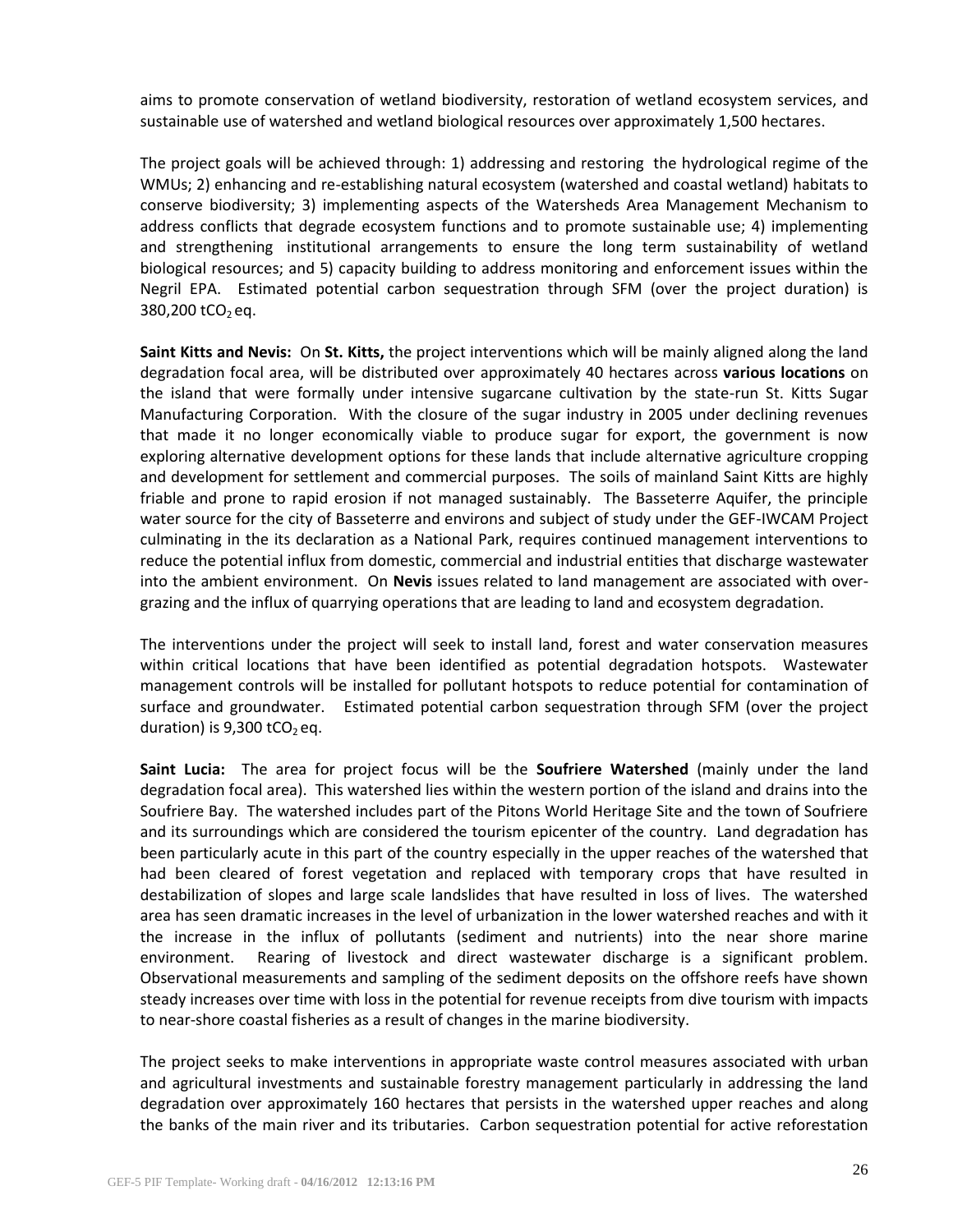and conservation forest management will be assessed. Estimated potential carbon sequestration through SFM (over the project duration) is 47,900 tCO<sub>2</sub> eq.

**Saint Vincent and the Grenadines:** The **Cumberland watershed** is located within the north Leeward area of mainland Saint Vincent. The watershed is of national significance as it is a multiple-use watershed with services that includes drinking water supply and hydropower generation, and is a reserve for biodiversity with timber species of economic importance and endemic wildlife species that include the endangered St Vincent Parrot. Land degradation has lead to problems with pollution of surface waters and excessive sediment loading that is predisposing the lower reaches of the river to flooding with the possibility of impacts to offshore marine ecosystems.

The project, mainly under the land degradation focal area, will target reforestation and conservation forestry interventions approximately 160 hectares to reduce the rate of upland degradation and restore the integrity of riparian ecosystems along particular river reaches. Drinking water source catchments will be targeted for specific management interventions to reduce the rate of sedimentation within these catchments so as to maintain water supply reliability to communities within the water service area. Estimated potential carbon sequestration through SFM (over the project duration) is 48,300 tCO<sub>2</sub> eq.

Further details for the on-the-ground and innovative solutions will be designed based on the country specific conditions and needs and through consultative processes among stakeholders in each SIDS during the project preparation phase.

**Component 2. National (SLM, ICZM, IWRM/WUE & BD) Monitoring, and Indicators Framework** will develop further and apply regional/national IW related indicators (process, stress and environmental/socioeconomic status), many of which have been identified and agreed during previous projects, as part of the monitoring and evaluation plan, not just for the project but for the long term mechanism to assess the effectiveness of SLM, ICZM, IWRM/WUE & related BD interventions in the participating SIDS. These will be developed in close cooperation with the other partner SIDS projects (Pacific and African), will be in line with internationally recommended indicators for ICZM, IWRM and related initiatives (e.g. GWP, GIWA, UN-Water, TWAP, UNEP GPA) and will provide the mechanism to track project impact on the implementation of the LBS Protocol (to the Cartagena Convention), UNFCCC, UNCCD, CBD and WSSD targets.

In addition to water and sanitation (within the IWRM/WUE, ICZM frameworks) the project will also strengthen the scientific basis for effective monitoring and assessment in the LD and related BD Focal Areas, including tools and indicators for multi-scale application, by developing improved methods for multi-scale assessment and monitoring of land degradation trends, and for impact monitoring of GEF investment in SLM and ecosystem services maintenance. This will build on existing GEF-financed initiatives to fully integrate methods for establishment of project baselines, identifying measureable indicators, and subsequent monitoring.

The monitoring mechanism developed will include climate considerations and gender mainstreaming in participating SIDS. Feedback will be incorporated from other regional and nationally related projects developing indicators and monitoring and evaluation plans and regional agreements (i.e. GEF-IWCAM and TDA and SAP process in CLME, among others) and will work closely with all national stakeholders to ensure that the monitoring and data analysis approach developed feeds in from existing research and databases, to support national priorities, plans and strategies, and where capacity gaps are identified, that appropriate capacity is built upon for the long term monitoring of IWRM/WUE, ICZM and SLM and ecosystem services provision. As such this component also works closely with the on-the ground interventions and innovative solutions developed and implemented under Component 1 and previous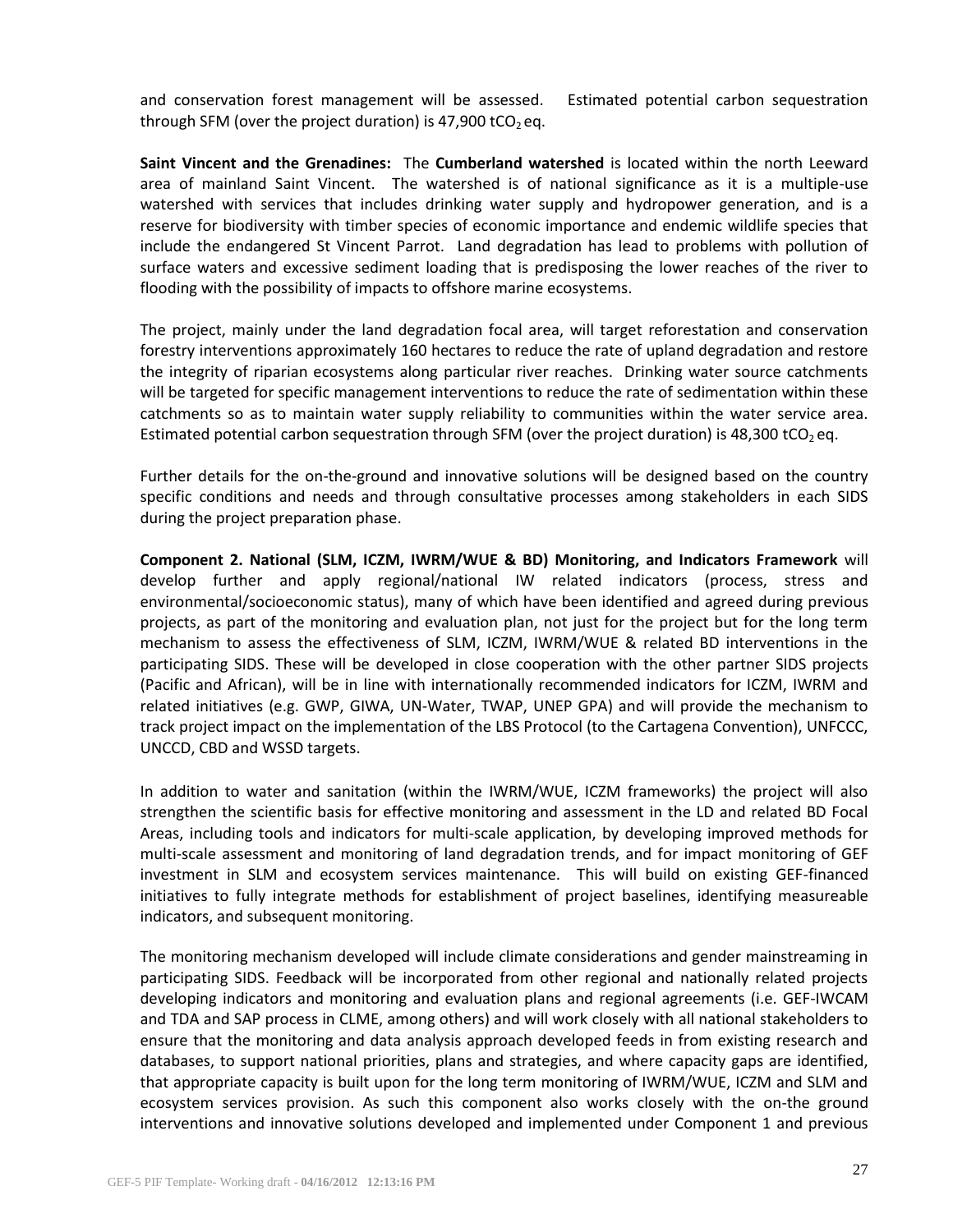demonstration projects (such as from GEF-IWCAM), the policy, legislation and institutional reforms and capacity building activities under Component 3, and the knowledge, exchange, best practices and stakeholder involvement of Component 4.

**Component 3. Policy, legislative and institutional reforms and capacity building for IWRM/WUE (including ICZM), SLM and related ecosystem services maintenance** addresses the policy, legislation, institutions and capacity needs to enable Caribbean SIDS to develop and implement IWRM/WUE plans within supportive ICZM, SLM and BD (including SFM) management frameworks and enhance the enabling environment for the long term achievement of the Millennium Development Goals and WSSD targets. Policy, legislation and institutional reforms will be developed and adopted that address the lack of financing and policy and the lack of coordination among sectors identified in many of the participating countries. Particular focus will be (in parallel with the innovative project interventions) on policy tools and guidelines for the protection of surface and ground-waters (also from extreme events, drought and projected climate change), for sustainable sanitation, and for sustainable land management by exploring best practices and lessons learned generated under Component 4. Tools and guidelines will be adopted for the future sustainable use of water resources and sustainable forest management, waste-water collection and treatment solutions, protection from drought, whilst ensuring efficient use of water for the economic requirements of each participating country (i.e. household, urban, industry and agriculture), and alternative solutions for more effective uses of water and promoting sustainable development and reduced poverty. This will require coordination amongst the relevant national sectors and the strengthening and expansion of National Inter-sectoral Committees (NICs) in the countries, the harmonization with national plans, and the implementation of programmes of cross-sectoral sensitization and awareness raising, along with training and capacity building in the identified national institutions and private sector (closely linked to the Stakeholder Involvement Plan under Component 4).

**Component 4. Knowledge Exchange, best-practices, replication and stakeholder involvement** will aim to provide support, from a global to a local level for countries to have the capacity, tools and knowledge to meet WSSD and MDG targets on IWRM, water supply and sanitation, supported by the SLM, ICZM and BD conservation frameworks. The project will utilize existing networks for IWRM, ICZM, SLM and BD management within SIDS and other regions, to identify and share best practices and lessons particularly in relation to the selection of more suitable and applicable technologies and practices and water resource management/use methodologies. Inter-regional dialogue will be established with other global initiatives (e.g. in partnership with AOSIS), and learning exchange study visits and/or twinning activities between SIDS or groups of participating SIDS and other regions will be established (in particular the African and Pacific SIDS projects). At the national level, consultative dialogue as the mechanism for engaging, integrating and empowering NICs in IWRM/WUE, ICZM and SLM will be established. A stakeholder identification and analysis process will be utilized in planning and preparation for consultative dialogues to ensure that engagement of relevant policy, sectoral, local community and expertise (scientific, technical, etc.) is representative and inclusive. This may include the implementation of approaches to increase stakeholder involvement with an emphasis on the community level, which will ensure input from local communities and associated structures (for instance fishers associations, farmers associations, NGOs, CBOs and local government), provide an information sharing platform where such input can be augmented, discussed and debated, and 'top down, bottom up' information sharing can be promoted and developed. Most importantly, a multi-sectoral Community of Practice (CoP) could be established along the vertical axis of society that includes all stakeholders, including different levels of government, in discussing issues, solutions and generally sharing information and insight, through dialogue between civil society and government. The project will participate and contribute to GEF IW:LEARN (portfolio learning), and will also contribute to regional and global meetings such as the Global Oceans Forum, GPA, CWWA, CEF and the World Water Forum, amongst others. Finally gender mainstreaming will be achieved in the development/ implementation of IWRM/WUE,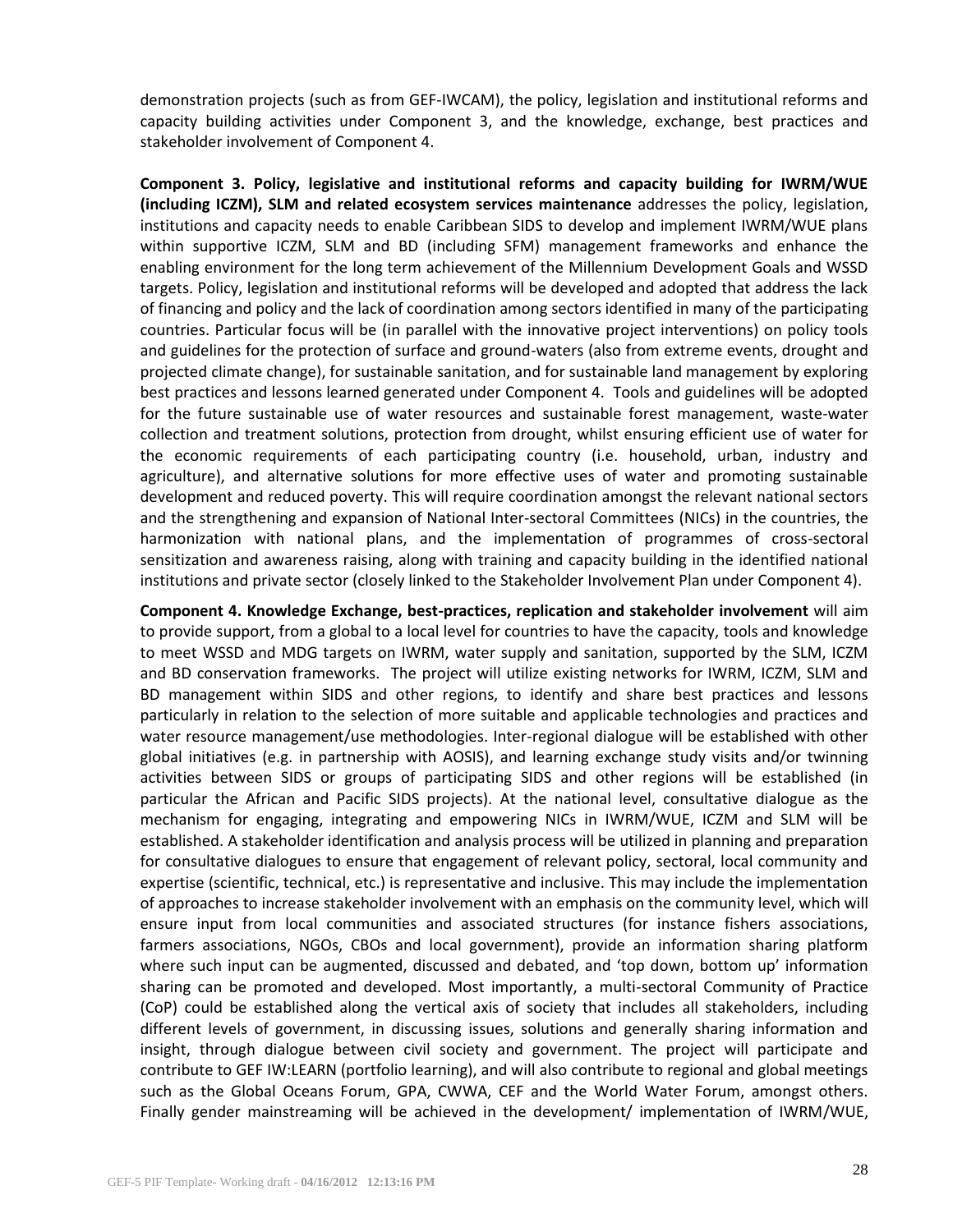ICZM and SLM across all Components (indicators identified in Component 2) to include gender audits, analysis and training<sup>11</sup> to ensure women's and men's equitable access to and management of safe and adequate water, for domestic supply, sanitation, food security and environmental sustainability. The project will participate and also contribute to the recently approved GEF MSP "A Global Initiative on Landscapes for People, Food and Nature" that is promoting broader adoption and more effective use of landscape level sustainable land management as an integrated approach to managing agricultural landscapes that address the full set of needs.

## **INSTITUTIONAL ARRANGEMENTS**

UNEP and UNDP as GEF agencies, will have responsibility as **Implementation Agencies** for the project in respect to overall project supervision to ensure consistency with GEF, UNEP and UNDP policies and procedures, and will provide guidance on linkages with other UNEP, UNDP and GEF-funded projects and activities.

Comprehensive project management will be achieved through various coordination, supervisory and advisory mechanisms, at both the regional and national levels.

At the regional level the following mechanisms are anticipated:

- **Inter-Agency Co-ordination Group:** comprising implementing and executing agencies and the core project management personnel;
- **Project Steering Committee:** comprising technical/focal point representatives of the participating countries, the implementing and executing agencies and the core project management personnel;
- **Project Advisory Group:** comprising regional and international specialists in the thematic areas of the project, the implementing and executing agencies and the core project management personnel. Members may be co-opted as needed;
- **CEHI and CAR/RCU as Executing Agencies:** provision of support to project management and technical backstopping on all aspects of the project execution.

At the national level the following entities are anticipated:

- **National Executing Agencies and associated Project Management Units (Component 1):** comprising the core governmental agencies and partners and personnel recruited to implement national interventions;
- **National Inter-sectoral Committees:** comprising of state and non-state stakeholders with interest in advancement of the overall project objectives.

#### **INCREMENTAL REASONING**

 $\overline{a}$ 

The business-as usual scenario is not a good one for any of the Caribbean SIDS, with limited manpower and natural resource constraints. Without any incremental intervention and assistance, the baseline as described above can be expected to remain stagnant and the situation with respect to a truly integrated and multi-faceted approach to the management of natural resources including sustainable and efficient water use and wastewater management, SLM and BD/ecosystem services will predictably deteriorate. The GEF increment will attempt to promote this integrated approach to natural resources management which would otherwise remain very ad-hoc, piecemeal and uninformed with ecosystems services not being warranted priority. The project will build on nascent processes and will aim to address the thematic areas that remain of critical concern through reforms in policy, legislation and institutions; improvements to institutional and human resources capacity; development of more effective and coordinated inter-sectoral management approaches; identification, implementation and up-scaling of

 $11$  In possible partnership with the Gender and Water Alliance.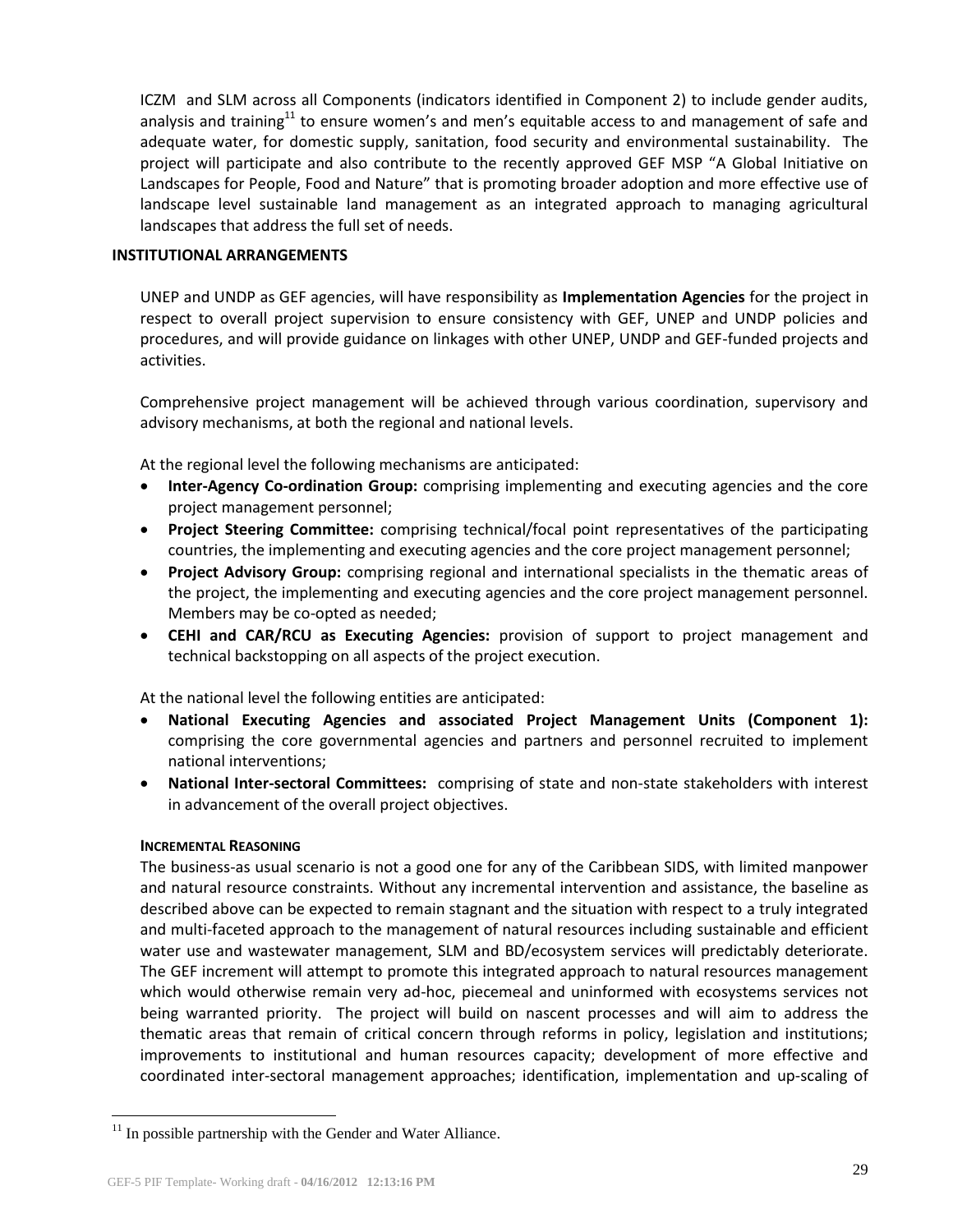more appropriate (to small island) solutions/technologies and strategies; adoption of 'extreme-event' strategies; better information collection and handling to inform policy makers and guide legislative development. GEF assistance would be focused on the production (where necessary) and implementation of IWRM plans consistent with the WSSD targets in order to establish or support regional frameworks (such as the CARICOM Consortium on Water) for the needed reforms and investments. Assistance will also focus on mainstreaming ICZM, SLM, sustainable forest management and ecosystem servicing into such plans and integrating same within the national frameworks. It is anticipated that this project will also focus greater attention on empowerment of CSOs, the private sector with the capacity to leverage additional resources to address continued mainstreaming and capacity building needs for IWRM/WUE, SLM, ICZM and BD management in the medium to long term national investment plans.

In promoting an integrated approach to NRM, the project will strengthen land/forest management processes and biodiversity conservation in order to secure the flow of multiple ecosystems services, including an increase in C stocks and maintain ecosystem connectivity. The GEF investment will counter natural dry and humid forest loss in production landscapes by implementing SFM and SLM model actions in the Caribbean.

## **GLOBAL ENVIRONMENTAL BENEFITS**

Global environmental benefits would accrue through a regional approach to promote exchange of best practices in addressing priority concerns associated with water, land (forestry and coastal zone) and biodiversity within the trans-boundary system known as the Caribbean Sea. The global environmental benefits relate to preservation of the uniqueness of the resources of the Caribbean Sea basin, an area with relatively high biological diversity both in terms of terrestrial and marine ecosystems, contributions to global carbon sequestration and contribution the well-being of populations in the region through economic development and social security. Specifically, through supporting implementation of the LBS Protocol, which also supports the GPA, the project will address a common threat of pollution of the regional sea, which is linked to the global oceans agenda. Through its support of Agenda 21 Chapters 17 and 18 as well as the MDGs and WSSD targets, the project contributes to human well being and poverty eradication by sustaining water-related and dependent livelihoods, securing food sources, promoting equitable access to water, and reducing water-related health risks in addition to resolving and preventing water-related use conflicts in water bodies. Further, the project will contribute to knowledge-sharing on mainstreaming SLM in SIDS and contribute to the global pool of knowledge on ecosystem function. Conservation of forest lands will contribute to global efforts aimed at conservation of biodiversity and enhancement of carbon sequestration in mitigation of the impacts of global warming on climate change.

Global benefits would be generated indirectly as the enabling environment leads to projects with onthe-ground investments in improved practices, and directly as sustainable land and ecosystems management is taken into consideration at the policy and institutional levels through better policies and incorporation of those concepts into the national development framework. The integrated and multifaceted approach to natural resources management within a ridge to reef (or IWCAM) framework in the small island context serves to demonstrate how resources can be effectively economized to realize added benefits across several thematic areas (water, LD and BD) as opposed to discrete sectoral interventions. This is also particularly useful given the resource poor circumstances that exist in many SIDS regions.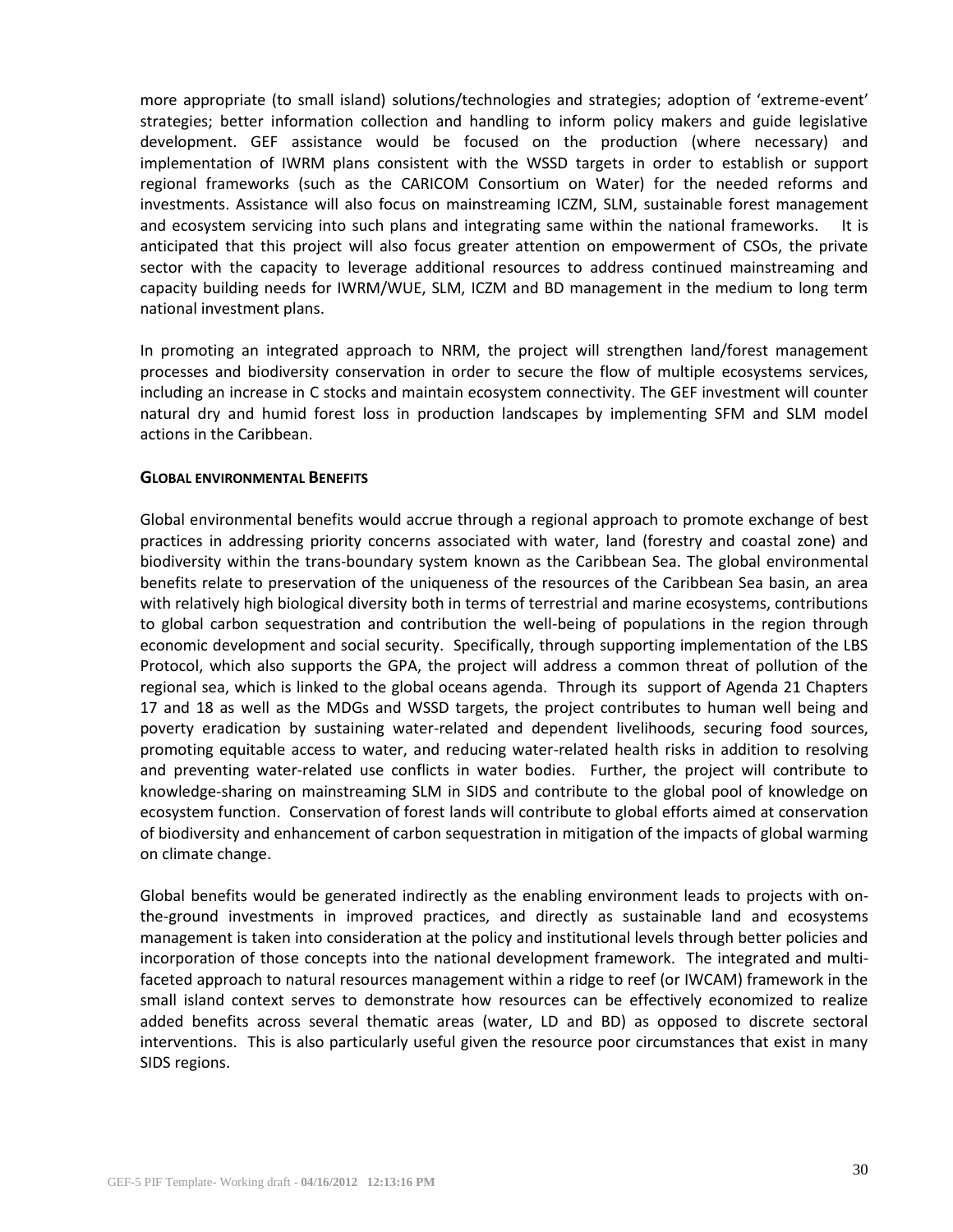Specific Global Environmental Benefits under the GEF International Waters, Land Degradation (including SFM) and Biodiversity focal areas can be summarized as follows:

- o **International waters:** enhancement of resilience of fragile coastal and marine ecosystems and contribution to maintenance of reliant livelihoods dependant on freshwater and coastal resources through reduced nutrient loading and other harmful pollutant discharges;
- o **Land degradation (and SFM):** Improved provision of agro-ecosystem and forest ecosystem goods and services with contributions to carbon sequestration through sustainable forest management, reduced upland erosion rates and reduced rates of sedimentation from watersheds into receiving environments.
	- In terms of carbon benefits the following is estimated based on project interventions around sustainable forest/watershed management:

**Carbon sequestration:** through restoration and reforestation over an estimated 2,200 hectares of forests within the countries within upper watersheds, riparain zones and coastal ecotypes including mangroves over the project duration: **Total of 150,300 tCO<sup>2</sup> eq** (based on the FAO estimate of biomass of 280 tonnes/ha applying a conversion factor of 3.76 with variable growth rates estimated between 17 and 20 tonnes/ha)

**Avoided carbon emissions:** Through in-situ conservation and sustainable forest management over 2300 hectares in upland watersheds areas and riparian zones that are typically dominated by broad-leaved wet forests, secondary woodlands, dry froest types and mangroves: **Total of 64,500 tCO<sup>2</sup> eq** (based on the FAO estimate of biomass of 280 tonnes/ha applying a conversion factor of 3.76 with estimates of annual deforestation rates from available sources)

o **Biodiversity:** protection, maintenance and enhancement of terrestrial and aquatic ecosystems and associated species abundance and diversity.

**B.3. DESCRIBE THE SOCIOECONOMIC BENEFITS TO BE DELIVERED BY THE PROJECT AT THE NATIONAL AND LOCAL LEVELS, INCLUDING CONSIDERATION OF GENDER DIMENSIONS, AND HOW THESE WILL SUPPORT THE ACHIEVEMENT OF GLOBAL ENVIRONMENT BENEFITS(GEF TRUST FUND) OR ADAPTATION BENEFITS (LDCF/SCCF). AS A BACKGROUND INFORMATION, READ M[AINSTREAMING](http://www.thegef.org/gef/sites/thegef.org/files/publication/mainstreaming-gender-at-the-GEF.pdf) GENDER AT THE GEF.":**

The proposed project would have various immediate socio-economic benefits for local communities. Coastal reforestation and prevention of habitat destruction (such as mangroves) will be crucial for ecosystem-based adaptative strategies that reduce vulnerability of human coastal communities to climate change. Halting the decline of coastal ecosystems would also secure and generate economic revenue, food security and improve livelihoods in the coastal zone. It would also provide major economic and development opportunities for coastal communities around the region. Specifically, project activities would facilitate the possible increased investment in these SIDS, which naturally become more attractive, with improved water management regimes and improved access to water. This could lead to the injection of revenue into these economies, while protecting valuable ecosystem services that are useful for long-term sustainable development. Land degradation abatement and sustainable forest management and protection of biodiversity resources will not only serve to maintain agricultural and forest produce-related enterprises but will open new opportunities that may diversify traditional local economies. Local communities and women groups would be involved in the designing and implementation of national interventions to ensure their equitability and sustainability. Regionally, this project would provide the methodologies and basis for Caribbean SIDS to evaluate the value of their land, water and coastal resources and to incorporate these results into their management development plans.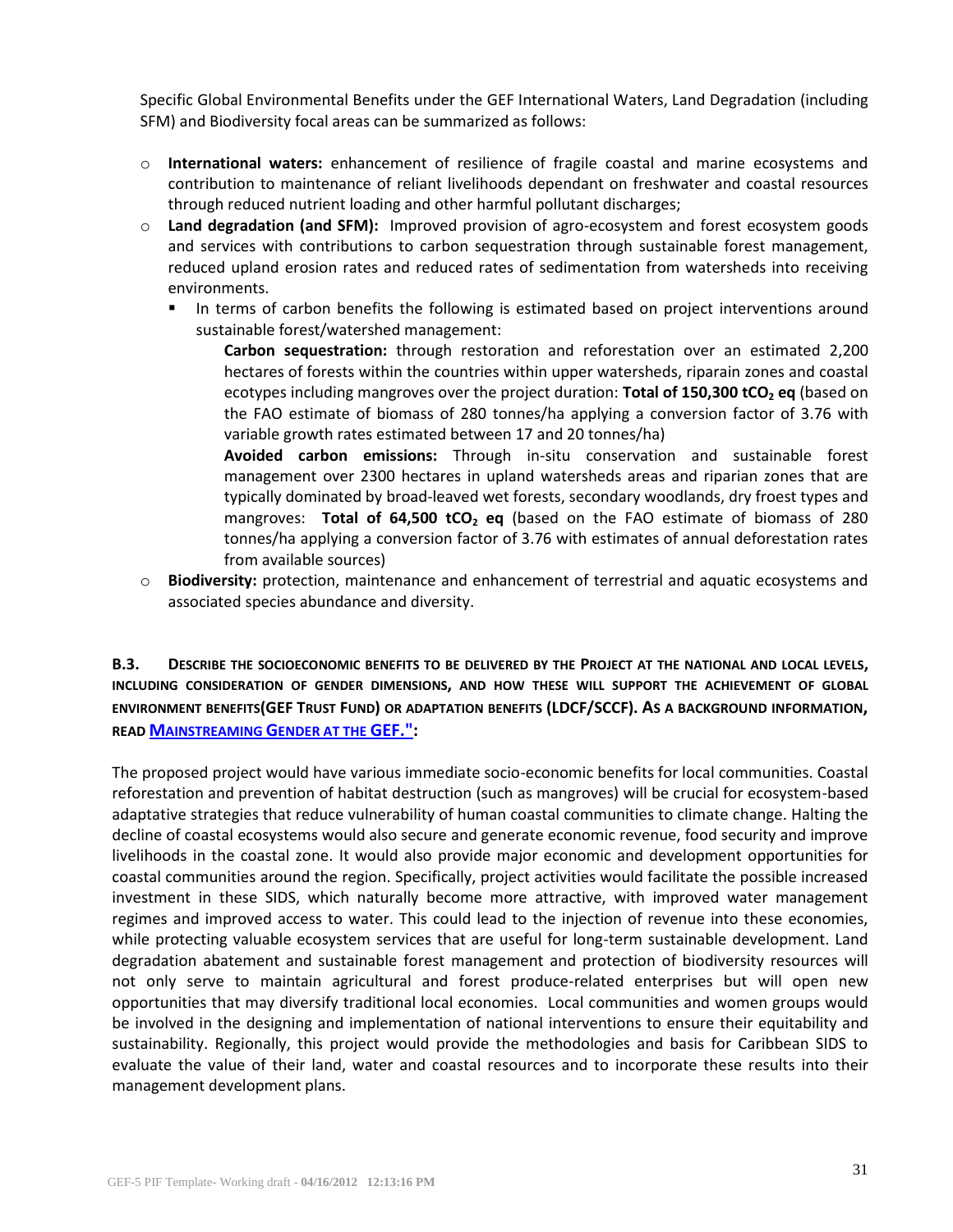The project will contribute to direct socio-economic benefits derived from:

- Improved ability to sustainably exploit near-shore coastal biodiversity resources as a function of improved coastal water quality, thereby realizing reduced fish catch effort and savings in costs of operations;
- Maintenance of present opportunities and expanded opportunities for eco-touristic recreational use of coastal waters and freshwaters based on improved water quality;
- Reduction in the burden of illness associated with poor eater supply and sanitation and reduced costs for associated heath care;
- Improved productivity of agro-ecosystems through enhanced land conservation measures with opportunities to diversity into alternative food and non-food crop and livestock commodities
- General contributions to overall food security associated with enhanced land and water resources management and ameliorated landscapes, particularly as related to operation and maintenance of irrigation and good agricultural practices
- Greater investment opportunities for micro-scale enterprises associated with exploitation of non-timber forest products through SFM investment opportunities;
- Increased opportunities for non-extractive use of terrestrial biodiversity through eco-tourism opportunities;
- Creating the foundation to allow countries to enter carbon trading markets and contribute to future investments for follow-up actions;
- General capacity built at local level in terms of broadening the range of technical skills resident in the community.

Gender and social issues will be fully considered in this project, as they are important drivers and incentives for achieving global environmental benefits, a critical element for the success of the project. Gender accountability is a cross-cutting issue at both the project level and component level and will be tracked as part of the M&E system. Special attention will be paid to gender issues in developing socioeconomic indicators, and in the capacity-building activities. Socio-economic related activities will seek to build on existing information on the actual benefits women and disadvantaged communities can withdraw from ecosystems. The integrated natural resources management process supported by this project will be fully participatory and will promote appropriate allocations among competing uses, equitable distribution of benefits and burdens, adequate involvement of both women and men and community participation.

# **B.4 INDICATE RISKS, INCLUDING CLIMATE CHANGE RISKS THAT MIGHT PREVENT THE PROJECT OBJECTIVES FROM BEING ACHIEVED, AND IF POSSIBLE, PROPOSE MEASURES THAT ADDRESS THESE RISKS TO BE FURTHER DEVELOPED DURING THE PROJECT DESIGN:**

| <b>Risk Statement</b>                                                      | <b>Risk Level</b> | <b>Risk Mitigation Strategy</b>                                                                                                                                                      |
|----------------------------------------------------------------------------|-------------------|--------------------------------------------------------------------------------------------------------------------------------------------------------------------------------------|
| IWRM and ICZM policies and<br>plans are not accepted by the<br>governments | Low               | Transparent and all-inclusive consultation<br>process. Strong leadership by National agencies<br>and inclusion of a high-level "champion" (such<br>as a Minister or Prime Minister). |
|                                                                            |                   | Seek to empower civil society organizations and<br>the private sector by their demonstrating and<br>endorsing benefits of investment in IWRM,<br>ICZM and SLM.                       |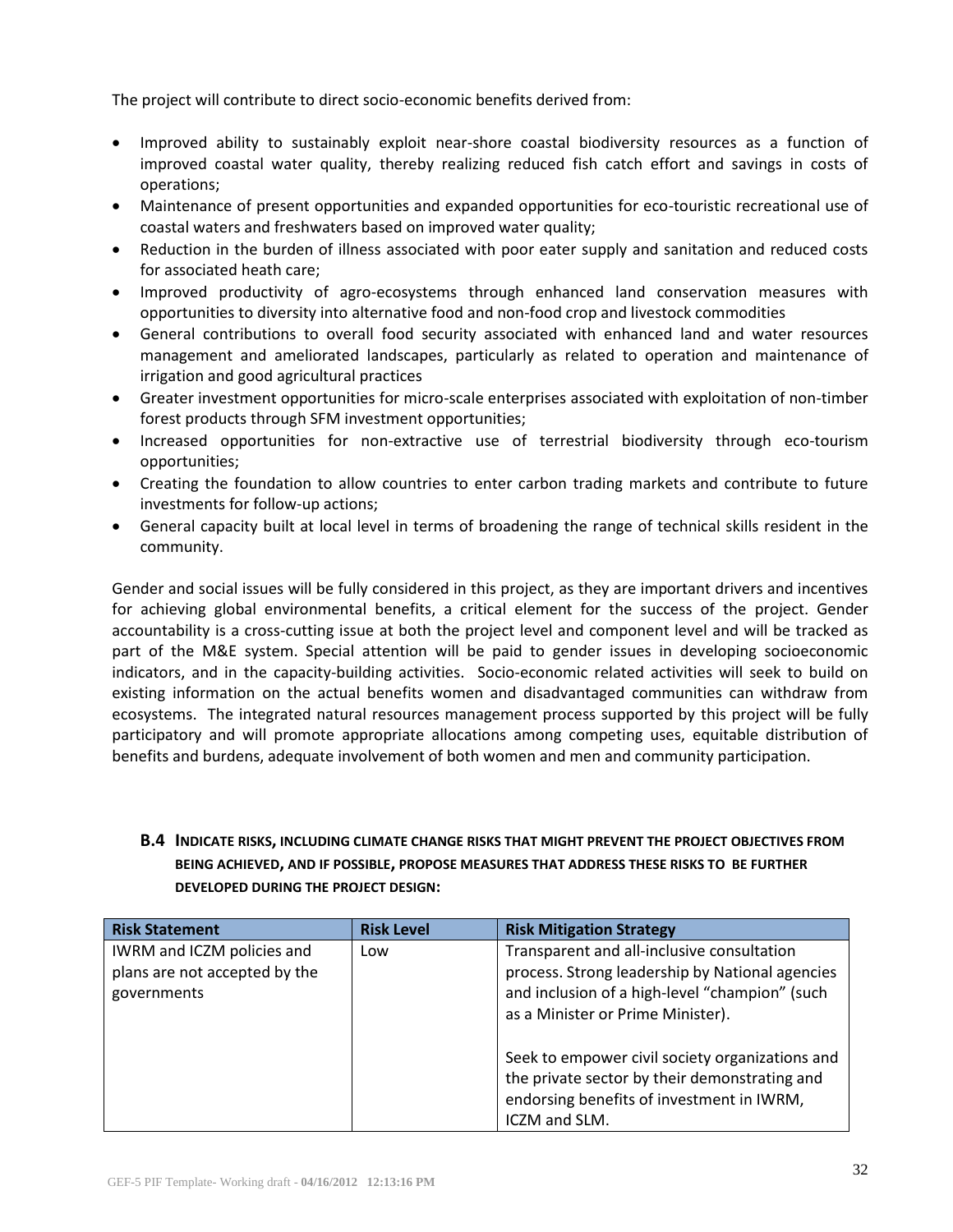| <b>Risk Statement</b>            | <b>Risk Level</b> | <b>Risk Mitigation Strategy</b>                   |  |
|----------------------------------|-------------------|---------------------------------------------------|--|
| Political elections result in    | Low/Medium        | Involve multiple agencies and sectors in the      |  |
| reversal of agreed plans and     |                   | formulation of the plans and policies, so that    |  |
| policies                         |                   | they are non-partisan and widely accepted.        |  |
| Climate change varibility: major | Medium            | Project activities implemented over a wide        |  |
| natural disaster (such as        |                   | geographical area so as not to concentrate all    |  |
| hurricane, earthquake) strikes   |                   | impacts in one territory or portion of the        |  |
| the Caribbean                    |                   | region.                                           |  |
|                                  |                   |                                                   |  |
|                                  |                   | Project will also highlight ways to promote       |  |
|                                  |                   | adaptation to climate change and lessen the       |  |
|                                  |                   | impact of some natural disasters.                 |  |
| Economic factors and potential   | Medium            | Seek to target appropriate and financially        |  |
| social destabilization           |                   | sustainable solutions that are effective with low |  |
|                                  |                   | level captial investment.                         |  |
|                                  |                   |                                                   |  |
|                                  |                   | Build stakeholder buy-in and investment           |  |
|                                  |                   | toward upliftment of livlihoods at the local      |  |
|                                  |                   | community level                                   |  |

# **B.5. IDENTIFY KEY STAKEHOLDERS INVOLVED IN THE PROJECT INCLUDING THE PRIVATE SECTOR, CIVIL SOCIETY ORGANIZATIONS, LOCAL AND INDIGENOUS COMMUNITIES, AND THEIR RESPECTIVE ROLES, AS APPLICABLE:**

A number of key stakeholders and stakeholder groups will need to be involved in the project in order for it to be successful.

At the level of **collaborating agencies,** these will include:

 **UNEP** - the role of UNEP, as in the GEF IWCAM project, will be primarily as lead Implementing Agency, reporting to the GEF on project activities. It will have a key role not only at the regional level but also at the national level in supporting the implementation of regional policies and the use of policy and management tools thanks to the support of the Regional Seas Regional Coordination Unit which have demonstrated and proven ability to operate at both national and regional level and long standing relationship with the countries of the region. This is further supported by a network of Convention Secretariat focal points in each of the project countries with whom UNEP has established a close working relationship.

The **Caribbean Environment Programme Regional Coordinating Unit**/Secretariat to the Cartagena Convention (CAR/RCU) will be the lead Executing Agency. The proposed execution arrangements take advantage of the recognised expertise of the Secretariat to the Cartagena Convention in matters related to the marine and coastal environment and in working in a multi-lingual environment, as well as its expertise in implementing the Cartagena Convention and particularly its LBS and SPAW Protocols. Another important regional stakeholder are the Regional Activity Centers for the Implementation of the Protocols on Land-based Sources of Pollution and the Specially Protected Areas and Wildlife. The centre or the LBS Protocol is jointly shared between the Centre for Coastal and Marine Engineering and Management (CIMAB) in Cuba, and the Institute of Marine Affairs (IMA) in Trinidad and Tobago, while the Centre for the SPAW Protocol is located in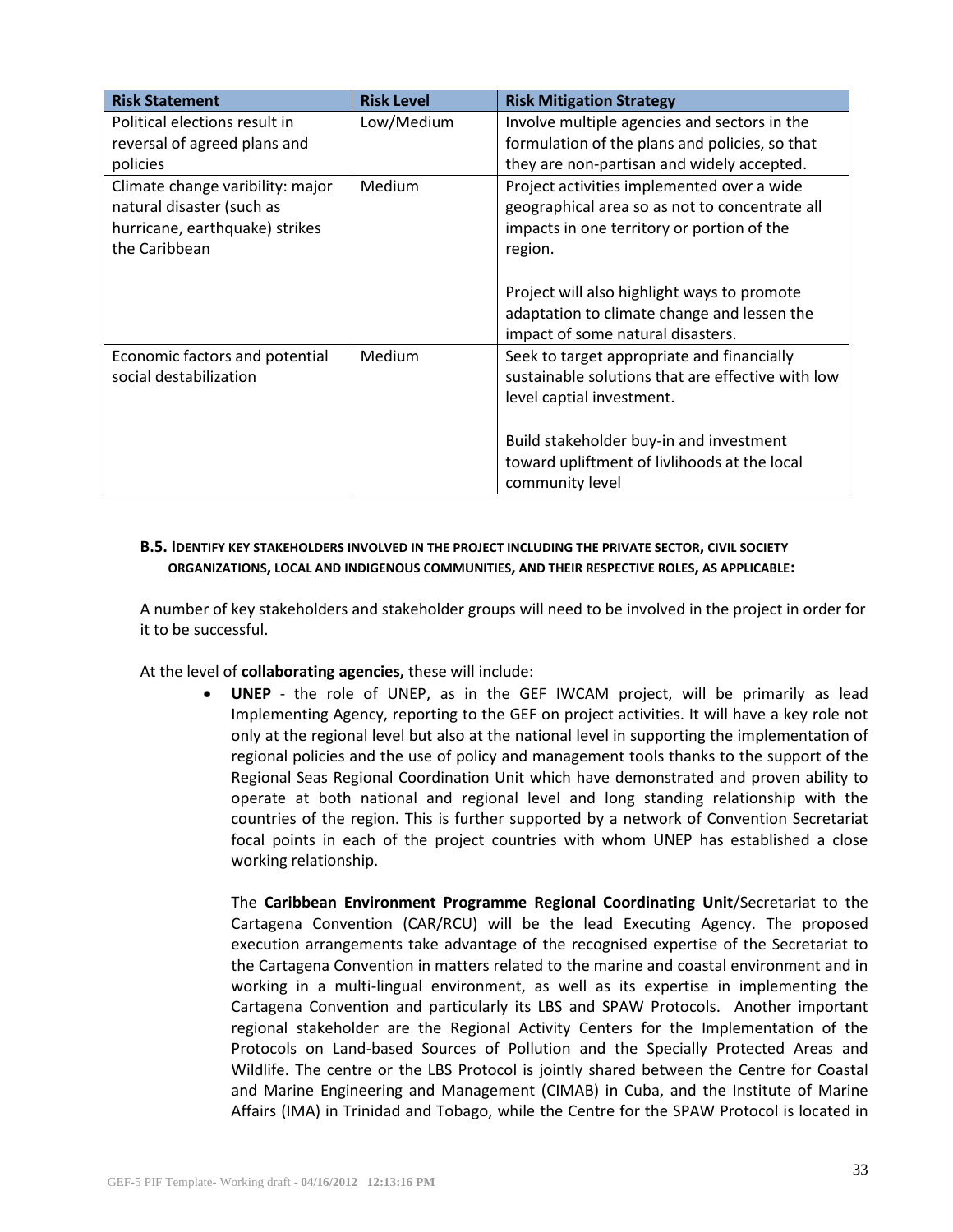Guadeloupe. All of these form part of the Caribbean Environment Programme's implementation structure. The project will include these centres in its networking and coordination activities and in any stakeholder and partnership arrangements.

- **UNDP** UNDP will serve as co-Implementing Agency, along with UNEP for the overall project, it will have a key role with the national innovative projects, recognising the country presence of UNDP and the linkages between project activities and UNDP's country assistance strategies. UNDP's specific expertise and value vis-à-vis its regional and country offices will provide important support to the projects.
- **CARIBBEAN ENVIRONMENTAL HEALTH INSTITUTE** (CEHI) Building on the experience of the GEF IWCAM project execution arrangement, the project will also be co-executed by CEHI, with the Project Coordination and its administrative requirements (including staffing) based at CEHI in St. Lucia. The proposed execution arrangements take advantage of the recognised expertise of CEHI in the field of freshwater resource management. CEHI, like UNEP, has a long established relationship with the countries of the region. Sustainability of project benefits at the regional level will be enhanced through these arrangements. CEHI is the principle institute of CARICOM with the mandate for environment health and environmental management across 16 Member States. In this regard the Institute has responsibility for provision of technical advisory services, conduct of environmental assessments, policy development and research on behalf of the countries in the areas of water, land/watershed resources management, wastewater, chemicals (pesticides and hazardous chemicals) and solid waste management. The Institute is a training center for environmental laboratory diagnostics services through its accredited laboratory facility.
- **CARIBBEAN INSTITUTE FOR METEOROLOGY AND HYDROLOGY (CIMH)** is a training and research organization with a mandate to improve the meteorological and hydrological services and to assist in promoting the awareness of the benefits of these services for the economic well-being of the CMO countries. This is achieved through training, research and investigations, and the provision of specialised services and advice. Some of the active initiatives include the Real-Time Flood Forecasting Project which seeks to develop a robust, reproducible, and transparent approach to flood forecasting that couples a physically based hydrological model capable of capturing changes in watershed characteristics to a numerical weather prediction model, the Caribbean Water Initiative (CARIWIN) which provides training and capacity development in water resources management to CARICOM member states, the Caribbean Water Monitor which is expected to be an essential tool in water resources management, and to assist in decision support for planning and managing water resources.
- **UNIVERSITY OF THE WEST INDIES** (UWI) The UWI a role in the component on capacity building and can also be included as co-financing re: the knowledge management component. The need for collaboration with universities in the project has been recommended, along with having dedicated funds for agenda-driven research. The project, together with UWI, will explore becoming involved with the United Nations University Master's Programme in Water Assessment. UWI's Centre for Resource Management and Environmental Studies (CERMES, Barbados) has been engaged in research and policy guidance on areas related to water use efficiency, watershed management and IWRM in collaboration with regional partners such as CEHI and GWP-C. The Department of Geomatics Engineering & Land Management at UWI, St. Augustine Campus (Trinidad)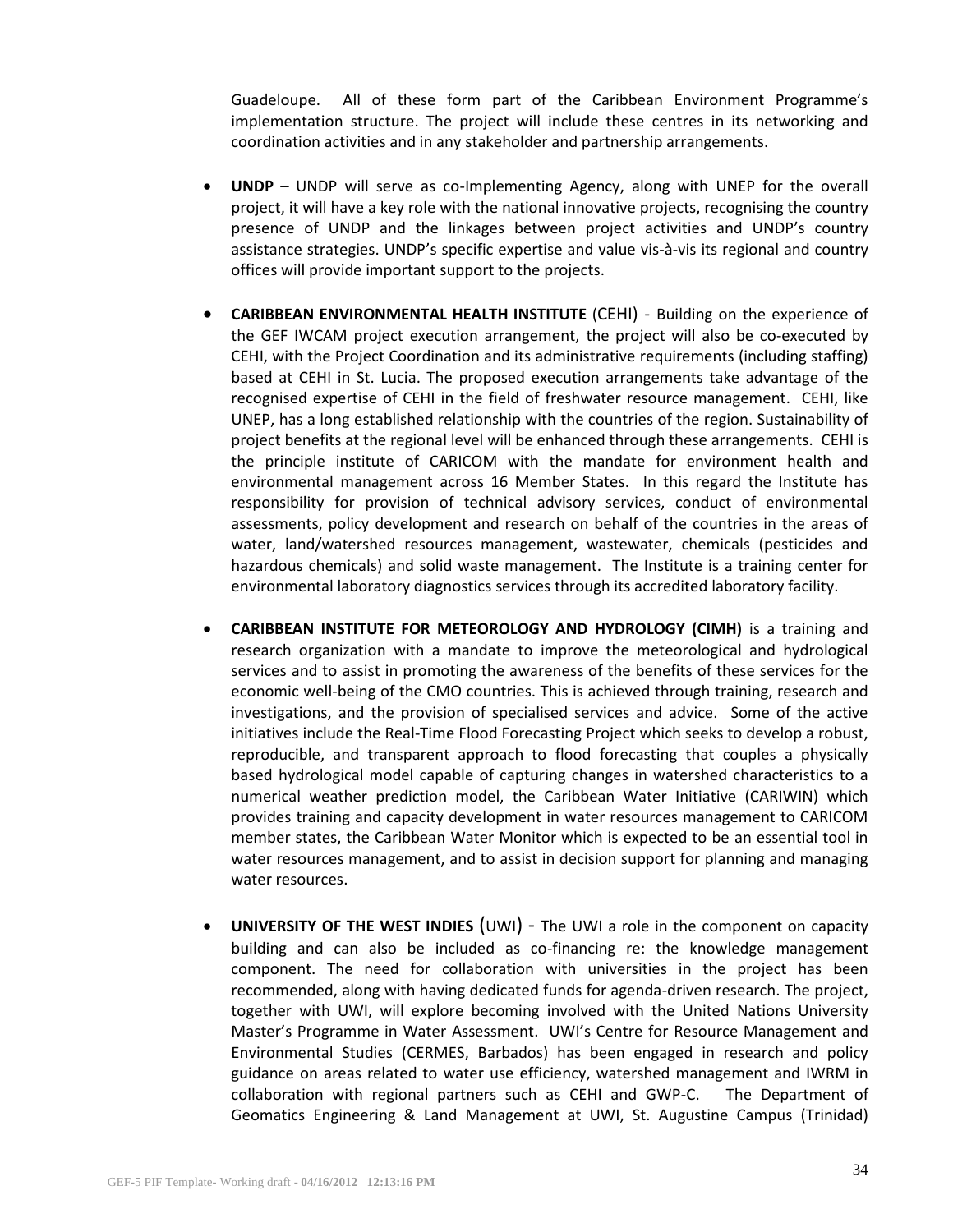provides support to research and applications in a range of land management studies from flood and hydrologic modeling to GIS applications for land use planning. This node also is host to Caribbean WaterNet, a Caribbean network for action research and capacity building in Integrated Water Resources Management. The areas of intervention include (i) strengthening regional cooperation to effectively address capacity development on IWRM, (ii) increasing the accessibility and delivery of good quality training and education on IWRM in the Caribbean and (iii) building capacity in water and sanitation for local government officials and NGOs in the Caribbean.

- **GLOBAL WATER PARTNERSHIP – CARIBBEAN (**GWP-C) is dedicated to supporting Caribbean countries in the sustainable management of their water resources through the establishment of strategic alliances and the implementation of the appropriate actions. The GWP-C has supported the regions efforts to implement IWRM. This includes through policy advocacy and capacity-building. They will continue to support these efforts through the project. The GWP-C was suggested as a possible collaborator or executors for a component on capacity building. GWP-C can be included as co-financing re: the knowledge management component.
- **NATIONAL OCEANIC & ATMOSPHERIC ADMINISTRATION** (NOAA) will partner with Caribbean government ministries and relevant organizations to: 1) propose policy reforms through implementation of technically feasible and cost effective watershed best management practices which will reduce sediment, nutrient, and pesticide loadings to critical coastal areas that impact nearshore environments and balance the competing needs of ecosystem sustainability and economic development; and, 2) develop pilot studies for watershed monitoring, to establish baseline conditions and efficacy of said implemented practices. NOAA's work will focus on control of nonpoint and point sources impacting coastal ecosystems by demonstrating an integrated watershed management approach to control and reduce land-based sources of pollution. Consensus-building approach will be utilized by involving stakeholders and decision-makers at local and community levels to develop and implement an integrated coastal watershed management plan. The scope of these pilot studies will help countries respond to their obligations under the Cartagena Convention's LBS Protocol. NOAA has been supporting implementation of the GPA in coordination with CAR/RCU in Caribbean SIDS.
- **CARIBBEAN WATER & WASTEWATER ASSOCIATION** (CWWA), as an association of water and waste sector professionals, seeks to advance the science, practice and management of water supply and wastewater disposal for the benefit of Caribbean people. They promote education and training to ensure an adequacy of trained manpower and well-informed members of the public and encourage the study, research and development in water supply and wastewater management, and the publication of the results of such work, so as to provide for appropriate and dynamic technological advances in the Caribbean. Their role will include policy advocacy, technical backstopping and promotion of the work (among sector professionals and through their annual Conference), alongside facilitating capacitybuilding as well.
- **CARIBBEAN WATER & SEWERAGE ASSOCIATION** (CAWASA) is a regional organization of water utilities dedicated to serving the growth and development of its members. CAWASA is the successor organization to the Caribbean Basin Water Management Programme Inc. (CBWMP Inc.). CAWASA's role could include to promote project outcomes and technology applications amongst its member utilities.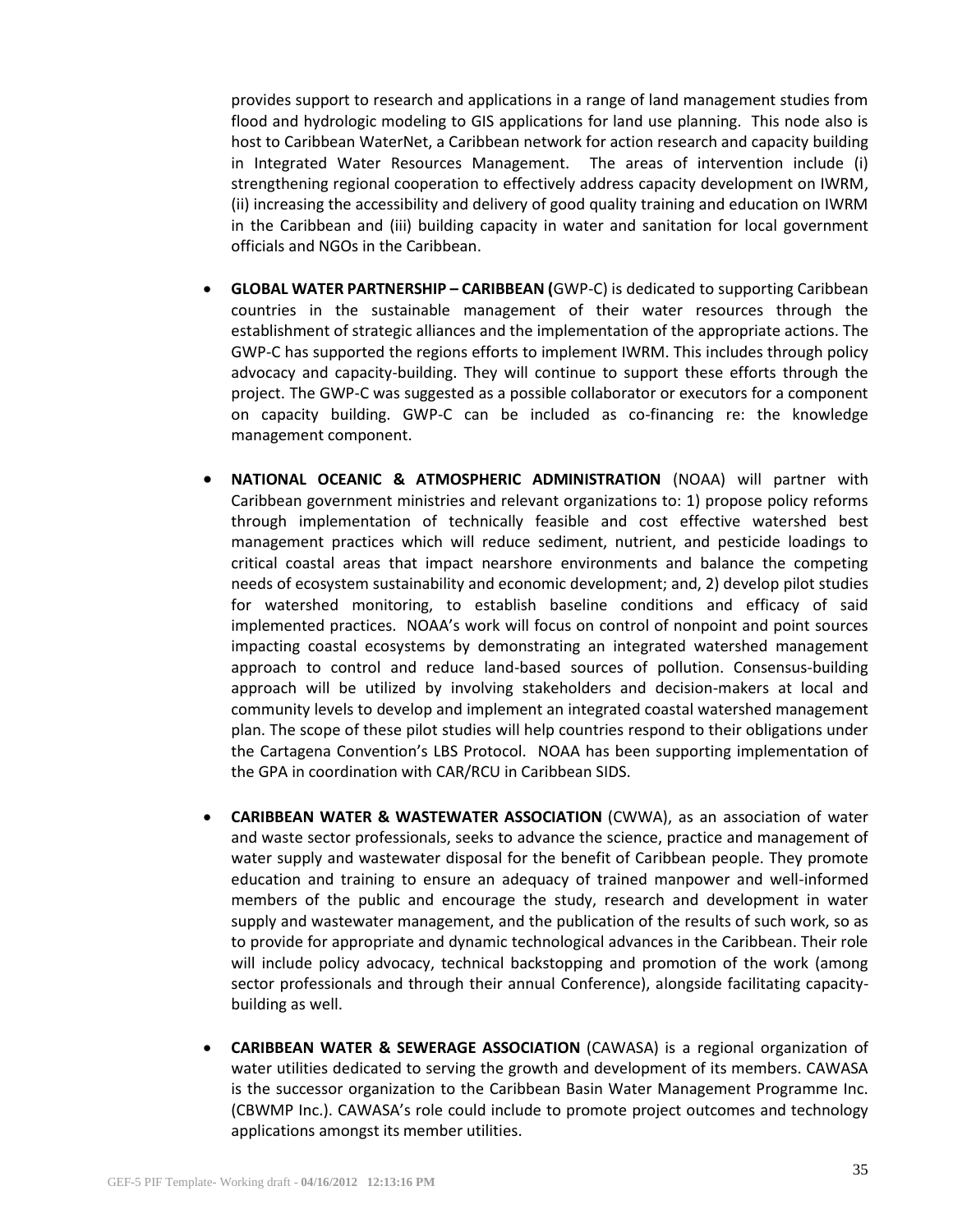- **CARIBBEAN COMMUNITY SECRETARIAT** CARICOM as the political organ of the Caribbean Community, has a role in bringing regional policy positions to the attention of Heads of Government and other Ministerial bodies. It has also been mandated to advance the establishment of a CARICOM Consortium on Water. The project will advance implementation of the Work Plan of the Consortium, within the umbrella of CARICOM.
- **CARIBBEAN NETWORK FOR INTEGRATED RURAL DEVELOPMENT (CNIRD) –** the Partnership Initiative on Sustainable Land Management (PISLM) was formulated based on a need to forge a strategic partnership in support of combating land degradation in Caribbean Small Island Developing States (SIDS). The **PISLM** serves as a mechanism to facilitate exchange of experiences and good land management practices between participating countries. Furthermore, the initiative serves as a mechanism for stimulating the replication of various approaches, tools and methodologies throughout the region. Due to institutional and political changes in the various countries and organizations of the region the **PISLM** has not been fully functional. The project will explore ways to assist in getting the PISLM to function at its full potential. Through UNEP and other agency's involvement in the PISLM, efforts to address SLM will be coordinated.
- **ORGANISATION OF AMERICAN STATES** The OAS expressed its willingness to collaborate on capacity building and policy matters. It also can provide access to ministerial levels through its convening authority. The OAS has significant experience in supporting integrated water resources management throughout the hemisphere.
- **ORGANISATION OF EASTERN CARIBBEAN STATES** The OECS Environmental and Sustainable Development Unit (ESDU) is working with the United States Agency for International Development (USAID) on the OECS - USAID Climate Variability, Change and Mitigation Project for the 6 independent states of the OECS. Barbados will also be involved in the project with parallel activities. The focus of this project is on the tourism sectors, but will also look at water resources and sustainable land management. It is a 5-½ year project with about US\$2.5 million per year allocated to undertake interventions in freshwater and coastal area management to build resilience, as well as institutional capacity in government and related sectors affected by climate change. The OECS is interested in linking its efforts to a larger project focused on sustainable land management and will support the new project development and implementation. The OECS has an MOU with CAR/RCU to strengthen work in environmental in the Eastern Caribbean sub-region.
- **THE NATURE CONSERVANCY** TNC has programmes in the Bahamas, Jamaica, the Dominican Republic and the Eastern Caribbean with a focus primarily on land-based activities that impact coastal natural resources and on conservation of marine resources. TNC promotes (i) sustainable economies through balancing the needs of the environment, society, and the economy to ensure resources are not consumed faster than nature can renew them, (ii) dedicated, long-term support to the region's national parks and building capacity within these parks, (iii) enabling local people to earn a living from tourism and other means while still conserving precious natural resources and (iv) addressing climate change and other impacts to the natural world.
- **UNESCO** In the framework of its GRAPHIC programme that assess the impacts of climate change and human activities on groundwater resources based on case studies, UNESCO has been working on Island States for several years now, including the Caribbean. Knowledge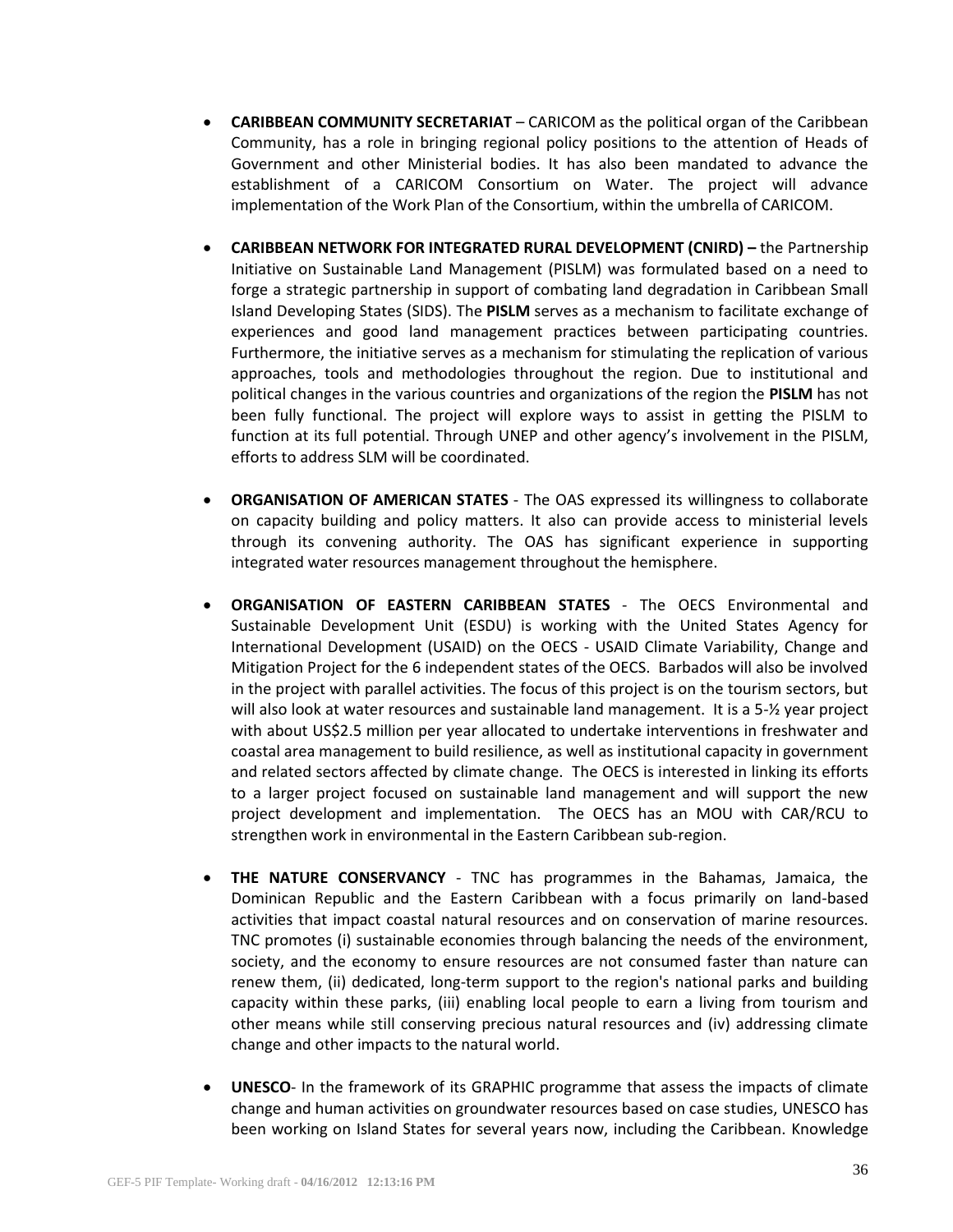extracted from GRAPHIC would contribute to improving the understanding of specific island groundwater systems and provide science-based recommendations for sustainable management of the island water resources. GRAPHIC also offers a network of highly motivated groundwater experts with experience in the region (most of them university professors, and experts from governmental institutions, such as USGS and USDA).

**At the national level**, the Institute of Marine Affairs (IMA), as a national organisation that advises the government of Trinidad and Tobago, also serves as a Regional Activity Centre (RAC) for UNEP. IMA expressed its interest to collaborate by helping to take some of their lessons learned and applying them to a specific initiative, such as work in the Chaguaramas Peninsula in NW Trinidad. Other national organisations from across the region will have similar roles to play, through the National Inter-sectoral Committees especially.

**The local communities** are the front-line beneficiaries of the interventions that are to be implemented under the project. These communities will include fisher folk having economic ties to exploitation of near-shore coastal biodiversity resources, farmers with interests in maintaining viable livelihoods associated with land and water resource conservation, stakeholders in the tourism sector that have strong interests in maintenance of the quality of coastal and terrestrial environments for the sale of recreation packages, and rural and peri-urban communities having dependence on access to water and sanitation services. The community stakeholders groups will therefore include *inter-alia* farmer and fisher cooperatives, small business associations, tourism associations, chambers of commerce and industries, water use groups and advocates, environmental NGOs, sports and social clubs, school clubs, religious and faith-based clubs, engineering and other professional associations.

The project will seek to foster co-management arrangements with the direct beneficiaries of the project interventions so as to strengthen sustainability of the project outcomes post-project closure. Such arrangements can be related to *inter-alia,* management of coastal marine and terrestrial biodiversity around business enterprise opportunities such as operation of eco-tourism sites, civil society partnerships for water resources protection at the watershed and water catchment level, strengthening of farmers and fishers cooperatives though exploitation of new economic opportunities through sale of previously unavailable non-traditional commodities. Engagement of mainstream commercial private sector interests in a supportive role to small-scale community based co-management arrangements will be supported.

**The private sector** in key areas such as the hospitality and beverage and other manufacturing sectors (heavy water users) will be encouraged to take a very active role as a stakeholder and participatory partner in this project. The private sector had already been engaged through a number of earlier demonstration projects and it is hoped to build further input at the regional level as well as the national level. The yachting industry, for example, had shown a particular interest in the demonstration projects and it is hoped that this relationship can be further developed to the mutual advantage of all stakeholders.

#### **B.6. OUTLINE THE COORDINATION WITH OTHER RELATED INITIATIVES:**

A number of other initiatives are either on-going or planned for which there will need to be coordination. These include:

 **The Caribbean Regional Fund for Wastewater Management Project (CReW)** is a four year project that will focus on piloting revolving financing mechanisms, appropriate waste water management technologies and related wastewater management reforms in the wider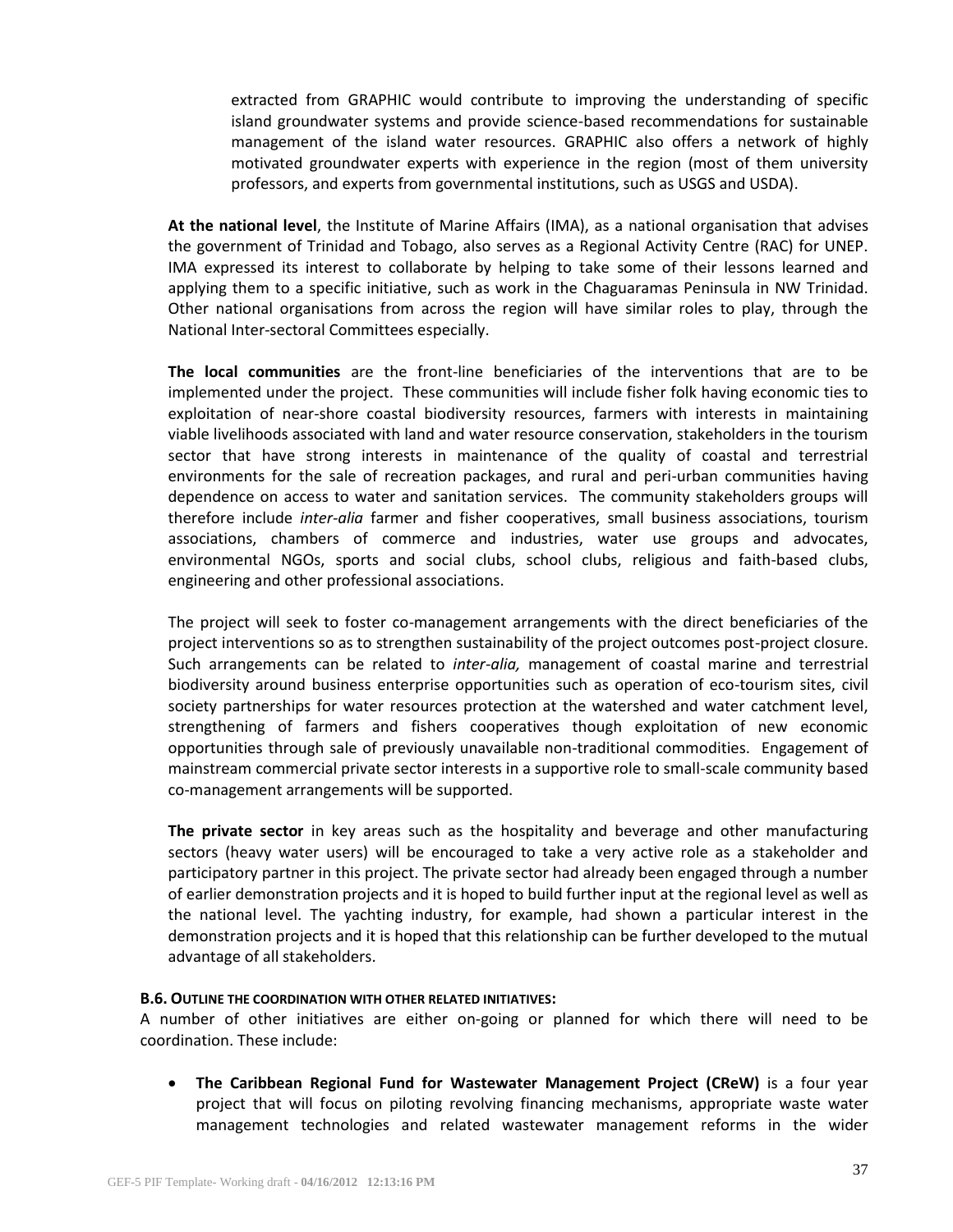Caribbean region (WCR). The project, which is being funded by the Global Environment Facility (GEF), is managed and implemented by the Inter-American Development Bank (IDB) and the United Nations Environment Program (UNEP).

The main objectives of this project are to:

- o Establish innovative, financing mechanisms for cost-effective and sustainable financing of wastewater management in the WCR;
- $\circ$  Promote the use of the most appropriate waste water management technologies
- o Facilitate policy discussions, strengthen legislative frameworks; and
- $\circ$  Facilitate regional dialogue and knowledge exchange with the key stakeholders in the WCR.

The CReW initiative complements the project by focusing on providing a new source of financing in the region that will encourage less efficient utilities to build capacity via a regional Water Operations Partnership (WOP) mechanism, so as to develop sewerage plans and projects for financing in municipalities.

 The **USAID/OECS Climate Variability, Change and Mitigation Project**: The USAID climate change support for the countries in the Eastern Caribbean will complement overlapping initiatives it previously supported under its biodiversity support to the region. Based on analysis gathered from two broad stakeholder workshops held in St. Lucia and Barbados, two critical areas were identified as requiring special attention. These are coastal zone management and resilience and freshwater resources management.

The program focuses on four component areas which are essential to address specific vulnerabilities related to water and climate resources:

- Fostering and improving the enabling environment to build understanding and support for policies and laws that reduce vulnerability to climate stresses
- Launching interventions in freshwater and coastal management to build resilience and demonstrate results
- Building institutional capacity and addressing information gaps through support for key practitioners in government and related sectors affected by climate change as well as support for institutions in the region such as training facilities, government departments and entities charged with developing data.
- Building awareness in the public on issues related to climate change and improving capacities for climate change adaptation.

Assistance will be provided to address the capacity needs of the region including working to strengthen technical organizations in the areas such as meteorology, coastal and marine science. This will be complemented with the strengthening of training institutions serving the region to support increasing the cadre of persons both at the technical level as well as decisionmaking level to address issues related to climate change.

In particular, the project will seek to build the enabling environment for reducing vulnerability to climate change by improving the regulatory framework in support of national adaptation strategies - demonstration initiatives that can be modeled or used as best practices throughout the region. The program will also provide direct support at the country level for initiatives focusing on adaptation measures in areas of coastal zone management and freshwater resource management. The program will be supported by appropriate public awareness and education programs to raise the level of awareness on climate change and steps being taken to address or reduce impacts across the region, which is vital to the long-term viability of these island states.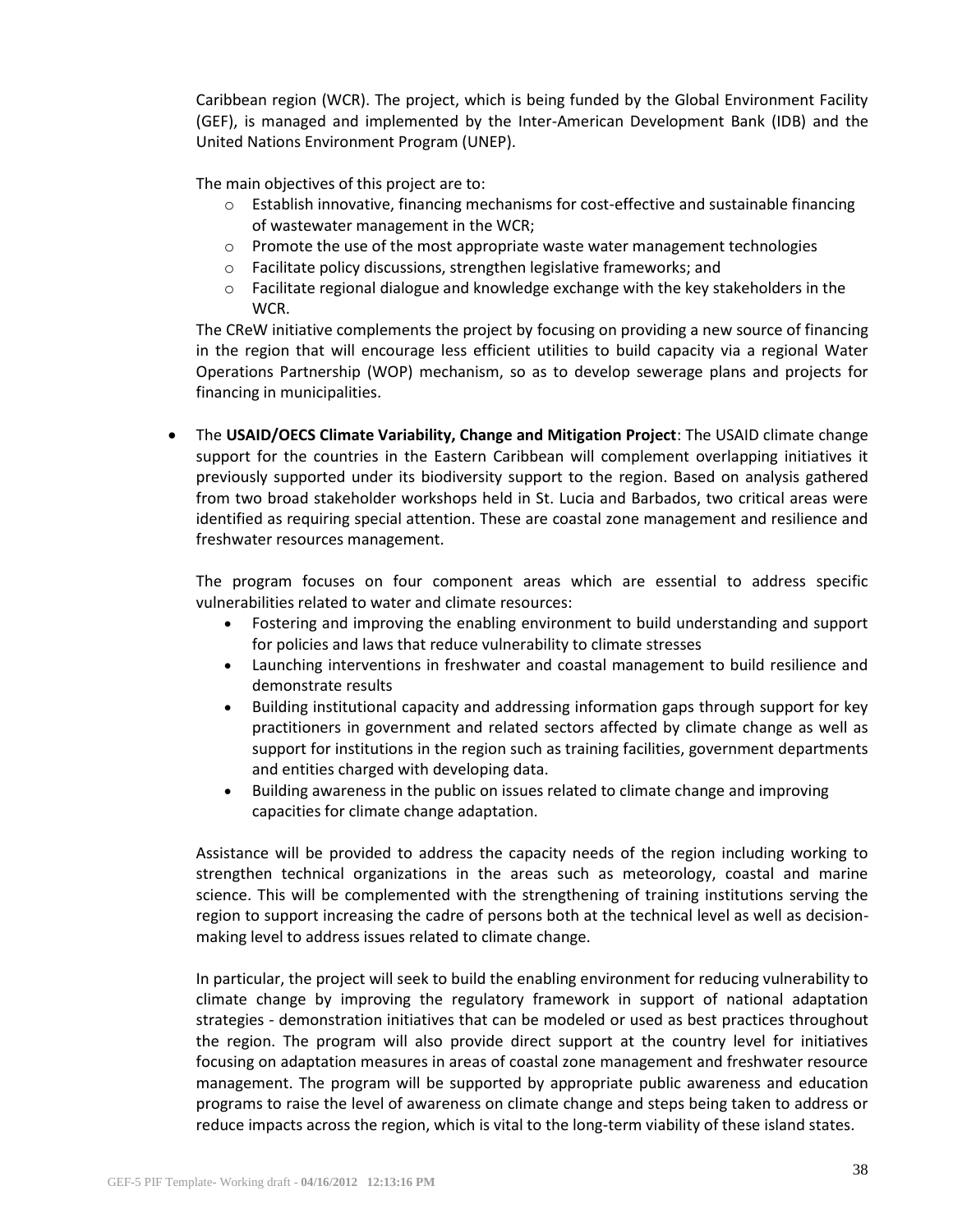- **GIZ Project 1 - Improving the Management of Coastal Resources and the Conservation of the Marine Biodiversity in the Caribbean Region:** This is one of two initiatives the German Agency for International Cooperation (**GIZ**) is preparing for the region to address terrestrial and marine resources management. At the regional and national level, the project focuses on strengthening the capacity of stakeholders through a common institutional framework for integrated coastal management and the strengthening of management of marine protected areas (MPA) in the Caribbean Region. The project will also provide advice to local communities and relevant public and private stakeholders in selected member countries of CARICOM. Particular emphasis will be paid on improving the resilience and adaptation capacity of communities by implementing biodiversity and ecosystem conservation measures as well as the promotion of mechanisms for sustainable use of natural resources. The project anticipates close collaboration between various actors at the international, regional and local levels. The target group comprises the local communities in the participating countries and their organizations. They include fishers, farmers, individuals in the tourism sector and small to medium enterprises which are dependent on the use of coastal and marine resources. Mediators are staff of regional organizations within the CARICOM and OECS, policy and technical personnel of national Ministries (e.g. environment, agriculture, planning, and finance), women's organisations, youth, community-based and other non-governmental organisations as well as private sector representatives and researchers within academia.
- **GIZ Project 2 - Enhancing the adaptive capacity of rural economies and natural resources to climate change in selected Caribbean small island and low lying coastal developing states:** Additional resources have been committed for a complementary project on the management and protection of land based natural resources and agricultural production systems of the Caribbean small island and low lying coastal states. The new project is anticipated to complement the CARICOM/GIZ project which addresses some of the main threats and challenges posed by climate change to the marine and coastal resources of the Caribbean small island and low lying coastal states.

Components of support include technical and advisory services and the training of staff members of implementing and executing organisations at central and local level by two international long-term experts, national long-term and short-term experts and international short-term experts for special tasks. In addition to financing materials/equipment for operational needs (vehicles, office and computer equipment, expendable goods), local financing agreements will be provided for measures to support improved management of marine protected areas. Contributions by the Partner include the provision of premises for offices and associated operational costs (electricity, water, communications), and necessary organisational support for the implementation of activities through provision of personnel.

The executing organization for the projects will be the CARICOM Secretariat. The implementing organization is the Caribbean Environmental Health Institute (CEHI). The implementing agency on the German side will be GIZ. The proposed project area, for the first project, initially comprises the following CARICOM Member States: Belize, Dominica, Grenada, Guyana, Jamaica, St. Kitts and Nevis, St. Lucia, St. Vincent and the Grenadines. The proposed project duration is four (4) years. These two projects will be prepared in full knowledge of the GEF initiative.

 **Lesser Developed Countries (LDCs) and Small Island Developing States (SIDS) Targeted Portfolio Approach for Capacity Development and Mainstreaming of Sustainable Land Management** (LDC-SIDS SLM Portfolio Project): In September 2004, the Global Environment Facility (GEF) approved a worldwide project titled Under the Project, 47 LDCs and SIDS (including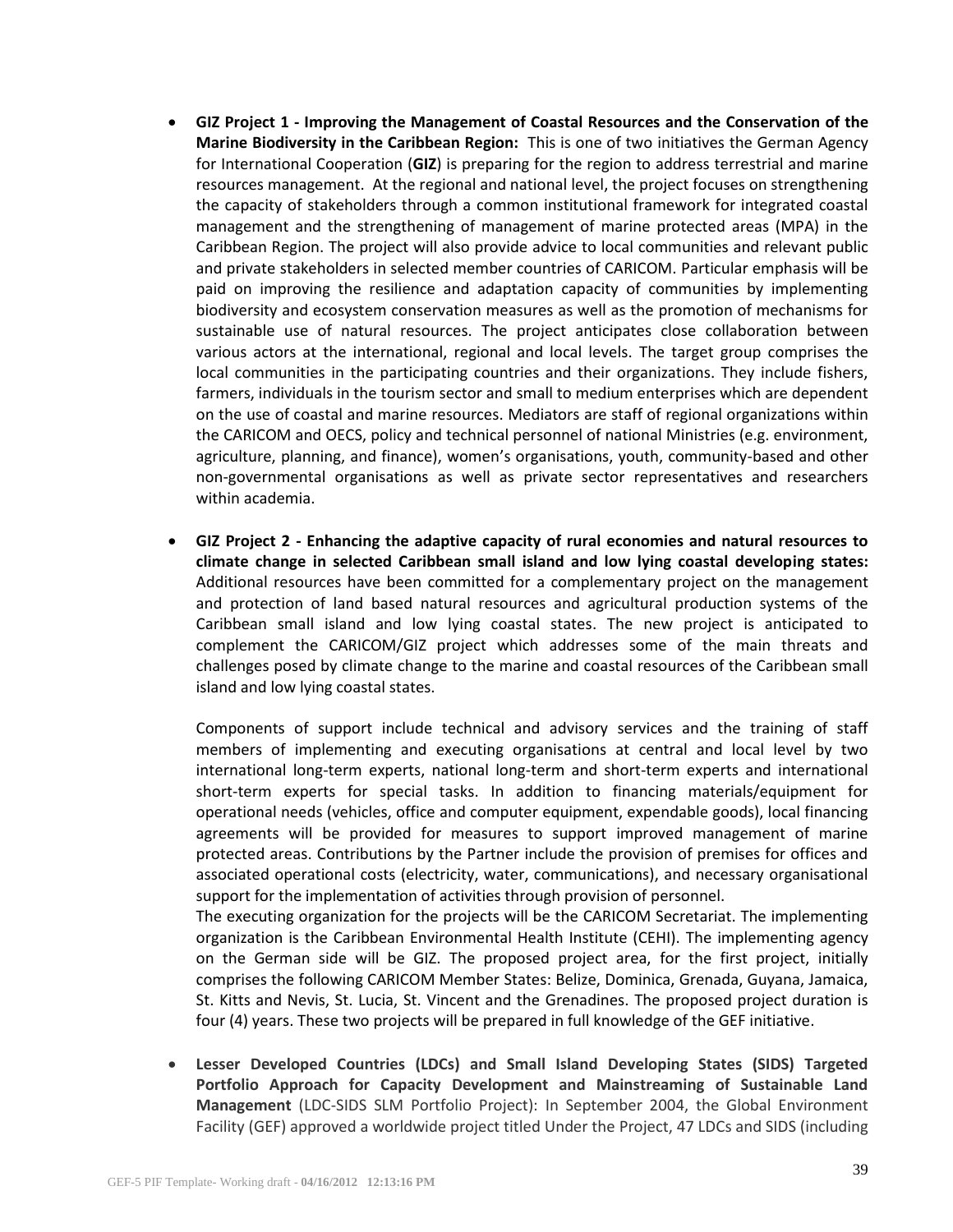13 in the Caribbean) that had not yet completed their **National Action Plans** (NAPs) (as mandated under the United Nations Convention to Combat Desertification/Land Degradation, UNCCD) were able to access funding under expedited **Medium-Sized Projects (MSPs)** within GEF's Operational Programme 15 (OP-15) on Land Degradation.

The Project intended to develop individual, institutional and systemic capacities to mainstream sustainable land management into national policies and development planning. The Project also assisted national governments in identifying appropriate mechanisms for financing SLM. At the end of the Project, each participating country will have begun a process of capacity development and mainstreaming, elaborated their National Action Plan (under the UNCCD) through co-financing in a timely manner, and produced a creditable Medium-Term National Investment Plan for SLM and its coordinated resource mobilization plan (with projects identified for investment by specific Implementing Agencies, Executing Agencies and interested Donors) as part of the NAP elaboration process. CEHI, in collaboration with UNDP was able to finalize for approval by the GEF-Secretariat, MSPs for five participating OECS countries and Barbados. The projects are nearing completion.

- **NATIONAL OCEANIC & ATMOSPHERIC ADMINISTRATION** NOAA and UNEP GPA have signed a Memorandum of Agreement, in partnership with UNEP CAR/RCU to work together in the participating countries of Saint Lucia and the Dominican Republic, on National Programmes of Action (under the GPA). Under this MOA, NOAA provides technical assistance to these nations to develop watershed management plans to address issues related to environmental health, socioeconomic monitoring, and nutrient reduction. NOAA has also indicated its willingness to support capacity-building in areas such as monitoring of the coastal environment, including nutrients, sediments, and pesticides. NOAA has supported the development of National Programmes of Action to control pollutant runoff with Trinidad and Tobago, Dominican Republic and other countries of the Wider Caribbean not part of this PIF.
- **Caribbean Pilot Program for Climate Resilience (PPCR), Regional Strategic Program for Climate Resilience (SPCR):** This program is financed by the Climate Investment Funds (CIF), which are a pair of funds to help developing countries in piloting transformations in clean technology, sustainable management of forests, increased energy access through renewable energy, and climate-resilient development. The program is designed to the Caribbean region to build on the adaptation efforts, as well as complement other climate related activities within the region. The PPCR objectives are (i) to pilot and demonstrate approaches for integration of climate risk and resilience into development policies and planning, (ii) to strengthen capacities at the national levels to integrates climate resilience into development planning, (iii) to scale up and leverage climate resilient investment, building upon other ongoing initiatives; and (iv) to enable learning-by-doing and sharing lessons at the country, regional and global levels. The objectives of the Caribbean PPCR will be pursued through separate multi-year Strategic Programs for Climate Resilience (SPCRs) for the six national tracks and single regional track of PPCR pilots. The following are the priority areas at the national level for the 6 participating countries: **Dominica:** Agriculture and food security, water quality and quantity, Fisheries, climate change impacts on coastal and marine resources, infrastructure and human settlements, tourism, forestry; **Grenada:** Integrated water resource management, capacity building at the sector level, and data management; **Haiti:** Agriculture and food security, coastal zone management and reconstruction (sectors/themes) are the main areas, with sub-sectors/themes being infrastructure, land planning and data management; **Jamaica:** Agriculture, land-use planning, health, water resources, integrated coastal zone management, climate proofing of national and sectoral plans, tourism, and data management; **Saint Lucia:** Agriculture, coastal and marine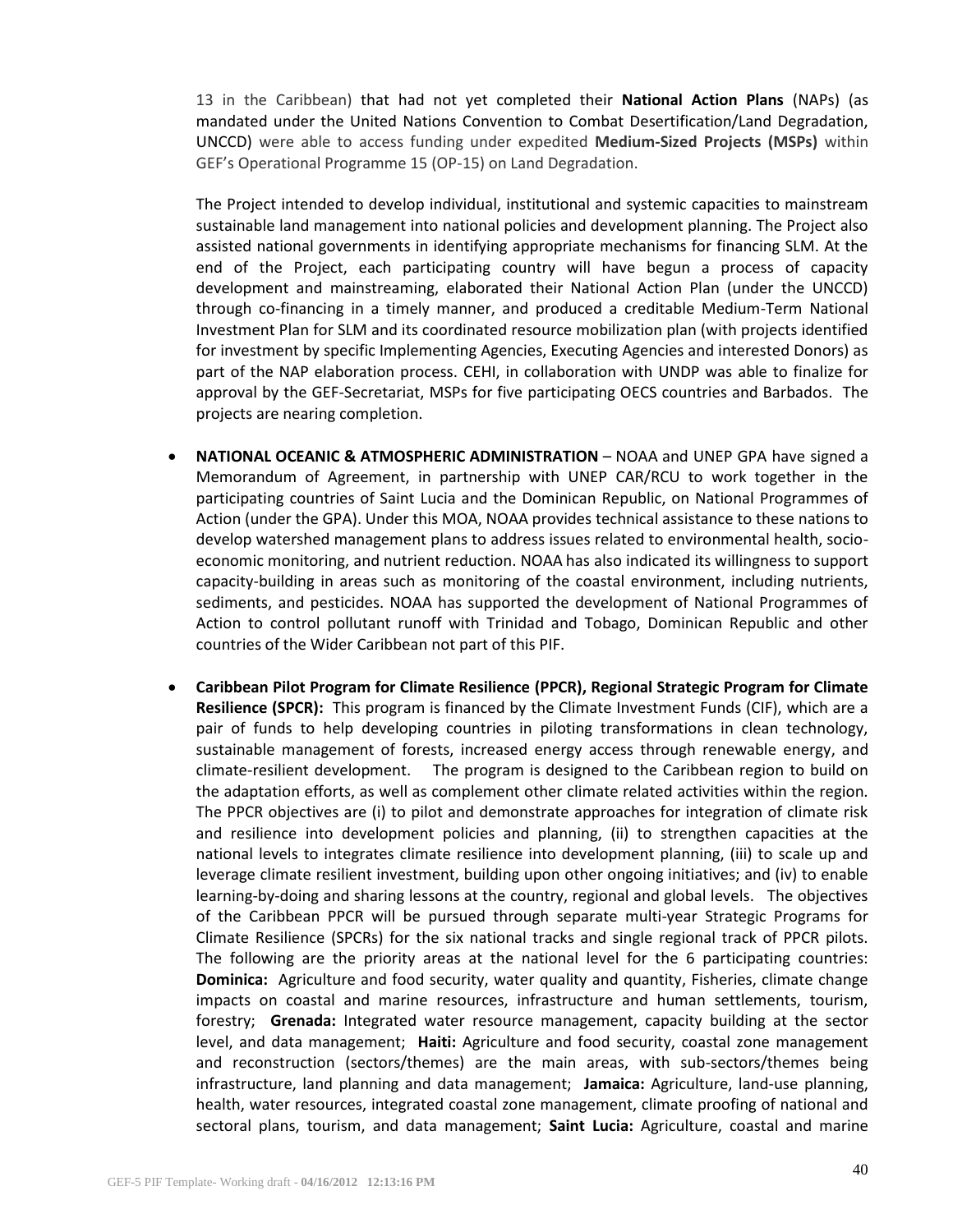resources, financial sector, forestry, biodiversity, health, human settlement, critical infrastructure, tourism, and water resource management. Data needs were also highlighted for Saint Lucia particularly the need for Bathymetric and Hydrometric data; **Saint Vincent and Grenadines**: Monitoring and evaluation of environmental hazards, watershed management, public sensitization and awareness, integrated planning, and data management. The regional strategic program for climate resilience comprises of four main components, each focused on a clearly identifiable stage of climate adaptation. These stages are mainly (1) collection of climate relevant data, (2) data analysis, (3) impact modeling and (4) applied adaptation.

- **University of the West Indies – Centre for Resource Management and Environmental Studies (CERMES)** has been engaged with the research component of integrated water resources management through national level policy analysis supported by field study building capacity at Masters and Doctoral levels. The Centre was recently engaged with the Government of Grenada in partnership with the Food and Agricultural Organization in the development of a national water resources management policy and recommendations for supportive regulatory and institutional reforms. The Centre presently has funded collaboration with the Australian Government through AuzAID, and the United States State Department with the focus on water resources management and climate change.
- **PISLM** the Partnership Initiative on Sustainable Land Management (PISLM) was formulated based on a decision made at the Caribbean Sub-Regional Workshop on Land Degradation held in Trinidad and Tobago in February 2004. The work programme for the PISLM includes south-south cooperation, in specific thematic areas, with other countries in the LAC region, including Cuba and the Dominican Republic. Due to institutional and political changes in the various countries and organizations of the region, the PISLM has not been fully functional. The PISLM consists of a series of commitments and action-oriented coalitions focused on deliverables, intended to translate political commitment into action. The PISLM serves as a mechanism to facilitate exchange of experiences and good land management practices between participating countries. Furthermore, the initiative serves as a mechanism for stimulating the replication of various approaches, tools and methodologies throughout the region. The Caribbean Network for Integrated Rural Development (CNIRD), located in Trinidad and Tobago, is the entity which hosts the support office for the **PISLM**. Efforts will be made to support the Work Programme of the PISLM and coordinate with the CNIRD.
- The Caribbean Natural Resources Institute (CANARI) is implementing the **Critical Ecosystem Partnership Fund (CEPF) in the Caribbean Islands Biodiversity Hotspots** which is a US\$6.9 million grant fund to support civil society's contribution to biodiversity conservation in eleven Caribbean islands for 2010-2015. The CEPF is a joint initiative of l'Agence Française de Développement, Conservation International, the Global Environment Facility, the Government of Japan, the John D. and Catherine T. MacArthur Foundation, and the World Bank. The goal of the CEPF is to support the work of civil society in developing and implementing conservation strategies, as well as in raising public awareness on the implications of loss of biodiversity. Civil society organisations from 11 countries eligible to receive CEPF; these include Antigua and Barbuda, Dominica, the Dominican Republic, Grenada, Haiti, Jamaica, St Kitts and Nevis, Saint Lucia and St. Vincent and the Grenadines, as signatories to the Convention on Biological Diversity and World Bank client countries. In addition, the Bahamas and Barbados will be priorities for CEPF investment because of their eligibility to receive Global Environment Facility (GEF) funds specifically. The Greater Antilles nations of Jamaica, Haiti and the Dominican Republic are of highest priority for CEPF investment as they have the highest priority KBAs.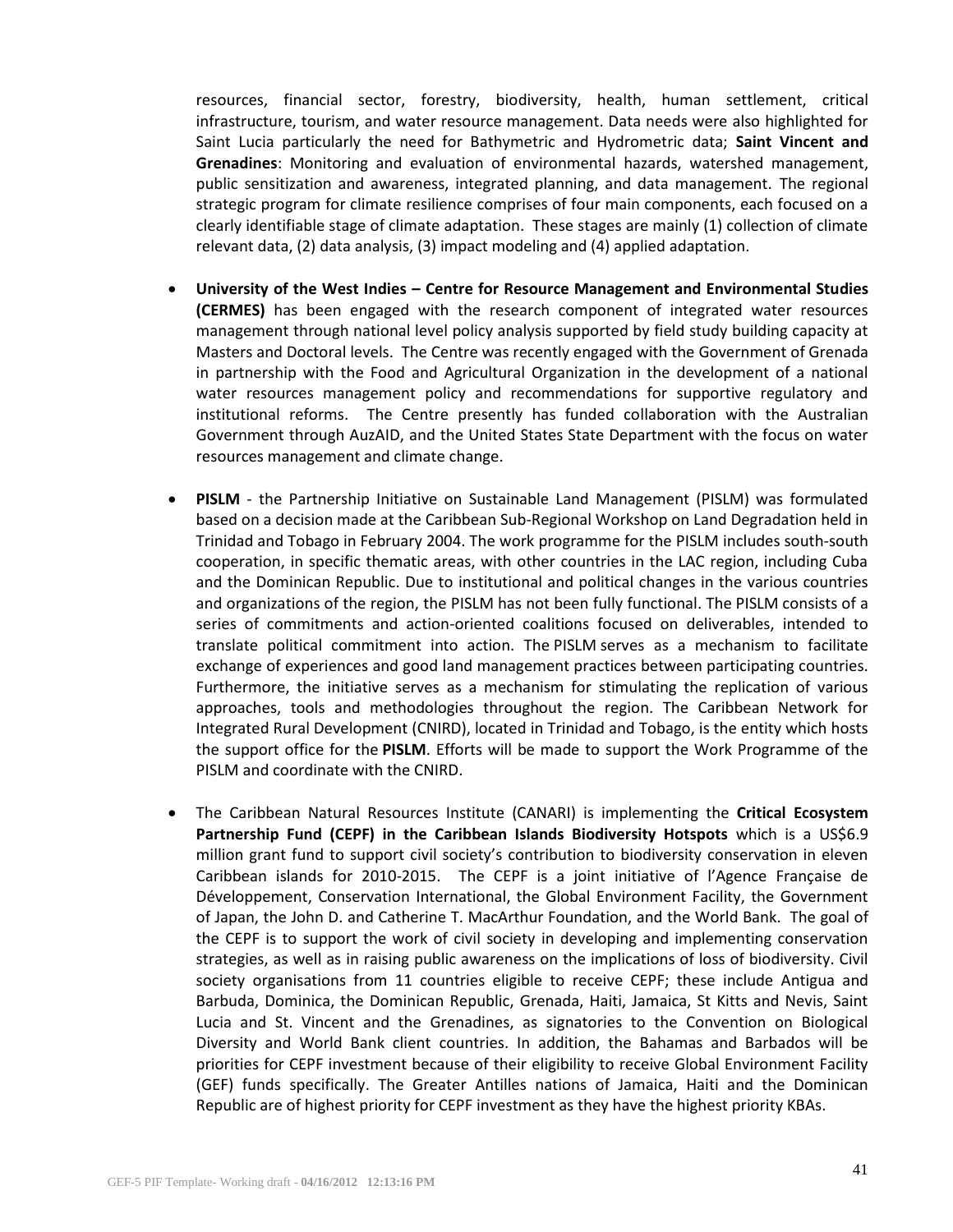The **Caribbean Challenge** is a region-wide effort led by the Nature Conservancy (TNC) that aims to protect the health of the Caribbean's lands and waters and provides an opportunity to create a model of sustainable, multi-country funding that could help solve the problem of unfunded, ineffective national parks in the Caribbean. The Challenge seeks to encourage governments of the Caribbean to establish a network of 20 million acres of marine parks across the territorial waters of at least 10 countries, and ensure that once established, that the protected areas also receive sufficient, permanent funding through sustainable financing tools. To date, participating countries in the Caribbean Challenge include: Antigua and Barbuda, The Bahamas, Cayman Islands, the Dominican Republic, Grenada, Jamaica, St. Kitts and Nevis, St. Lucia, and St. Vincent and the Grenadines. A few examples of work under the Caribbean Challenge are cited here. Active support from the TNC is being provided in the Lesser Antilles, where in St. Vincent and the Grenadines and Grenada it is working with local partners to survey all of the Grenadines, identify threats and conservation strategies, and map priority sites in need of protection. Part of the plan includes developing and managing a system of marine protected areas. Efforts are also underway in Dominica with the Department of Forestry, with the hosting of an annual volunteer work trip to Morne Trois Pitons National Park where Conservancy members and staff work alongside Dominican forestry employees to provide much-needed facility and trail maintenance in the park. In Jamaica, the Pedro Bank Management Project aims to reduce coral reef degradation by providing solutions to two main threats not currently addressed on the bankdirect over-fishing of resources and degradation of coral reefs and coral cays due to unsustainable development.

#### **C. DESCRIBE THE GEF AGENCY'S COMPARATIVE ADVANTAGE TO IMPLEMENT THIS PROJECT:**

The Project will be jointly implemented by UNEP and UNDP and recognizes the comparative advantages of the two agencies. The project activities are consistent with the delivery of **UNEP**'s work programme at the regional and national levels across three of its sub-programmes – ecosystems management, climate change and resource efficiency. At the technical level, complementary activities include the promotion of an ecosystem management approach through its marine and freshwater programme, **ridge to reef** activities embodied in the **GPA** programme for which it serves as the Secretariat, dedicated programme on SIDS addressing Climate Change adaptation, promoting the IWRM approach with special attention on waste management, and supporting the creation of MPAs and pollution prevention through the Caribbean Regional Seas Programme **(CAR/RCU)**. The framework provided by the UNEP Administered International Environmental Conventions on Climate Change, Biodiversity and Land Degradation and the network of UNEP national and technical focal points along with the country presence of **UNDP** and the linkages between project activities and UNDP's country assistance strategies, will enable the project to take advantage of the opportunities for synergy and complementarity among the two agencies. UNEP will serve as the lead Implementing Agency.

#### **UNEP**

The proposed project is in line with **UNEP's role in the GEF** to catalyze the development of scientific and technical analysis and advancing environmental management in GEF-financed activities. In particular, during the GEF CEO's visit to UNEP in January 2011, three primary strengths or comparative advantages within the GEF IW focal area were identified for UNEP, namely: catalyzing regional and multi-country cooperation especially related to environmental governance, scientific assessment, and development and implementation of innovative approaches and tools.

Further, **UNEP's comparative advantage** derives from its mandate to coordinate UN activities with regard to the environment, including its convening power, its ability to engage with different stakeholders to develop **innovative solutions** and its capacity **to transform these into policy- and**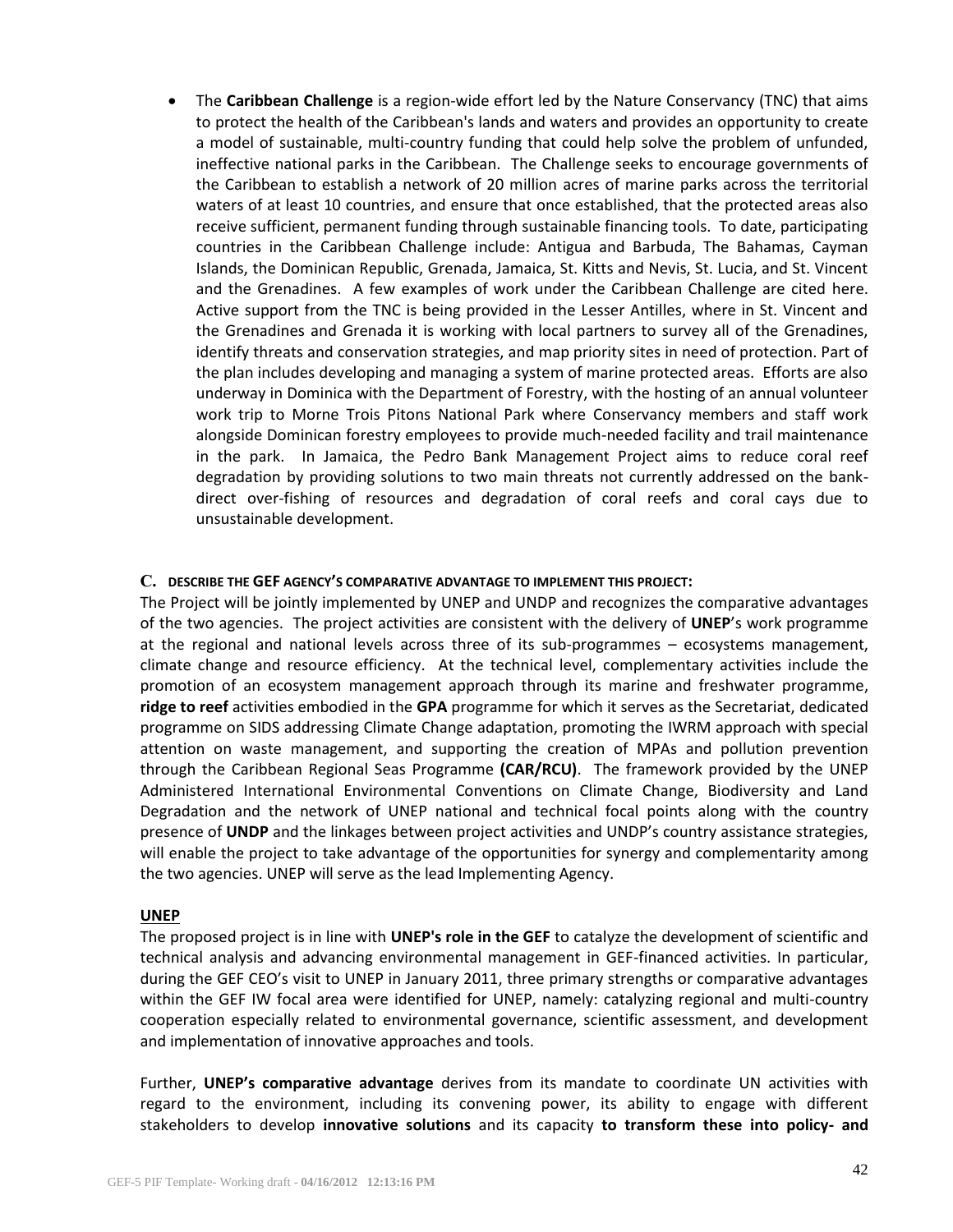**implementation-relevant tools**. UNEP's comparative advantages in this proposed project are aligned with its mandate, functions and Medium Term Strategy and its biennial Programme of Work (2012- 2013). The proposed project is fully consistent with the ecosystem management, but also with the climate change and resource efficiency thematic priorities outlined in UNEP's Medium-term Strategy. UNEP's programmatic efforts thrive to build capacity of stakeholders for integrating an ecosystem approach into national economic and development frameworks.

UNEP Division for Environmental Policy Implementation (DEPI) offers a strong relationship with its **Regional Seas Programme** and associated international environmental conventions. UNEP is implementing a Freshwater Programme (**IWRM**, International Waters, **Rainwater Harvesting and SIDS**); and the Global Programme of Action for the Protection of the Marine Environment from Land-based Activities (**GPA**), including its commitment to address the linkages between the upstream (freshwater) and downstream (coasts and oceans) links. Global and regional partnerships with NGOs and research institutions will be leveraged using **CAR/RCU** as to provide both the regional and national relevance and coordination mechanisms to ensure buy in, support and a wide range of stakeholders, to assist with delivering and implementing critical activities at the national level.

In particular, UNEP will support the project through the work of its Coordination Office for the **GPA**. The Programme of Work for the implementation of the GPA over the period 2012–2016 was approved by member states in January 2012. It underwent review utilizing the Intergovernmental Mechanism available to the GPA and expresses the current priorities which governments, including those of the Caribbean wish to see addressed. It will help Governments to develop national programmes of action, and move towards ecosystem-based management approaches. The focus is on the promotion, facilitation and implementation of the GPA in an integrated and cross-sectoral manner at the national, regional and international levels. Following the approach set out in the policy guidance for the implementation of the GPA, the GPA Coordination Office is establishing and/or supporting relevant global partnerships on nutrients, wastewater and marine litter, thereby enabling the GPA to add value to the work being conducted within the Caribbean region and in the context of this proposed project.

As such, the Office's role and actions in relation to the **Global Partnership on Nutrient Management** and on wastewater includes amongst others; mobilizing actions for sustainable use of nutrients and improve nutrient uptake efficiency; the promotion of a network of experts, institutions and Governments, including from the private sector, along with a supportive online information management system, to facilitate the sharing of lessons learned, good practices and available and acceptable technologies; support to test innovative approaches and technologies; and provision of capacity-building support to facilitate the implementation of nationally and regionally defined priority activities.

Since the **International Environmental Technology Centre** (IETC)'s inception in May 1991 when UNEP's Governing Council took a decision to further strengthen UNEP's role in sustainable urban and freshwater basin management, water has been a key focal area with initiatives on the management of lakes and reservoirs, Integrated Water Resource Management (IWRM) based on the ecosystem approach, and promotion of water-related Environmentally Sound Technologies (**EST**) including the phytotechnology concept and **eco-sanitation technologies**. The current IETC work programme of relevance to this proposed project includes activities in Jamaica to promote environmentally sound water and wastewater provision at the community level, a work programme on EST "Every Drop Counts: Environmentally Sound Technologies for Urban and Domestic Water Use Efficiency," as well as modelling applications to support EST design. IETC's Water and Sanitation projects within the 2012-13 UNEP Programme of Work are anchored in two thematic areas of UNEP Medium Term Strategy, namely Ecosystem Management and Resource Efficiency and Sustainable Consumption and Production.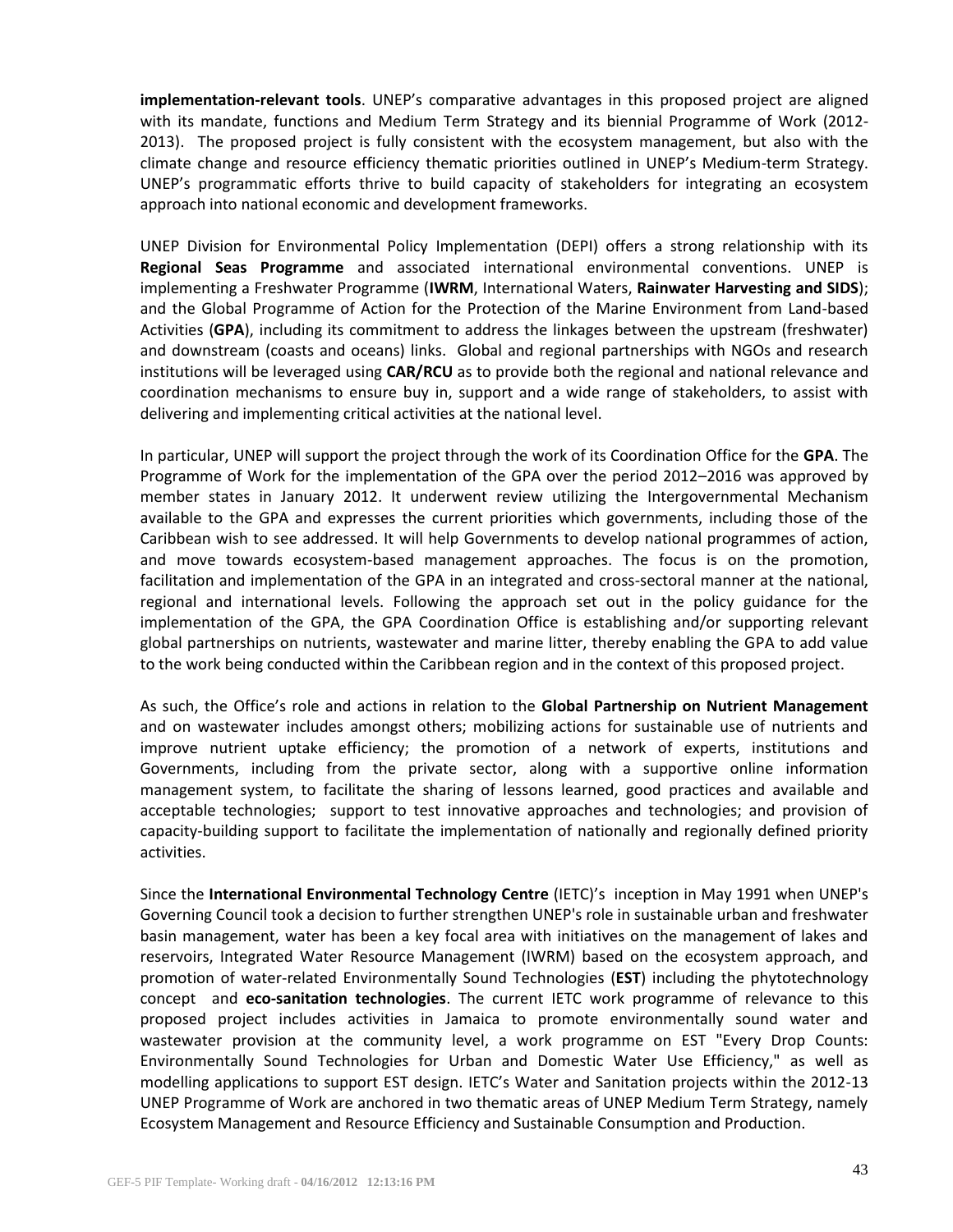Just like with the GEF IWCAM project, this proposed project will also benefit from UNEP long standing work in IWRM and its dedicated SIDS programme looking at building climate change resilience through integrated water resources management as well as mainstreaming resources efficiency at all levels of production and service provision. The delivery of its IWRM programme is done through a unique partnership with the UNEP-DHI Center.

The project will also benefit from the recognized expertise of the **Caribbean Environment Programme Regional Coordinating Unit/Secretariat** to the Cartagena Convention in matters related to the marine and coastal environment and in working in a multi-lingual environment, as well as its expertise in implementing the Cartagena Convention and particularly its LBS and SPAW Protocols.

CAR/RCU through the Cartagena Convention and its Protocols has established formal collaborative relationships with global environmental convention secretariats and serves as a regional platform and mechanism through which these and other global commitments such as the GPA, Barbados SIDS POA, MDGs and the WSSD are implemented at the country level. The primary focus for the work of the Cartagena Convention Secretariat is on capacity building and training through innovative partnership arrangements that ensure that programmes and project activities contribute to poverty alleviation, social resilience and economic and environmental sustainability. Partnerships have already been established by the Secretariat with several multilateral and bilateral stakeholders, the private sector, regional research and educational institutions as well as the civil society and major groups working in Caribbean SIDS. Capacity building projects and activities are therefore being implemented in collaboration with, and in support of the governments of the region who compose the IGM. They are thus ideally positioned to continue to support the delivery of a Ridge to Reef integrated land and water approach to prevent pollution on the marine environment and build on the successes of the GEF IWCAM Project.

Other important regional stakeholders include CAR RCU's specialized **Regional Activity Centres (RACs**) for the Implementation of the Protocols on Land-based Sources of Pollution and Specially Protected Areas and Wildlife. The RACs for pollution prevention are located at the Centre for Coastal and Marine Engineering and Management (CIMAB) in Cuba, and the Institute of Marine Affairs (IMA) in Trinidad and Tobago, while the RAC for biodiversity management is located in Guadeloupe and supported by the Government of France. The project will include these specialized technical RACs in its networking and coordination activities, in any stakeholder and partnership arrangements, and as part of the overall execution by CAR/RCU

UNEP's comparative advantage thus includes a platform for regional and national coordination provided by the UNEP Regional Seas Programme (s.a. the Cartagena Convention) and affiliated centers with the UNEP Caribbean Regional Coordinating Unit in Jamaica including its RACS in Cuba, Trinidad and Tobago and Guadeloupe, but also counts on the presence of a UNEP country office in Haiti and UNEP's Regional Office for Latin America and the Caribbean (UNEP/ROLAC) in Panama as to ensure close proximity to most of the wider Caribbean nations. Their respective technical cadre of staff will support countries conscious of their specific cultural and linguistic sensitivities. Such regional and national representation will be fully captured and built into the management process to support both national and regional activities as to ensure the effective implementation of the project and its integration into a long-term sustainable process.

Finally, UNEP supervision of the project is to be carried out by UNEP/DEPI-GEF staff posted in UNEP's Regional Office for North America (UNEP/RONA) in Washington DC with direct flights to Caribbean making this a particularly expedient location. UNEP supervision will be further enhanced by technical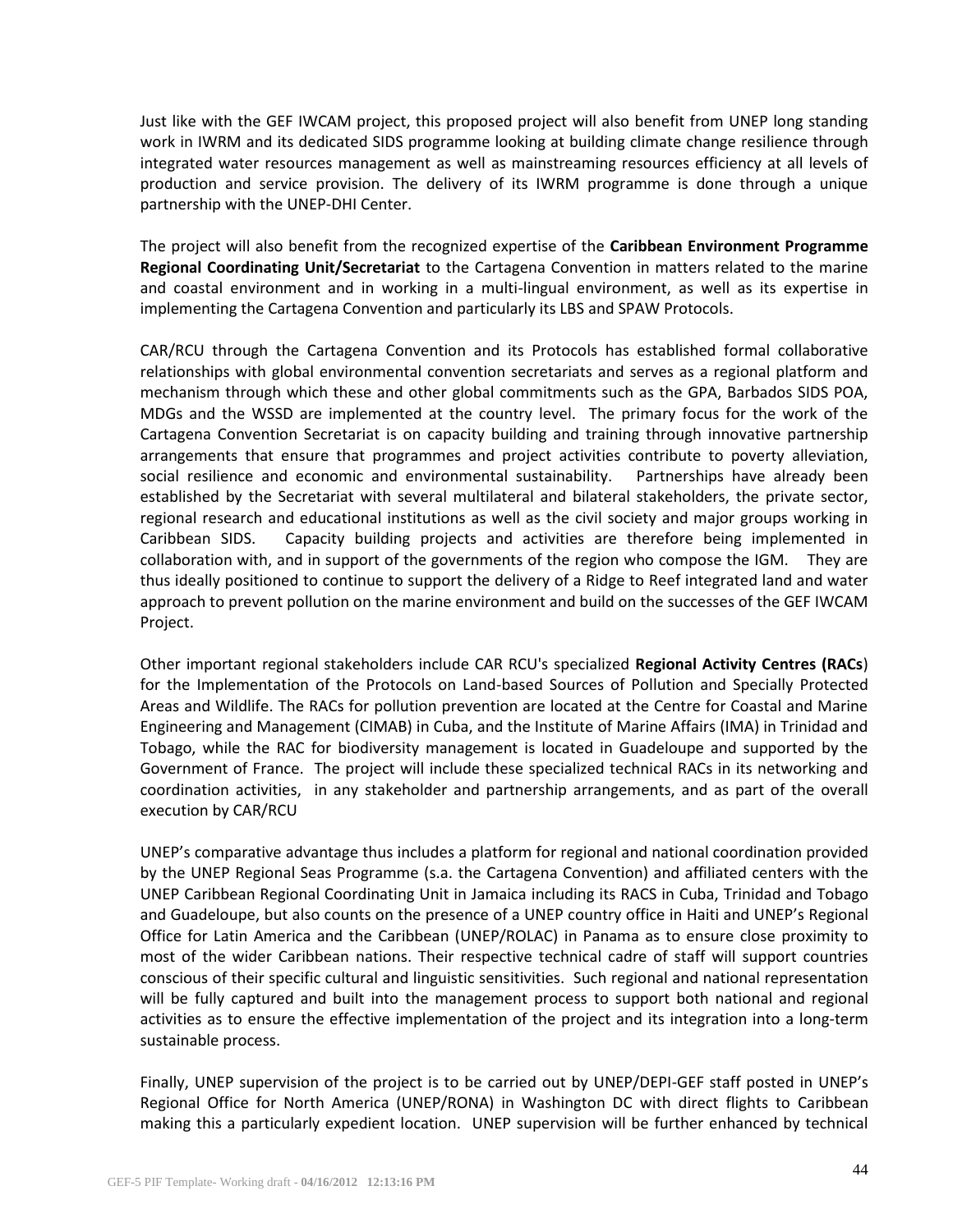staff located in UNEP's Regional Office for Latin America and the Caribbean (UNEP/ROLAC) in Panama City, Panama, and UNEP's headquarter staff in Nairobi, Kenya.

### **UNDP**

For UNDP, its comparative advantage includes extensive experience and networks of UNDP promoting improved water governance, including both IWRM (CapNet), and MDG GoAL-WASH (Governance, Advocacy and Leadership for Water, Sanitation and Hygiene), UNDP's new water supply and sanitation governance reform program. UNDP is targeting capacity reinforcement and legislative reforms necessary to achieve MDGs, including MDG 1 and MDG7, including its water and sanitation targets, and to promote inter-sectoral management of natural resources. On a global level, UNDP Water Governance Programme is active in UN-Water and currently chairs the IWRM Task Force. UNDP also supports the Global Water Partnership, the leading NGO promoting IWRM, which responds to the need for participatory institutional mechanisms that are related to water management, and the need for a new global coordination mechanism for IWRM.

UNDP's Strategic Plan for 2008-2013 approved by the UNDP Executive Board includes Managing Energy and the Environment for Sustainable Development (Goal 4). UNDP has taken further internal steps to operationalize the mainstreaming elements of the Strategic Plan at a subsidiary level through its Water Governance Strategy endorsed by the UNDP Management Group in 2007. The Water Governance Strategy includes as one of its three Strategic Priorities Regional and Global Cooperation and the associated Outcome, Enhanced regional and global cooperation, peace, security and socio-economic development through adaptive governance of shared water and marine resources, and the principal Output, Assist countries to develop and implement cooperation on transboundary waters through multicountry agreements on priority concerns, governance reforms, investments, legal frameworks, institutions and strategic action programmes.

Notably, UNDP's work on improving governance of shared water and ocean resources incorporates both freshwater and marine waterbodies and has for some time applied a "ridge-to-reef" approach recognizing the freshwater-marine continuum and important linkages between upstream water and land management and the health and integrity of downstream coastal and marine ecosystems. The Caribbean, with most people living in the coastal areas and major challenges with both land-based pollution and ocean-based ecosystem stressors, represents an ideal setting for piloting and refining approaches to marine ecosystem restoration. Underscoring this approach is UNDP's poverty reduction mandate and commitment to preserving and enhancing food security and livelihoods of the nearly 1 billion people who depend on healthy, functioning marine ecosystems like the Caribbean.

In managing its Water Governance programmes, UNDP draws on a wide range of staff expertise in water and marine/coastal resources management at HQ, in its Regional Centers, and through its network of Country Offices. Senior advisors at HQ and in regional centers all have relevant Ph.D.'s (marine biology, environmental management/policy etc.).

In terms of implementing GEF IW projects, UNDP has consistently delivered results through a broad range of international transboundary water interventions including the high-level adoption of 17 SAPs, eight of which are currently being implemented. UNDP has strengthened or established 20 multicountry marine/coastal, river and lake basin management agencies or commissions.

Lastly, UNDP builds on both its field presence in the region and with its partner organizations in the participating countries. In addition, the project will be directly supported by an experienced UNDP Regional Technical Advisor based in the region and by the UNDP Principal Technical Advisor at UNDP Headquarters with responsibility for global oversight of the UNDP Ocean Governance programme.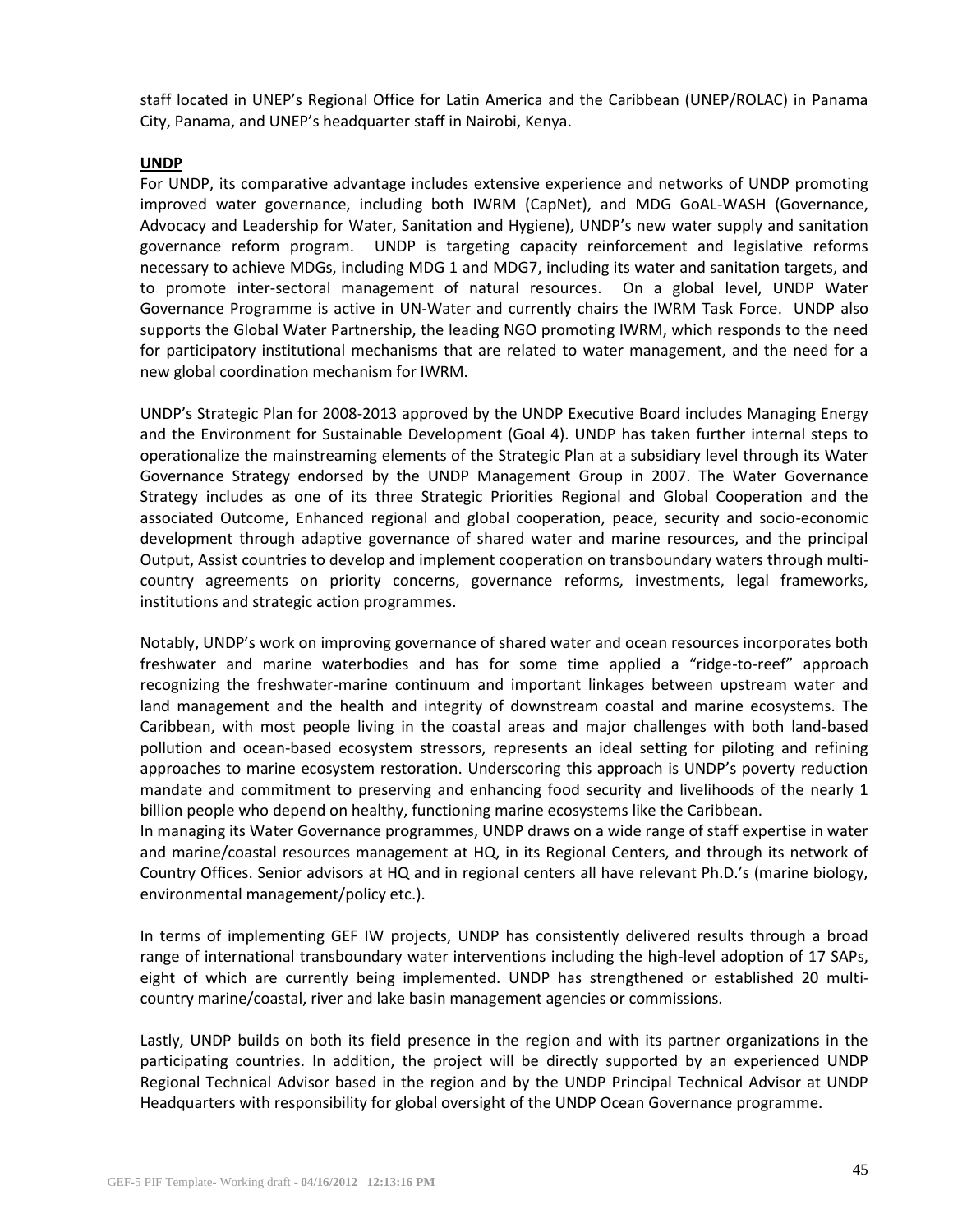#### **C.1 INDICATE THE CO-FINANCING AMOUNT THE GEF AGENCY IS BRINGING TO THE PROJECT:**

#### **UNEP**

The GPA will focus its efforts within the Caribbean primarily through its involvement in the project. As such, it will dedicate 20% of its personnel time and other financial resources towards the common objectives. This is estimated to be USD1M of in-cash contribution over the life of the project.

CAR/RCU with its regional and national presence will contribute in-kind (USD6M) and cash (USD2M) resources from activities of around USD8M over the life of the project.

## **UNDP**

UNDP with its regional programmes and national presence will contribute in-cash resources from activities of around USD1M over the life of the project.

# **C.2 HOW DOES THE PROJECT FIT INTO THE GEF AGENCY'S PROGRAM (REFLECTED IN DOCUMENTS SUCH AS UNDAF, CAS, ETC.) AND STAFF CAPACITY IN THE COUNTRY TO FOLLOW UP PROJECT IMPLEMENTATION:**

**UNEP** serves as the Secretariat for the Global Programme of Action for the Protection of the Marine Environment from land-based sources of marine pollution. UNEP CAR/RCU is the Secretariat for the Regional Seas Caribbean Environment Programme (CEP) adopted in 1981 and the Convention for the Protection and Development of the Marine Environment of the Wider Caribbean Region (Cartagena Convention) adopted in 1986. Its mission is to promote regional co-operation for the protection and development of the Wider Caribbean Region with the major objective being the sustainable development and use of marine and coastal resources in the Wider Caribbean Region through effective, integrated management that allows for economic growth and sustainable livelihoods. Based on these, the Secretariat helps to coordinate scientific and technical projects conducted by national and regional agencies, scientific, technical and academic institutions; non-governmental organizations and the private sector. It facilitates Capacity Building & Technology Support, Public Awareness & Education, Sharing of Lessons Learnt & Best Practices through collection, review and dissemination of case studies and publications, Research, Monitoring & Assessment and national Legal, Institutional & Policy Reforms. In addition, UNEP CAR/RCU has established a network of **national and technical focal points** at the country level in each of the 28 member Governments of the Caribbean Environment Programme. Additionally UNEP and NOAA entered into a Memorandum of Understanding in March 2004 under which NOAA will provide technical assistance to countries in the wider Caribbean region in the development and implementation of National Programs of Action to address land-based sources of pollution.

Four GEF funded projects under the International Waters Portfolio – on Reducing Contamination of the Caribbean Sea in Central America by Pesticide Run Off (RepCar); Integrating Watershed and Coastal Area Management in Caribbean SIDS (IWCAM); the Caribbean Regional Fund for Wastewater (CReW); and Demonstration of Innovative Approaches to the Rehabilitation of Contaminated Bays in the Wider Caribbean Region – are being implemented and executed and/or co-implemented and co-executed by UNEP with CAR/RCU. Additional support by UNEP CAR/RCU is being provided to Regional GEF Projects on the Caribbean Large Marine Ecosystem, Invasive Species and Ballast Water. Finally UNEP CAR/RCU is coordinating activities under GEF IW:LEARN to test the effectiveness of cross-focal-area networking among a 'regional cluster' of ongoing and pipeline GEF projects in the Wider Caribbean.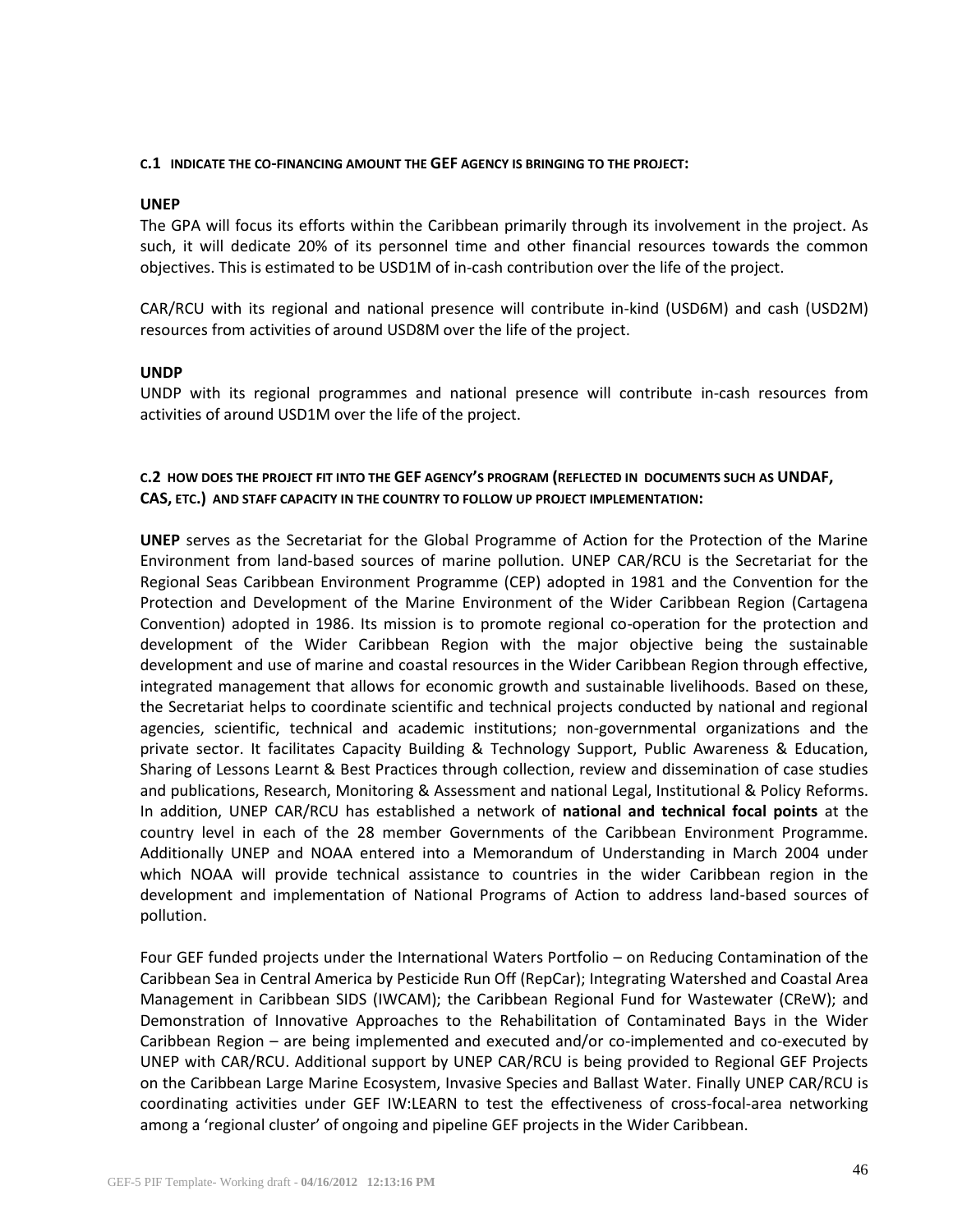**UNDP** has been promoting awareness on the principles of mainstreaming SLM into policy frameworks, building capacities at national and local levels, and providing technical assistance for implementing and monitoring innovative on-the-ground initiatives in sustainable land management, through, inter-alia, the LDC-SIDS SLM Portfolio project previously mentioned.

## **LIST OF ACRONYMS**

| <b>CANARI</b>    | Caribbean Natural Resources Institute                                                                |
|------------------|------------------------------------------------------------------------------------------------------|
| CARICOM          | <b>Caribbean Community</b>                                                                           |
| CAWASA           | Caribbean Water and Sewerage Association                                                             |
| <b>CEHI</b>      | Caribbean Environmental Health Institute                                                             |
| <b>CEP</b>       | Caribbean Environment Programme                                                                      |
| <b>CERMES</b>    | Centre for Resource Management and Environmental Studies                                             |
| <b>CIF</b>       | <b>Climate Investment Funds</b>                                                                      |
| <b>CNIRD</b>     | Caribbean Network For Integrated Rural Development                                                   |
| <b>CReW</b>      | Caribbean Regional Fund for Wastewater Management Project                                            |
| <b>CWWA</b>      | Caribbean Water and Wastewater Association                                                           |
| <b>GEF-IWCAM</b> | GEF-funded Integrating Watershed and Coastal Areas Management Project                                |
| GIZ              | German Agency for International Cooperation                                                          |
| GWP-C            | Global Water Partnership - Caribbean                                                                 |
| <b>ICZM</b>      | <b>Integrated Coastal Zone Management</b>                                                            |
| LBS              | Land-Based Sources (of marine pollution)                                                             |
| <b>MPA</b>       | marine protected area                                                                                |
| <b>NOAA</b>      | National Oceanic and Atmospheric Administration                                                      |
| <b>OECS</b>      | Organisation Of Eastern Caribbean States                                                             |
| RepCar           | Reducing Contamination of the Caribbean Sea in Central America by Pesticide<br><b>Runoff Project</b> |
| <b>RWH</b>       | <b>Rainwater Harvesting</b>                                                                          |
| <b>TNC</b>       | The Nature Conservancy                                                                               |
| <b>UNEP</b>      | <b>UNEP Caribbean Regional Coordinating Unit</b>                                                     |
| CAR/RCU          |                                                                                                      |
| <b>USAID</b>     | United States Agency for International Development                                                   |
| UWI              | University of the West Indies                                                                        |
| <b>WCR</b>       | wider Caribbean region                                                                               |
| <b>WSSD</b>      | World Summit on Sustainable Development                                                              |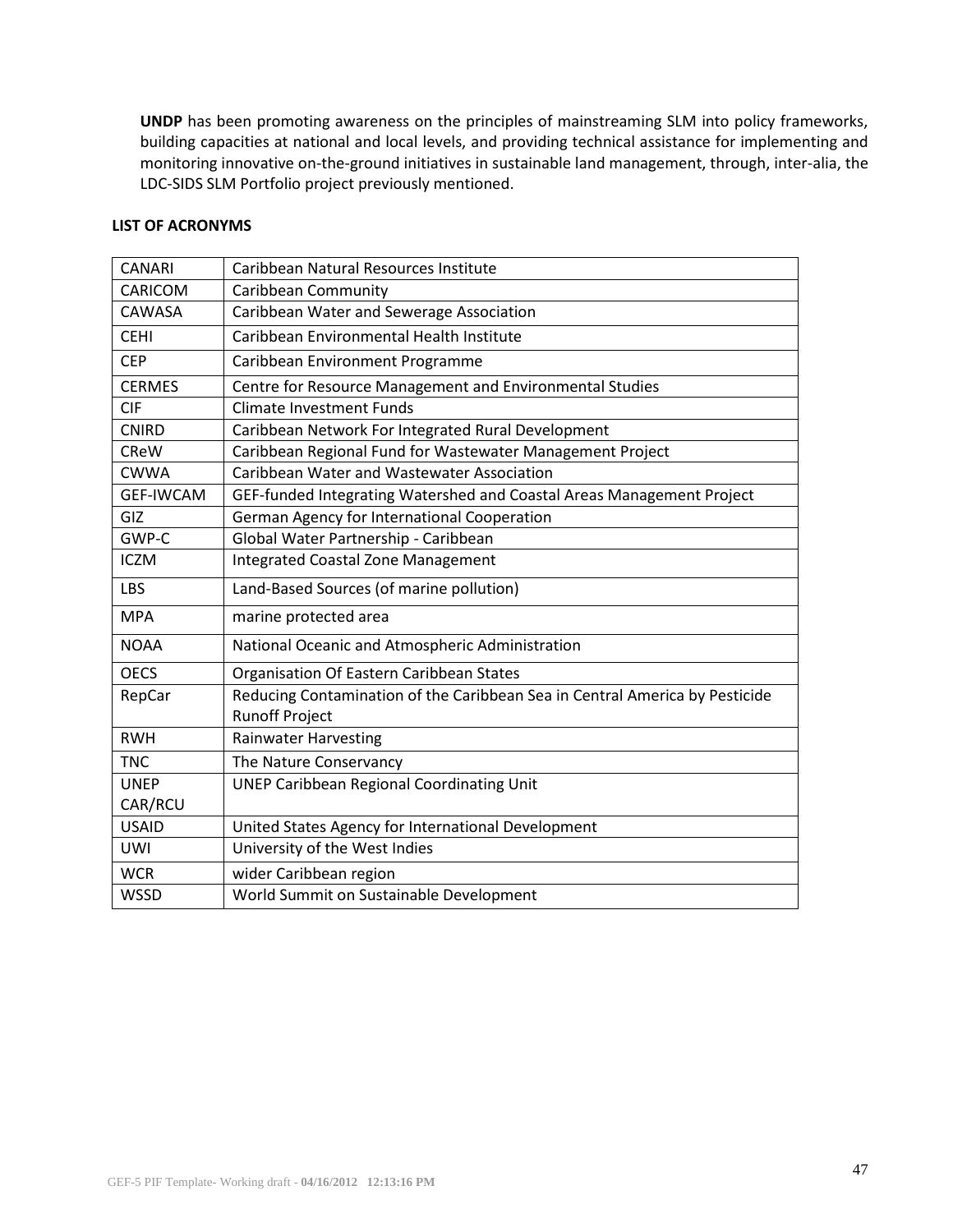## **PART III: APPROVAL/ENDORSEMENT BY GEF OPERATIONAL FOCAL POINT(S) AND GEF AGENCY(IES)**

A. RECORD OF ENDORSEMENT OF GEF OPERATIONAL FOCAL POINT (S) ON BEHALF OF THE GOVERNMENT(S): (Please attach the [Operational Focal Point endorsement letter\(s\)](http://www.thegef.org/gef/guidelines) with this template. For SGP, use this OFP [endorsement letter](http://www.thegef.org/gef/guidelines)).

| <b>NAME</b>               | <b>POSITION</b>                | <b>MINISTRY</b>            | DATE (MM/dd/yyyy) |  |
|---------------------------|--------------------------------|----------------------------|-------------------|--|
| Leonie Barnaby            | <b>Operational Focal Point</b> | Ministry of Water,         | 20 February 2012  |  |
|                           |                                | Land, Environment          |                   |  |
|                           |                                | and Climate Change -       |                   |  |
|                           |                                | Jamaica                    |                   |  |
| Patricia Abreu            | <b>Operational Focal Point</b> | Ministry of                | 22 February 2011  |  |
| Fernandez                 |                                | Environment and            |                   |  |
|                           |                                | Natural Resources-         |                   |  |
|                           |                                | <b>Dominican Republic</b>  |                   |  |
| <b>Enrique Moret</b>      | Political and                  | Ministry of Science        | 16 February 2012  |  |
| Hernandez                 | <b>Operational Focal Point</b> | Technology and             |                   |  |
|                           |                                | Environment - Cuba         |                   |  |
| Diann Black-Layne         | <b>Operational Focal Point</b> | Environment Division,      | 13 February 2012  |  |
|                           |                                | Ministry of                |                   |  |
|                           |                                | Agriculture, Lands,        |                   |  |
|                           |                                | Housing and                |                   |  |
|                           |                                | Environment-               |                   |  |
|                           |                                | <b>Antigua and Barbuda</b> |                   |  |
| <b>Edmund Jackson and</b> | Director,                      | Ministry of Health,        | 29 February 2012  |  |
| Shirla Francis            | Environmental                  | Wellness and the           |                   |  |
|                           | Management                     | Environment -              |                   |  |
|                           | Department                     | <b>St Vincent and the</b>  |                   |  |
|                           |                                | <b>Grenadines</b>          |                   |  |
|                           | Permanent Secretary            |                            |                   |  |
| Lavern Queely             | <b>Director Economic</b>       | Ministry of                | 15 February 2012  |  |
|                           | Affairs & PSPI                 | Sustainable                |                   |  |
|                           |                                | Development - St           |                   |  |
|                           |                                | <b>Kitts and Nevis</b>     |                   |  |
| Caroline Eugene           | <b>GEF Focal Point</b>         | Ministry of                | 01 March 2012     |  |
|                           |                                | Sustainable                |                   |  |
|                           |                                | Development, Energy,       |                   |  |
|                           |                                | Science and                |                   |  |
|                           |                                | Technology - St Lucia      |                   |  |
| Thimothy N.J. Antoine     | <b>GEF Operational Focal</b>   | Ministry of Finance,       | 08 March 2012     |  |
|                           | <b>Point and Permanent</b>     | Planning, Economy,         |                   |  |
|                           | Secretary                      | Energy and Co-             |                   |  |
|                           |                                | operative Financial        |                   |  |
|                           |                                | Complex - Grenada          |                   |  |
| Gayle Francis Vaughan     | <b>GEF Operational Focal</b>   | Ministry of                | 27 March 2012     |  |
|                           | <b>Point and Permanent</b>     | Environment and            |                   |  |
|                           | Secretary                      | Drainage - Barbados        |                   |  |